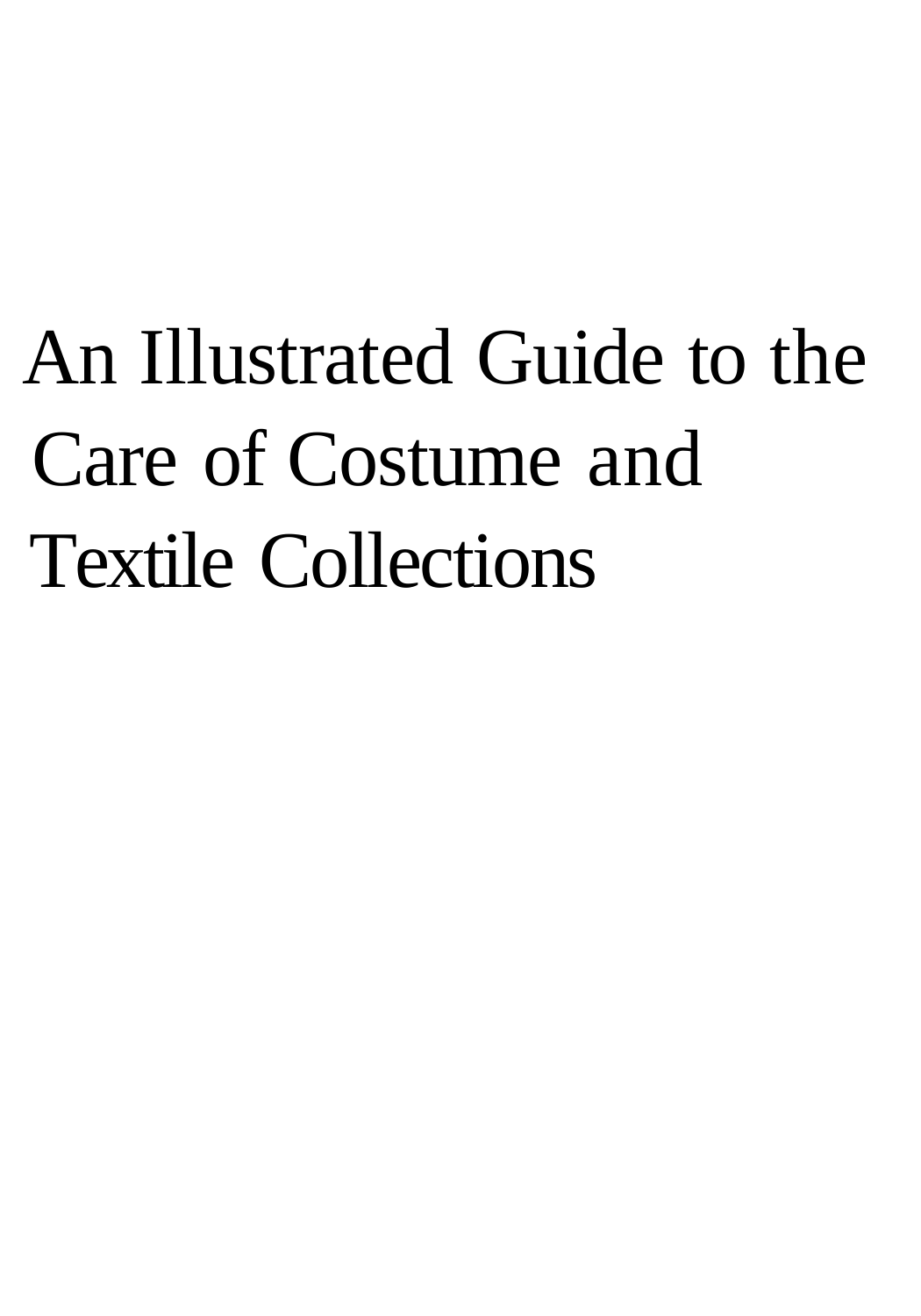The Museums & Galleries Commission (MGC) is the national advisory body for museums in the United Kingdom. It promotes the interests of all museums and galleries and undertakes strategic work to raise museum standards. The MGC provides expert and impartial advice to museums and others and advises the Government on museum policy. Through its work the MGC aims to encourage as many people as possible to visit and enjoy the nation's museums and galleries.

Find out more about the MGC by visiting our website at www.museums.gov.uk

Copies of this publication can be provided in alternative formats upon request. Please contact MGC Publications on 020 7233 4200 for further information.

© Museums & Galleries Commission 16 Queen Anne's Gate London SW1 H9AA

Illustrations: Jane Robinson, Lynn Grant

First published in 2000

ISBN 0 948630 95 7

Designed and printed by James Stewart Ltd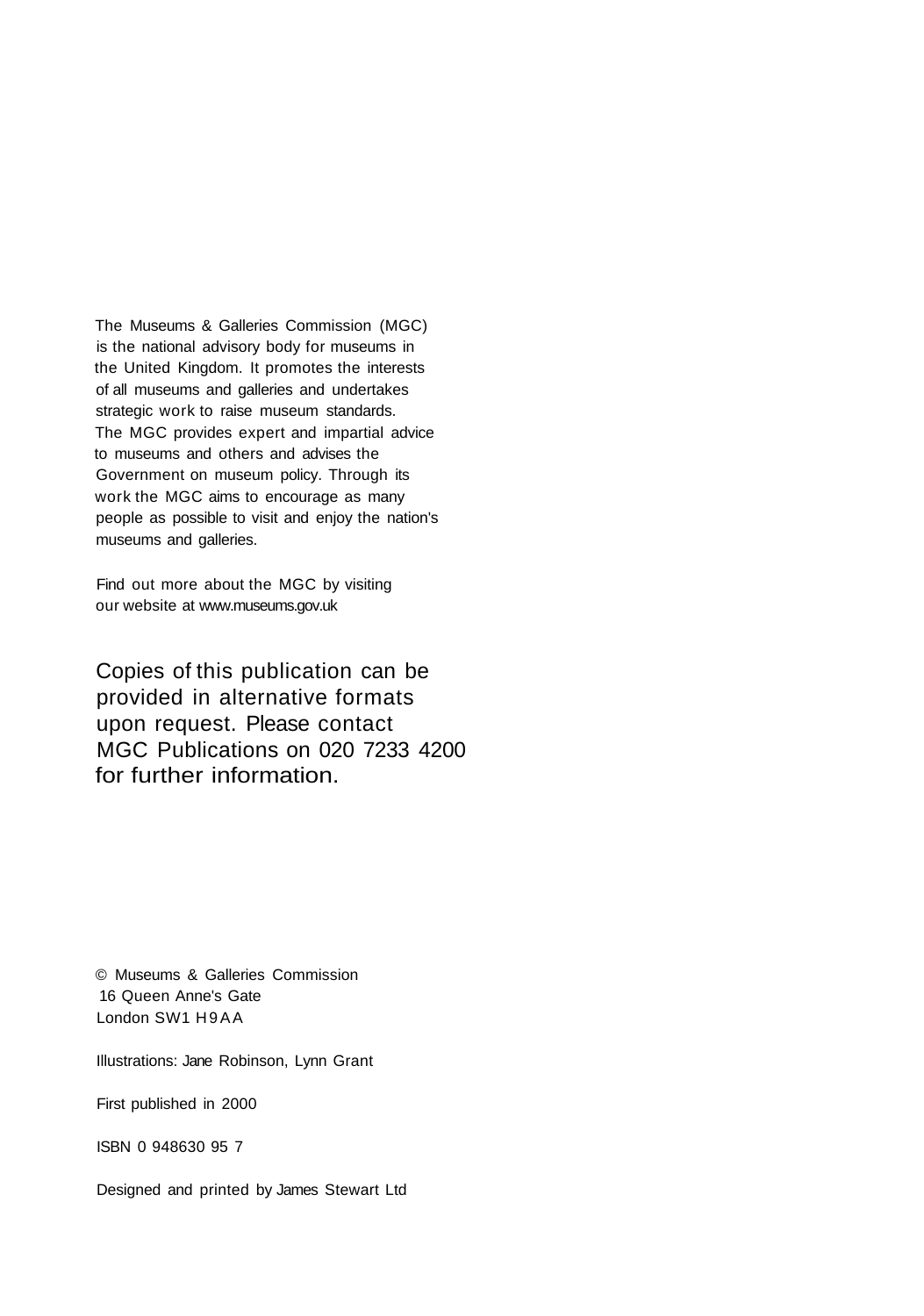## An Illustrated Guide to the Care of Costume and Textile Collections

Jane Robinson, Tuula Pardoe

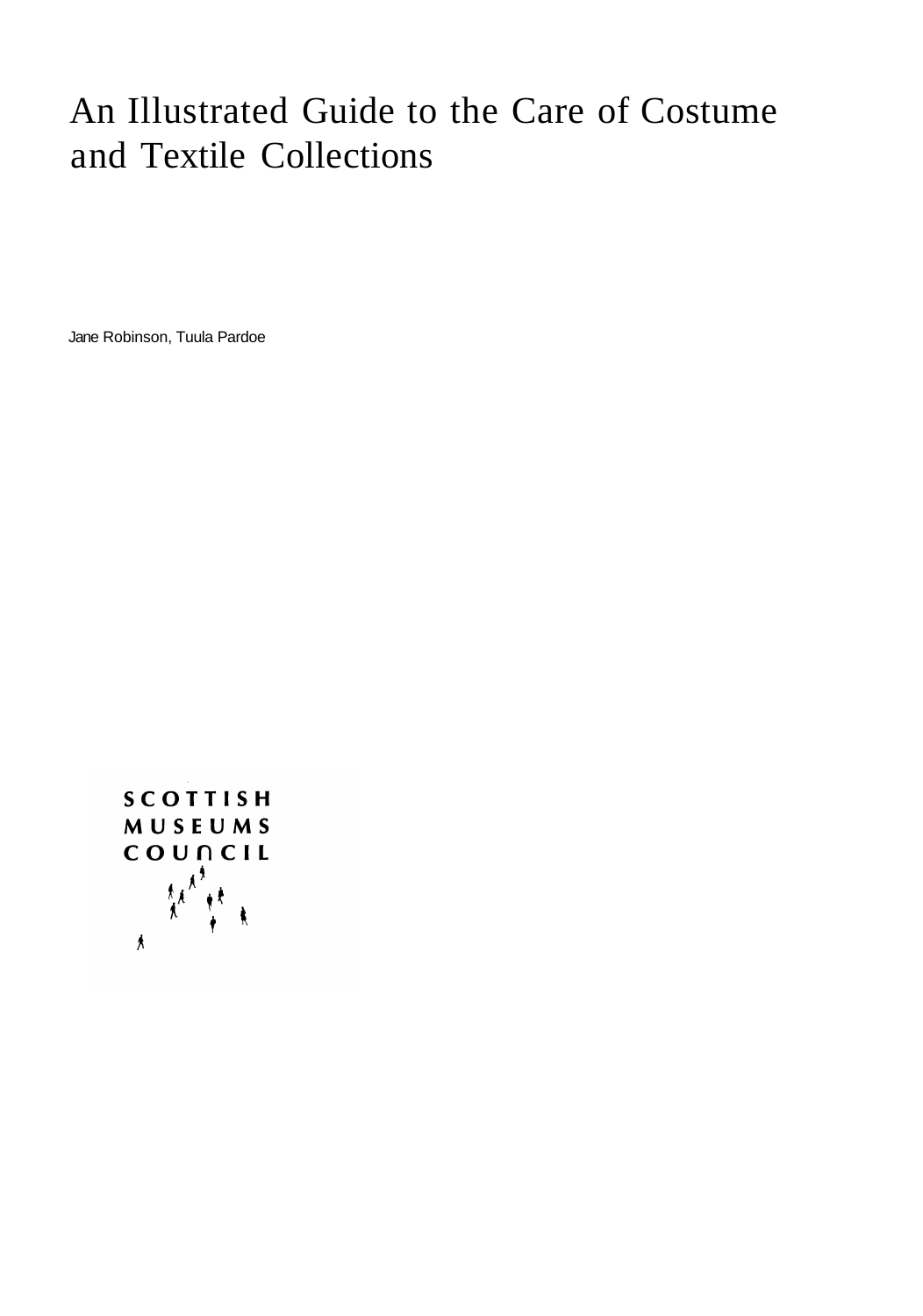### Acknowledgements

- 
- Ann French Chair, UKIC Textile Section

2 Lesley Castell **Publications Officer, Scottish Museums Council** Molly Coghill Volunteer, Blaise Castle House Museum, Bristol David Eveleigh, Curator Blaise Castle House Museum, Bristol Rosemary Harden Keeper of Collections, Museum of Costume Bath Emma Hook Conservation Adviser, Scottish Museums Council Rachel Hunter Museum Development Manager, Scottish Museums Council Frances Hinchcliffe **Paper Conservator, Bristol Museums Service** Elaine Kilgour **Training Manager, Scottish Museums Council** Carol VVhittaker Collections Manager, Falkirk Museums

The Museums & Galleries Commission (now Resource:The Council for Museums, Archives and Libraries)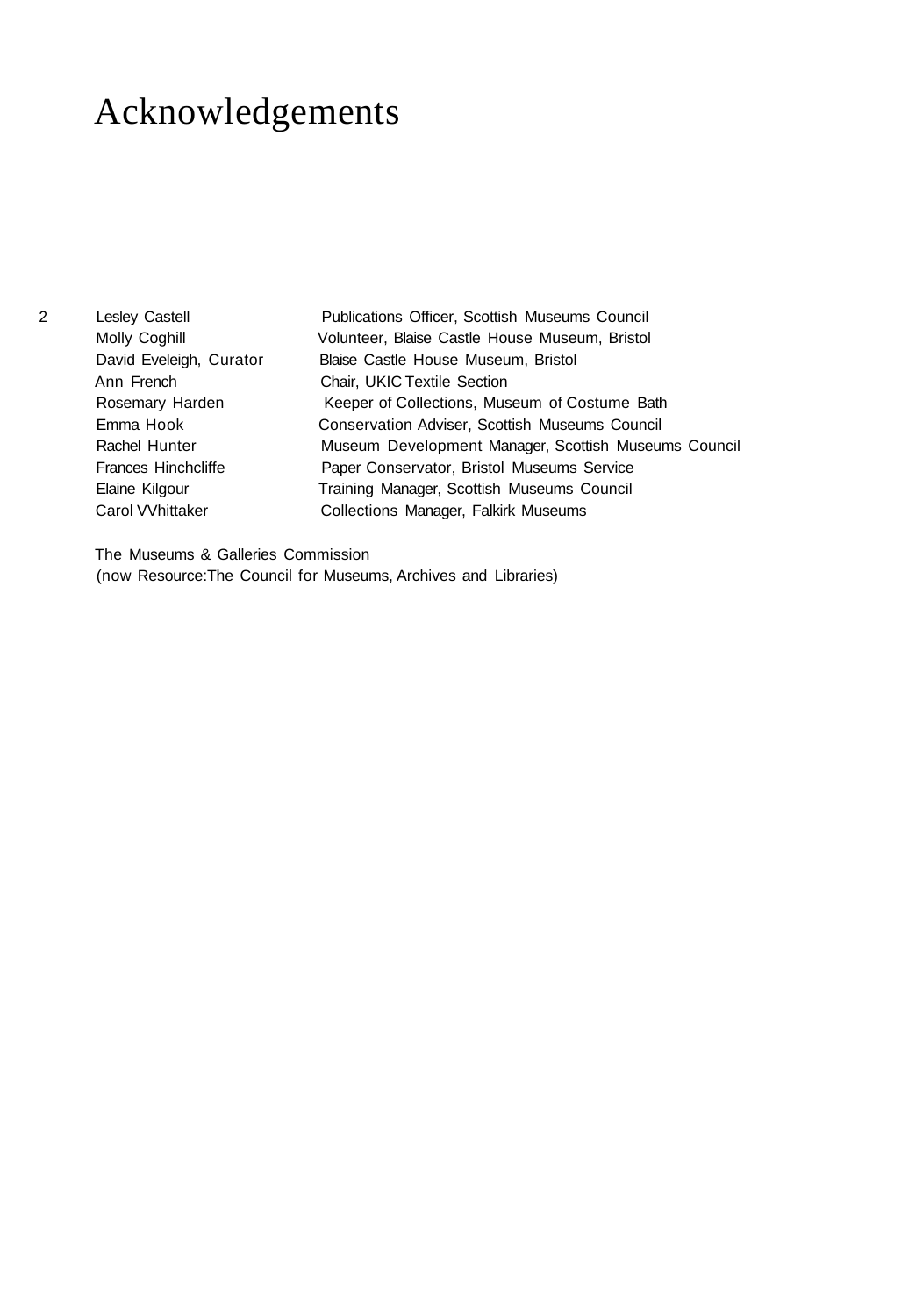### Contents

|                | Introduction March 1999 and the series of 5 |  |
|----------------|---------------------------------------------|--|
| 1              | Basics 6                                    |  |
| 1.1            | Principles of Care 6                        |  |
|                | 1.2 Conservation Quality Materials 7        |  |
| $\overline{2}$ | Collections Maintenance 9                   |  |
| 2.1            |                                             |  |
| 2.2            | Workspace and Equipment 9                   |  |
| 2.3            | Housekeeping11                              |  |
| 2.4            | Checking and Monitoring 2001 13             |  |
| 2.5            | Materials and Supplies <b>Materials</b> 13  |  |
| 2.6            |                                             |  |
| 2.7            | Packing and Unpacking <b>Example 20</b> 16  |  |
| 2.8            | Moving Morrison (17                         |  |
| 2.9            |                                             |  |
| 2.10           | Labelling 20                                |  |
| 2.11           | Cleaning 21                                 |  |
|                | 2.12 Dealing with Separations 22            |  |
| 3              | Storage 24                                  |  |
| 3.1            | Introduction 24                             |  |
| 3.2            | Flat Textiles 25                            |  |
| 3.3            | Rolled Textiles 26                          |  |
| 3.4            | Framed and Mounted Textiles 27              |  |
| 3.5            | Costume Garments in Boxes 28                |  |
| 3.6            | Hanging Costume Garments 31                 |  |
| 3.7            | Costume Accessories 32                      |  |
| 4              | Display 36                                  |  |
| 4.1            | Introduction Material Communication 36      |  |
| 4.2            | Textiles in Showcases and Galleries 36      |  |
| 4.3            | Textiles in Frames Manual Communication 38  |  |
| 4.4            | Costume Garments on Mannequins 39           |  |
| 4.5            | Costume Garments without Mannequins 41      |  |
| 4.6            | Costume Accessories 2008. All               |  |
|                |                                             |  |

| Appendices 44                                                                                                  | 3 |
|----------------------------------------------------------------------------------------------------------------|---|
| Appendix A Glossary of Terms 44                                                                                |   |
| Appendix B Bibliography 1997 - 1997 - 1998 - 1999 - 1999 - 1999 - 1999 - 1999 - 1999 - 1999 - 1999 - 1999 - 19 |   |
|                                                                                                                |   |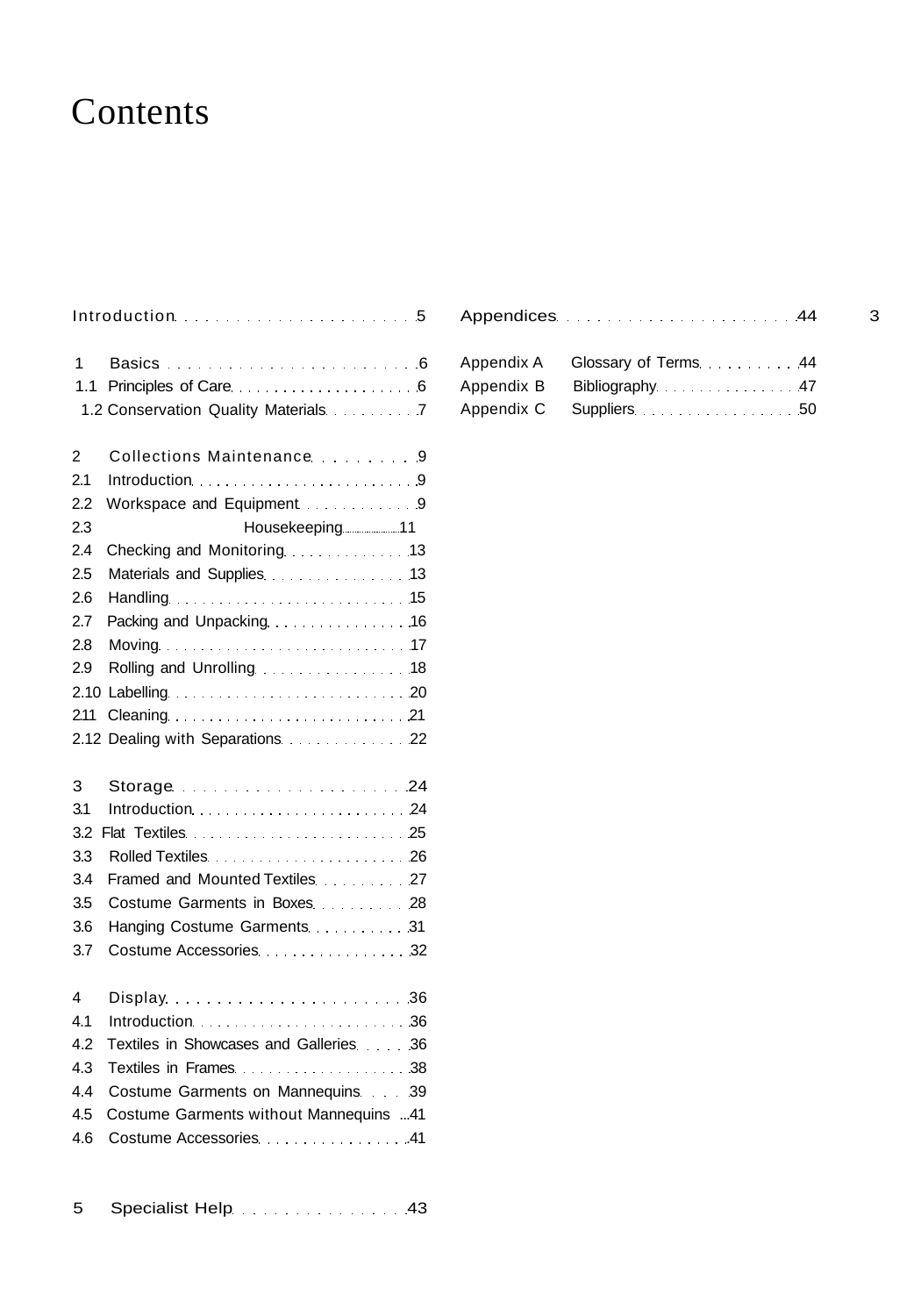- 4 List of Figures
	- 1. A collection care workstation
	- 2. Annual deep clean of stores
	- 3. Using a work board
	- 4. Lifting on a support
	- 5. Two safe ways to turn over
	- 6. Using a hanger to lift and turn over
	- 7. Tissue 'sausages'
	- 8. Tissue 'snowballs'
	- 9. Moving boxes and rolled textiles
	- 10. Carrying garments
	- 11. Carrying 3-D items on trays
	- 12. Rolling a textile
	- 13. Attaching an accession label
	- 14. Secondary labels
	- 15. Modifying a vacuum cleaner
	- 16. Vacuum cleaning a textile
	- 17. Retaining loose parts with the object
	- 18. When loose trim can and cannot be stitched back
	- 19. A well-organised store
	- 20. Packing a textile that is too long for its box
	- 21. Use of storage boards in drawers
	- 22. Use of Melinex/Mylar sleeves
	- 23. Drop-fronted boxes for mounted textiles
	- 24. Storage rack for large rolled textiles
	- 25. Rack for frames and framed textiles
	- 26. Storage bags for mounted textiles
	- 27. Garments in boxes best practice
	- 28. Garments in boxes basic practice
	- 29. Garment bags and open-sided covers
	- 30. The requirements of a padded hanger
	- 31. Shape options for padded hangers
	- 32. Basic practice storage method for supporting hats
	- 33. Basic practice storage method for closed fans
- 34. Basic practice storage method for parasols
- 35. Basic practice storage method for jewellery etc.
- 36. Basic practice storage method for shoes
- 37. Vertical hanging methods for textiles
- 38. Textile mounted on board
- 39. Textile display stands
- 40. The components of a frame for small textiles
- 41. The mannequin as a support stand
- 42. Adapting a mannequin to provide support
- 43. Stylised forms for supporting costumes
- 44. Mounting costume on vertical boards

#### List of Tables

- 1. Basic equipment and tools
- 2. Basic and best practice for checking and monitoring
- 3. List of useful materials
- 4. Examples of materials for rolling different types of textiles
- 5. Considerations when selecting garment storage boxes
- 6. Advantages and disadvantages of hanging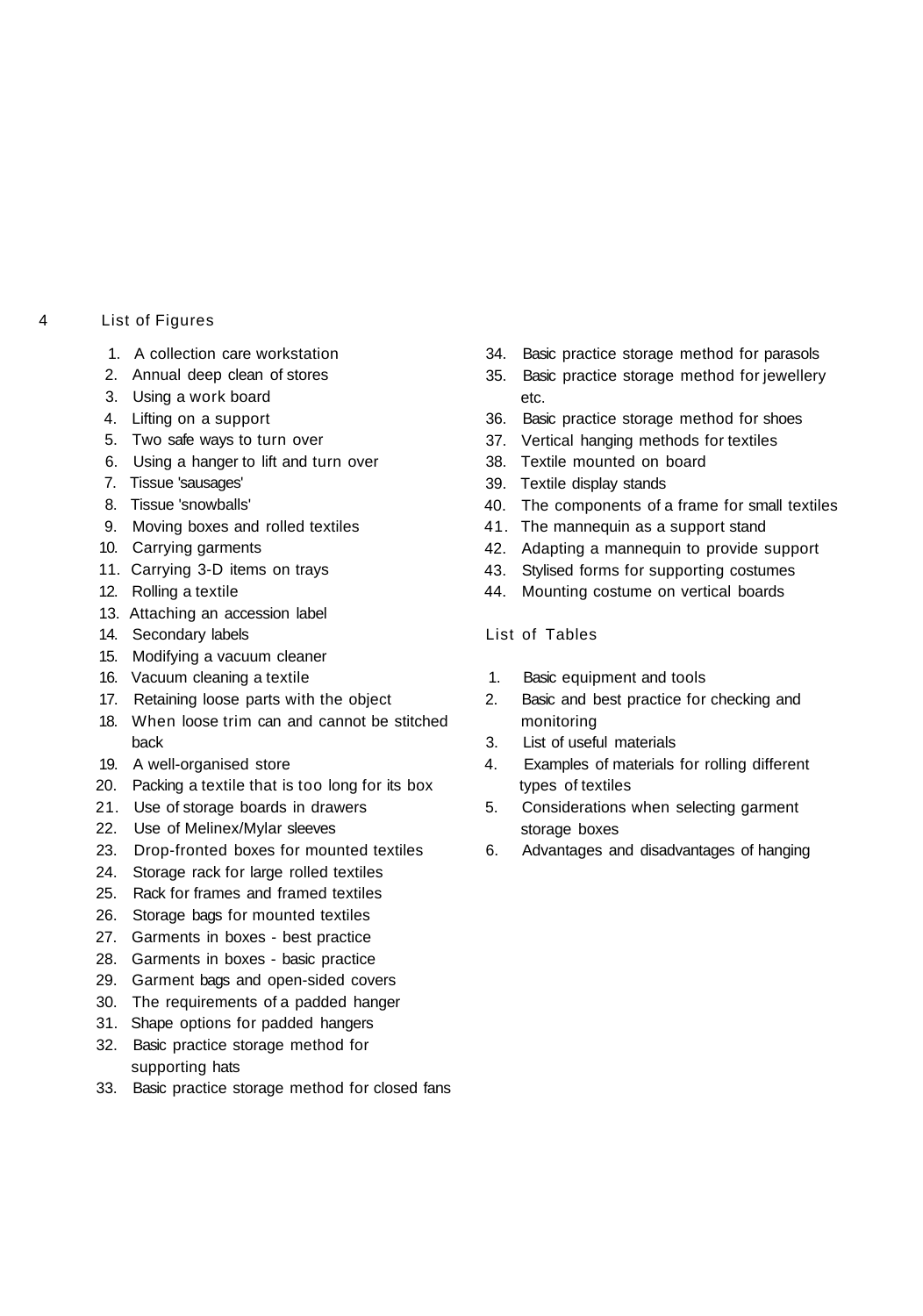### Introduction

This guide is for anyone who works with costume and textile collections in museums. It will be especially useful for those who are not specialists in costume and textiles, but who find themselves responsible for; or are regularly involved with, their day-to-day care.

Collection care is a responsibility, but the term also defines a range of activities. Caring for collections, like caring for children, is active, not passive. This publication is a practical guide that tackles collection care under three main headings: maintenance, storage and display.

With such a large topic and with limited space, this guide is a compromise of both breadth and depth. It focuses on what is most needed, based on knowledge and experience acquired through the work of the Area Museum Councils (AMCs). Wherever possible, illustrations are used to convey the message.

The guide aims to show what to do and, where space allows, outlines how to do it. It does not cover aspects of collections management that are really the responsibility of either the specialist curator or conservator; but highlights circumstances where expert advice may be needed.

To help those new to the subject to understand why seemingly ordinary tasks are sometimes done in apparently peculiar ways, the principles of collection care have been included at the front of the guide for easy reference.

Costume and textiles are collected by museums large and small, with varying levels of resources. Wherever possible, the guide shows what should be aspired to as best practice, as well as what is acceptable basic practice.

This publication is intended to complement and be 5 complemented by others. It should be used alongside the Museums & Galleries Commission (MGC) publications: Standards in the Museum Care of Costume and Textile Collections (1998) and Levels of Collection Care (1998).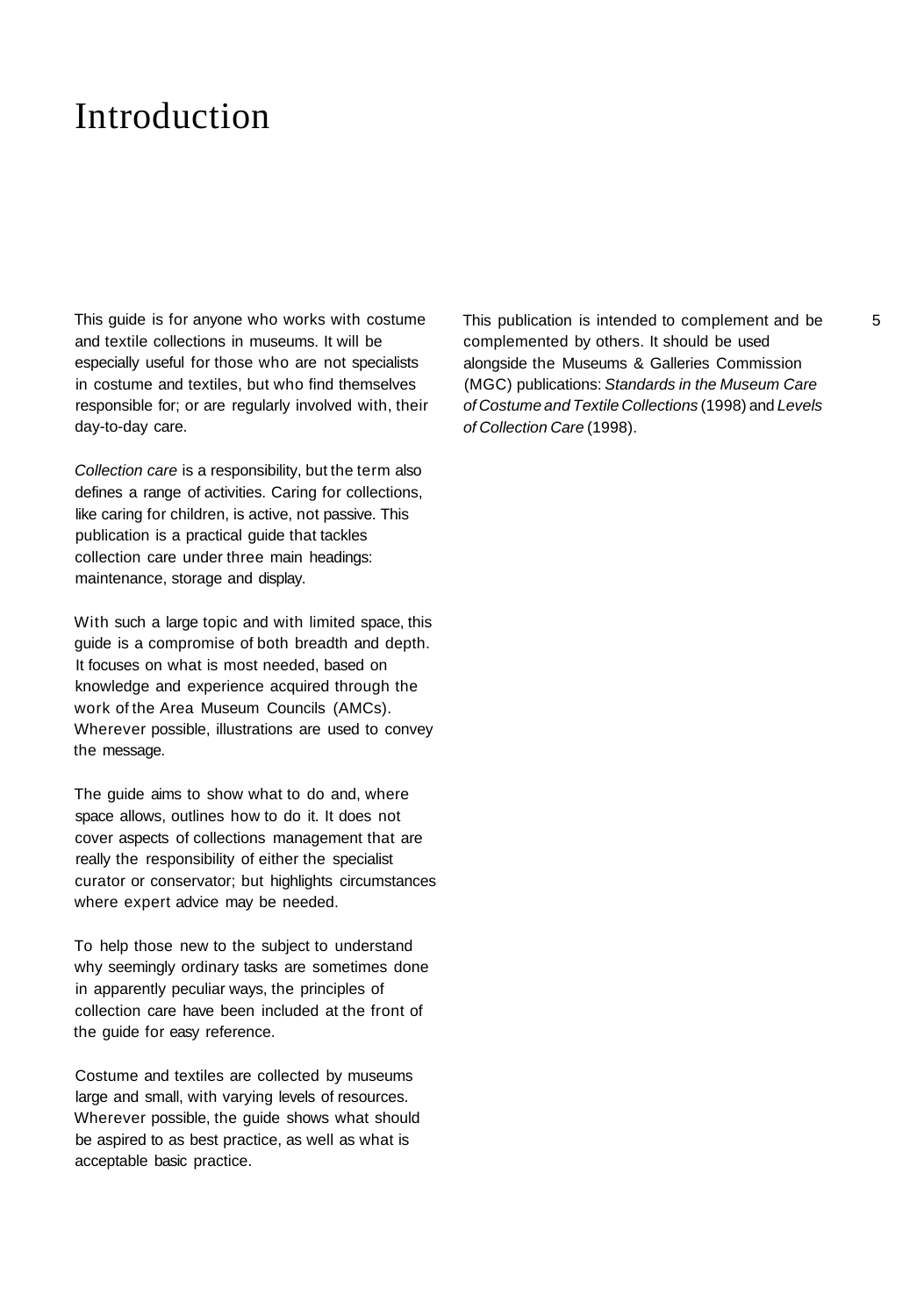### Chapter 1 - Basics

#### 6 I.I Principles of Care

Collection care is about ensuring object safety at all times, on the basis that prevention is better than cure. The principles laid out here underlie all collection care activities.

Applying these principles will help museums meet the standards laid out in the MGC publication Standards in the Museum Care of Costume and Textile Collections (1998), especially those described in Chapter 2: Protecting Collections.

#### Balance conservation and use

The need to strike a balance between safeguarding the collection and enabling access to it is implicit in the definition of a museum.

- Weigh up the conservation impact on access and the access impact on conservation in all collection care activities.
- Ensure that every collection care activity both promotes conservation and enables access.

#### Respect

Having respect means providing an appropriate level of care to the objects. For individual costumes/textiles, especially the finer specimens, it is easy to have respect. It is harder when the object looks like something you use at home, and even harder to learn to respect the unknown contents of boxes and containers.

- Plan activities with consideration for the effect they may have on objects - think before you touch.
- Consider every costume/textile as potentially irreplaceable, and every box or container as possibly containing something very fragile.

#### Check

Checking that all is well is an underlying principle of collection care. It soon becomes part of the established routine of everyone working in a

museum. The most important regular checks to make are of: premises, facilities, furniture and containers and condition of the collection, as well as the checks normally described as monitoring of environment and for pests.

- Set time aside for making checks, establish checking regimes - and keep to them.
- Review your findings and make improvements where necessary.

#### Protect

Protecting collections is another key principle. Typical threats are dust, dirt, air pollution and contact with harmful materials, light (especially ultra-violet light), pests, damp, sticky and careless fingers, accident and theft. The appropriate level of protection must be judged according to the intended use of individual items. Providing a clean, tidy and well-organised environment is a good start towards protecting collections.

- Be aware of the common threats to costume and textiles.
- Provide protection according to intended use, and plan use according to ability to protect.

#### Support

Every textile must be supported at all times to avoid the risk of it coming apart under its own weight. The basic principle is to give maximum support by laying objects out as close to horizontal as possible. The greatest challenge is providing support to an item of costume or textile so that it appears to hang naturally. Usually, the longer the period it needs to do so, the more support it will need. Good support must always be provided when moving objects.

- Always provide a support even if the costume or textile appears strong enough to support itself.
- Design the support to match the expected duration of display.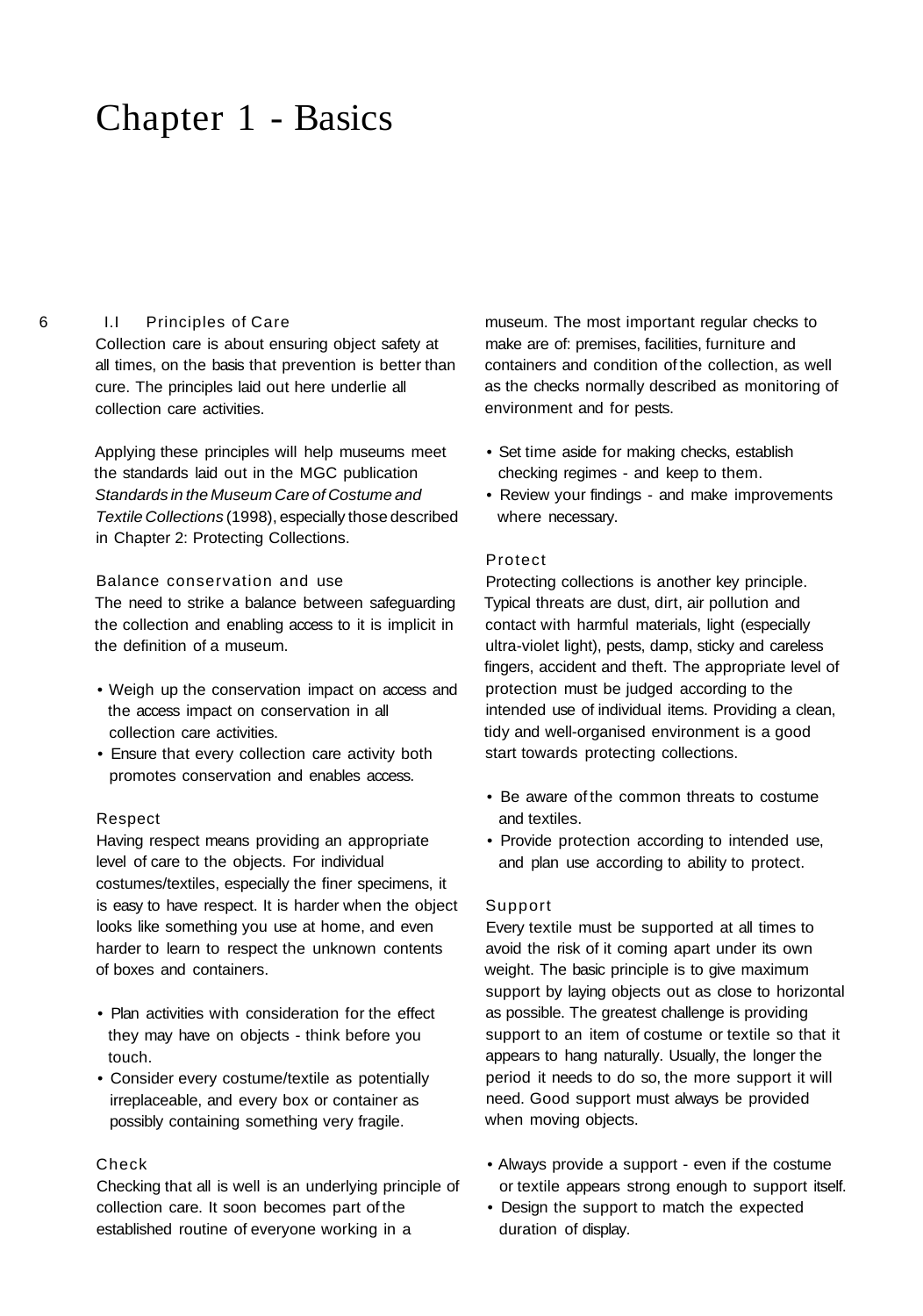Avoid unnecessary touching, handling and moving

It is physical forces such as twisting, shaking, pulling, snagging and rubbing that cause materials, already weakened by age and wear; to suffer catastrophic damage. Costumes in museum collections should never be tried on.

Contact with skin damages costume and textiles. Salts and oils present in the skin transfer from fingers on to object surfaces and after a period of time become visible as yellowish, greasy discoloration.

- Ensure that any movement of costumes/textiles is kept to a minimum.
- Avoid touching the object directly by providing and using supports.
- Wear gloves when touching is unavoidable.

#### Be wary of change

During any period of change, the level of risk increases. Ensure that the environment is stable at all times and minimise the effect of changes through careful planning. This is the final underlying principle of collection care. Lending to other institutions, setting up exhibitions and moving to new stores are circumstances where change brings new risks.

- Aim for collection stability at all times, but expect change and plan to minimise the impact.
- Ensure that standards of care are maintained through periods of change.

1.2 Conservation Quality Materials All aspects of collection care involve the use of materials for packing or support. Textiles can be damaged by polluting vapours from and contact with poor quality materials. It is an underlying principle of collection care that materials used near objects in displays and stores are of 'conservation' quality.

#### Conservation quality 7

For the purposes of this guide, the term conservation quality is used to describe materials that meet one or more of the following criteria:

- are chemically inert, or
- have been tested by conservation scientists and approved for use with museum objects.

Some companies specialise in supplying conservation quality products to museums, libraries and archives.

The term 'acid-free' is commonly used, but this does not always mean that a product is of conservation quality and the specifications should be checked. There are two types of acid-free tissue paper Unbuffered acid-free tissue is naturally neutral, whereas buffered or 'ordinary' acid-free tissue is only neutral because acidic paper has been treated with an acid-absorbing compound such as chalk. For the purposes of this guide, only the former is classed as being of conservation quality, although the other type does have its uses within museums. For further information see the MGC's Standards in the Museum Care of Costume and Textile Collections (1998), Appendix D.

#### Fabrics

It is basic practice to scour all unbleached, undyed cotton fabrics by boil-washing before use in contact with textiles. This is to remove manufacturers' finishes and soften the fabric. Newly purchased fabrics may need two washes to satisfactorily remove all finishes. The above treatment may not produce a satisfactory result on dyed fabrics used for display purposes. It is basic practice that these should be tested for suitability instead (see Chapter 5).

#### Barriers and pollution absorbers

Sometimes the use of materials that are not of conservation quality is unavoidable. In such cases some form of barrier layer must be used. Varnishes and paints do not perform sufficiently well to act as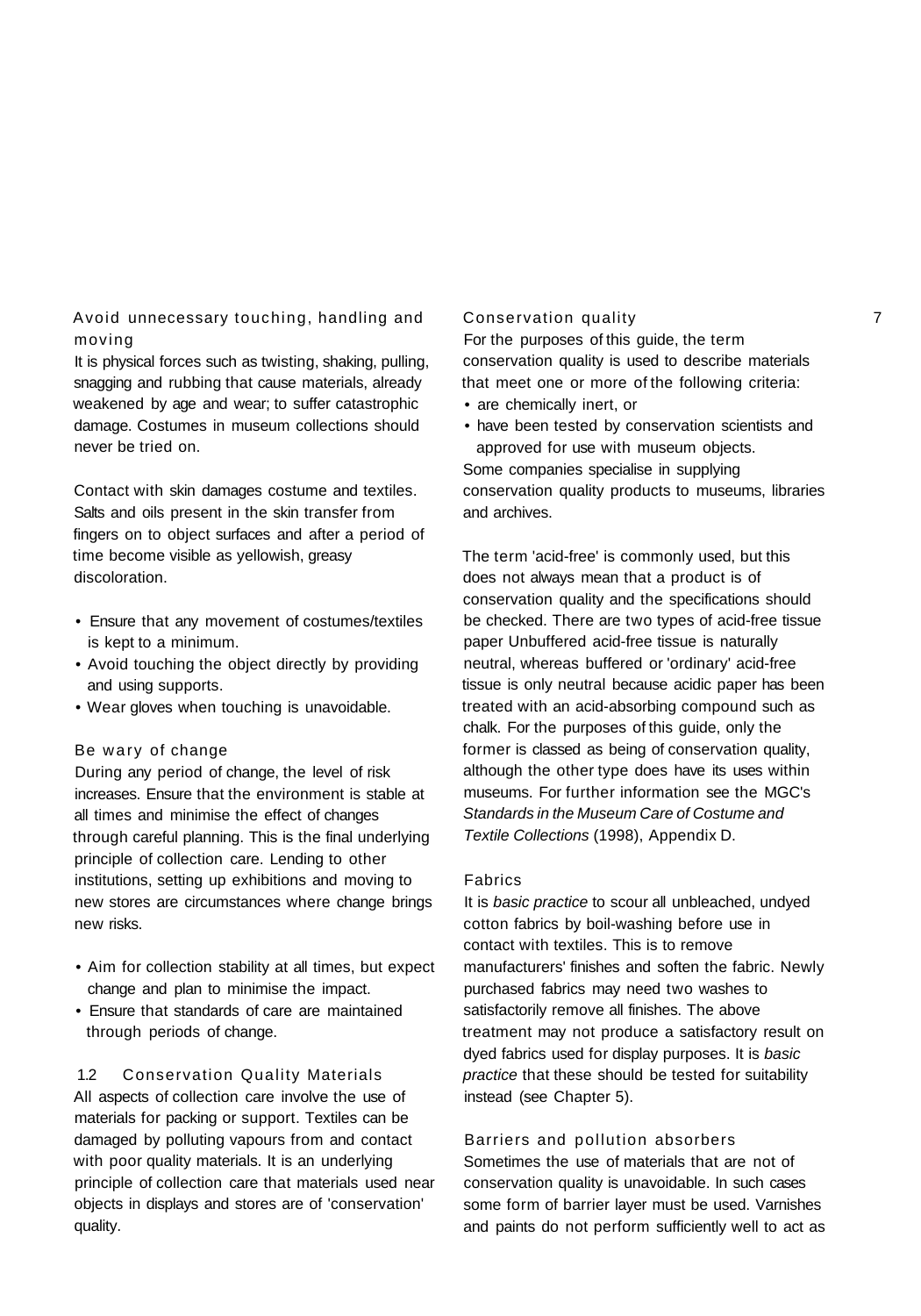8 barriers for new wood, or wood products such as medium density fibreboard. If these materials are used in showcases and storage units, a metalised plastic film should be applied to the interior surfaces.

> Some materials act as useful pollution absorbers, e.g. charcoal cloth and buffered acid-free tissue. If boxes made of non-conservation quality materials cannot be replaced (see Table 3 and Table 5). they can be lined with buffered acid-free tissue to help protect the contents. However; they must be checked annually to ensure their continued effectiveness. A pH indicator pen is a useful tool for this but it is always advisable to replace tissue at the first sign of discoloration.

Proximity, duration and enclosure It is important to use conservation-quality materials where it is in direct contact with the object or where it is in an enclosed space for an indefinite period.

Improving materials already in use It is basic practice to have a programme to replace materials that are not up to standard or of unknown quality. It is best practice to keep a record of all materials in use, their specification and date of installation.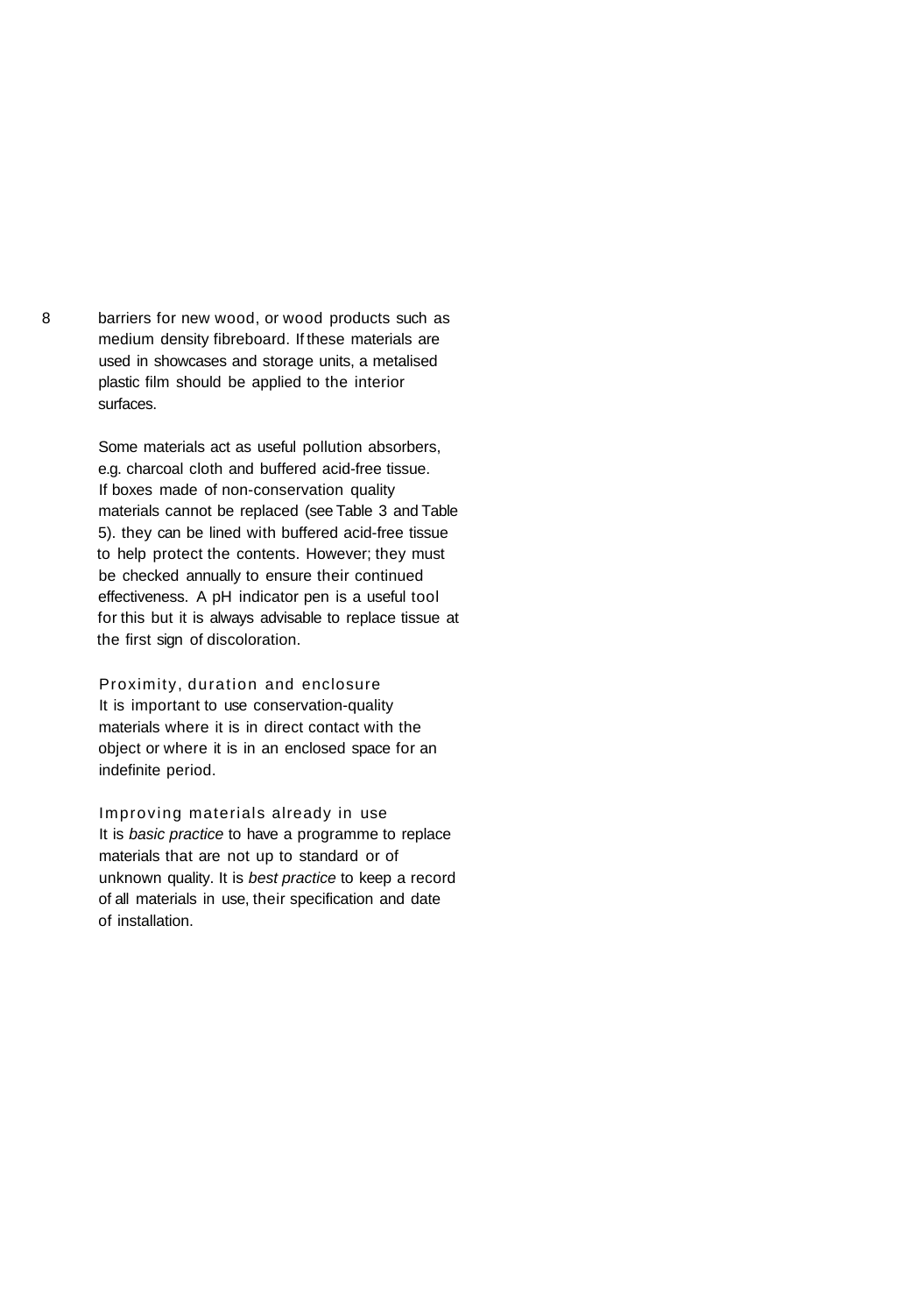### Chapter 2 - Collections Maintenance

#### 2.1 Introduction

Maintaining collections in good order Collections do not look after themselves; they need to be actively cared for Collection care is more than ensuring good storage and display conditions, or simply applying the underlying principles. It involves performing a number of necessary and often routine tasks in a particular way so that the collection is maintained in good order. Time must be set aside to ensure that routine tasks are carried out and that every task is performed properly to the appropriate standard.

#### Procedures manual

Because many collection maintenance tasks are routine and specific to a site, it is worth recording them in a Collection Care Procedures Manual to ensure that standards are maintained. This is a good investment as, once written down, it is easier to pass these tasks on to new staff, trainees, students and volunteers once they have received some basic training.

Developing skills in collection care Collection maintenance activities make good 'starter tasks to introduce those new to museum work with what is involved, and so develop their understanding and skills.

A new worker should start on those tasks that do not involve directly handling objects, such as cleaning and tidying stores, moving empty boxes, writing labels etc. They should progress gradually to those that require more understanding and skill such as packing and unpacking boxes, and rolling and unrolling textiles.

Training and making use of skills The following notes are aimed at those wishing to delegate collection care tasks.

Volunteers often come to museums because they 9 have relevant skills to offer In the case of costume and textile collections those with sewing skills may well come forward, with the hope that they will soon be mending collection items. They can make an enormous contribution, so it is important to clarify from the outset that the kind of sewing required involves making dust covers, padding hangers and stitching on labels. This may seem less important, but is actually very valuable. For some complex tasks more information is needed than is given here, and training should be sought from a textile conservator (see Chapter 5).

#### 2.2 Workspace and Equipment

#### Workspace

Although aspects of collection care work take place in different parts of the museum premises, an area should be set aside specifically for inspection of collections, and for preparing objects for storage, display or loan. This space should not normally be accessible to visitors, but could double up for use by researchers.

It is basic practice to locate the collection care workspace near; but not within, the store. It is best practice to have separate spaces in different parts of the museum for display preparation, for dealing with incoming material (i.e. loans and new acquisitions) and for ongoing work with the stored collection.

#### Furniture

Large tables, comfortable work chairs, trolleys (to keep tables clear of tools, pens etc.) and good illumination are essential. It is also useful if some tables are mobile and to have some folding ones for temporary use.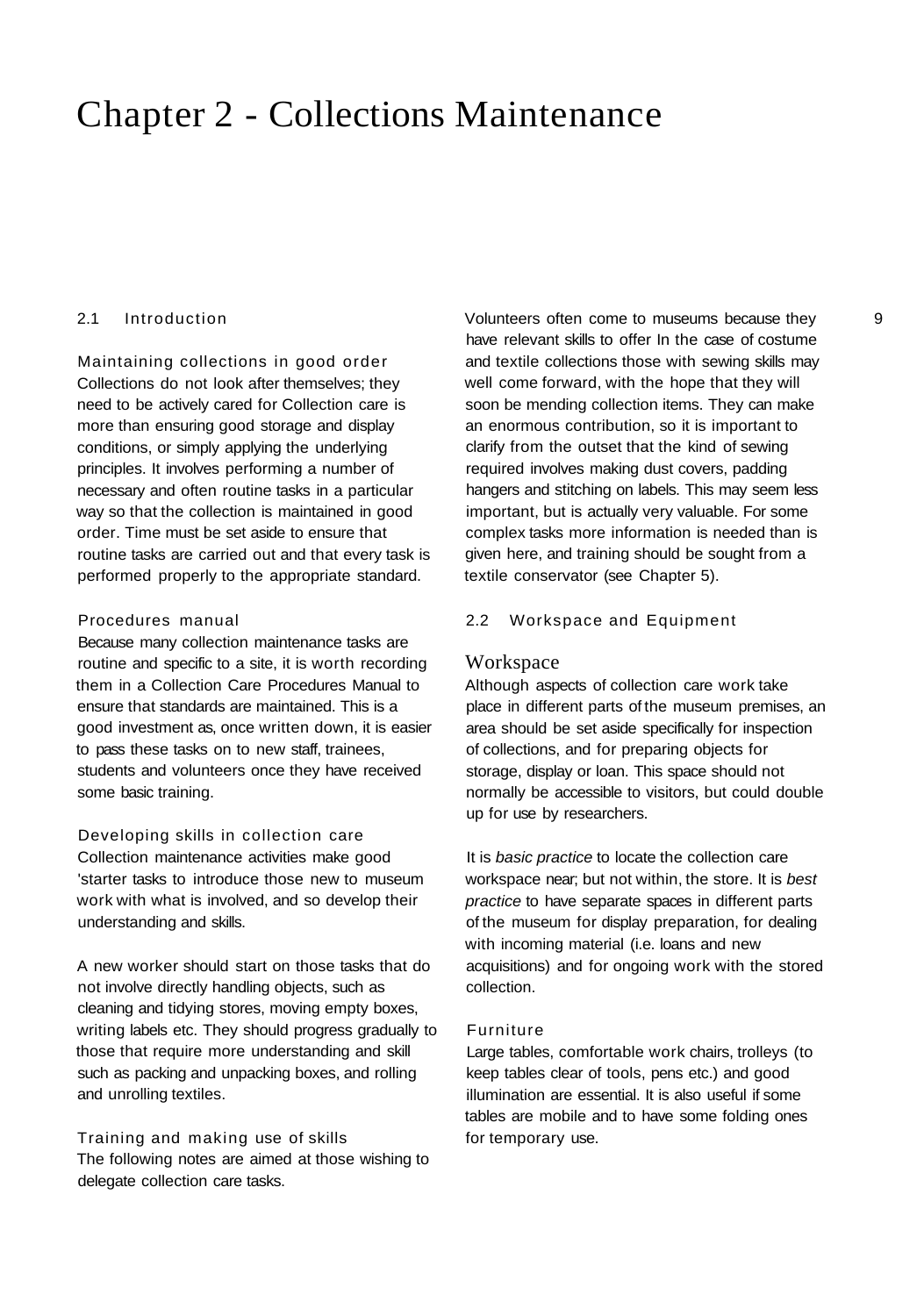#### 10 Equipping the workspace

Your needs will depend on the size of the collection and the scale of collection use. Provision of, or access to, the basic items listed in Table 1 is recommended.

#### What to wear

Some basic protective clothing should be provided because collection care can be dirty work. Clean overalls, or aprons and clean white cotton gloves, are basic requirements. Vinyl and latex gloves and dust-masks may also be useful. Jewellery, such as rings, brooches and chunky necklaces, should be removed before handling costume or textiles as they present a risk of causing damage.



FIGURE 1: A collection care workstation

#### TABLE 1: Basic equipment and tools

| Equipment and Tools<br>sewing tools (scissors, pins, needles) and threads<br>iron and ironing board<br>washing machine or hand-washing facility<br>sewing machine<br>cylinder type vacuum cleaner with<br>adjustable suction | Use<br>making dust-covers, sewing on labels<br>ironing storage materials and dust sheets<br>washing dust-sheets, overalls and gloves<br>making dust-covers, costume underpinnings<br>cleaning stores and displays |
|------------------------------------------------------------------------------------------------------------------------------------------------------------------------------------------------------------------------------|-------------------------------------------------------------------------------------------------------------------------------------------------------------------------------------------------------------------|
| soft natural bristle brushes (paint, shaving, makeup)<br>magnifiers (possibly also a microscope)<br>dust-sheets and padded boards in a range of sizes<br>shallow trays of various sizes                                      | cleaning surfaces<br>inspection and research, pest identification<br>inspection and research - lifting, rotating<br>for lifting, segregating, preventing loss                                                     |
| off-cuts of plastic sheeting, conservation quality<br>papers and boards, spare card rollers<br>- various sizes (see Table 3)                                                                                                 | lifting, turning, moving during inspection and<br>research                                                                                                                                                        |
| monitoring equipment, e.g. thermohygrograph,<br>whirling hygrometer lux meter;<br>ultra-violet monitor and insect trap                                                                                                       | checking environmental conditions and pest<br>activity around the museum                                                                                                                                          |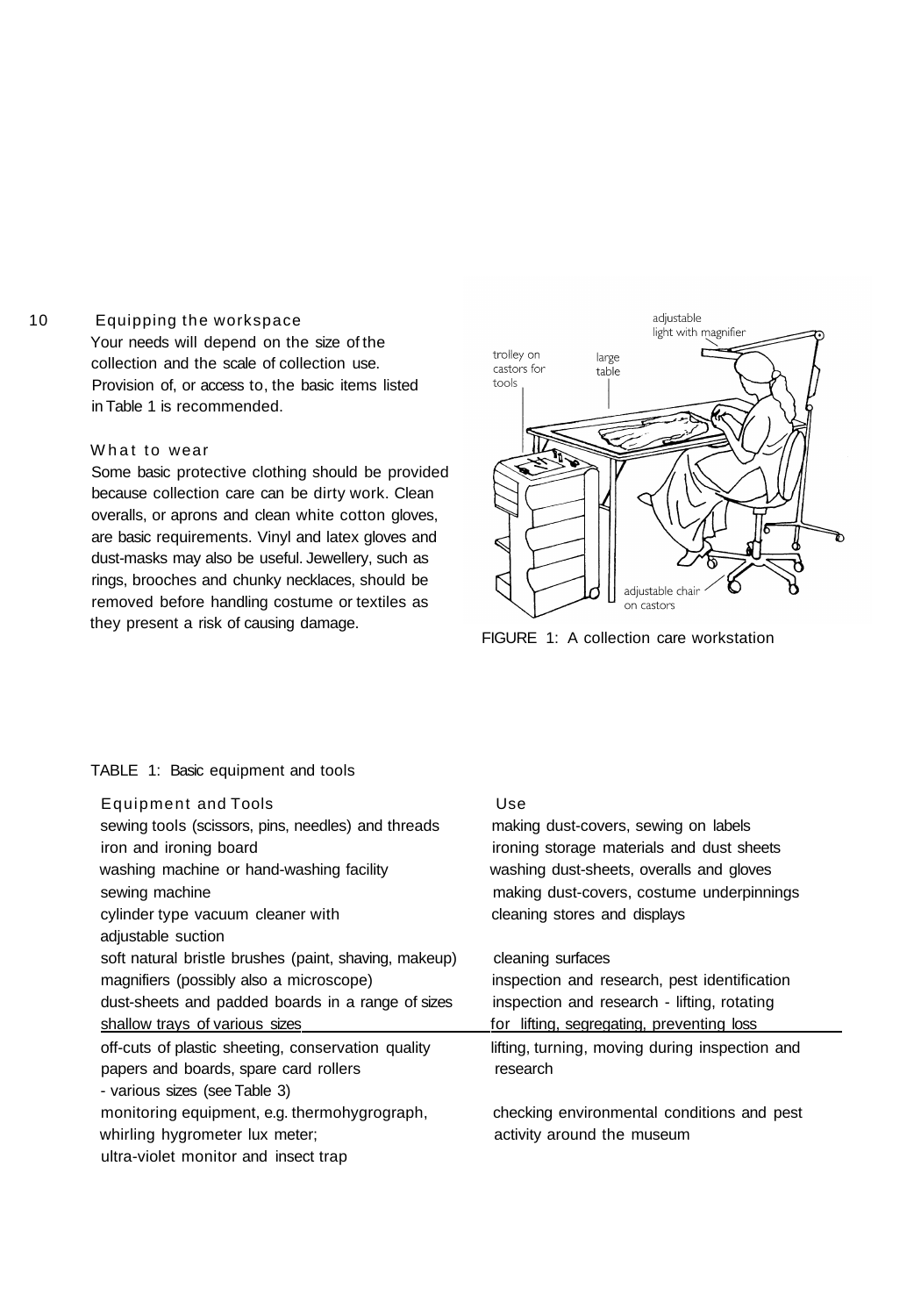#### 2.3 Housekeeping

The routine housekeeping tasks, which ensure that acceptable standards are maintained, are at the basis of good collection care. The key tasks are: cleaning the collection environment; cleaning protective clothing and dust-sheets; and establishing appropriate quarantine procedures. Good housekeeping practices and establishing checking regimes (see Section 2.4) go hand-inhand.

Ensuring that these routine tasks are carried out is basic practice and it is best practice to prepare written procedures and log what has been done.

Cleaning the collection environment The museum's cleaning staff usually undertake routine cleaning of the museum site but some cleaning activities, especially of object stores, are best integrated into the collection care program me. The basic tool for space cleaning is the adjustable suction, cylinder-type vacuum cleaner with a range of nozzles and soft brushes.

It is basic practice to deep-clean storage rooms and display galleries at least once a year This involves vacuum cleaning the spaces under and behind furniture, plinths, cases etc. If there is evidence of pest activity, the vacuum-cleaner bags should be removed after each use, sealed in a polythene bag and disposed of.

Well-sealed display cases and storage units do not normally need regular cleaning. If it is necessary, the contents should be carefully removed before vacuuming the interior surfaces. Shaving brushes are useful for brushing debris into the suction stream and avoid damaging the surface of display boards. If vacuuming does not give a satisfactory result, it may be because the case dressing is old or has deteriorated because of some unrecognised pollutant. Seek advice from your AMC or a conservator

Costume displays in room settings need to be 11 cleaned as though they are historic interiors. A useful guide in these circumstances is the National Trust Manual of Housekeeping (Sandwith and Stainton, Allen Lane, 1993).

Cleaning protective clothing and dust sheets Soiled overalls, aprons and gloves should be washed after use, preferably through the hot wash cycle in a washing machine using a bleach-free, non-biological detergent. Dust-sheets that are used in close contact with objects should be boilwashed without any detergent added.

#### Taking quarantine measures

Incoming objects made of wool, fur or feather and any object showing signs of pest infestation must be quarantined so that it can be monitored and then treated, if infested. Quarantine involves sealing objects in clear polythene bags or sheets. Further information on this and treatment options is provided in Integrated Pest Management (Pinniger and Winsor, MGC, 1998). It is best practice to build quarantine measures into your object entry procedure.



FIGURE 2: Annual deep clean of stores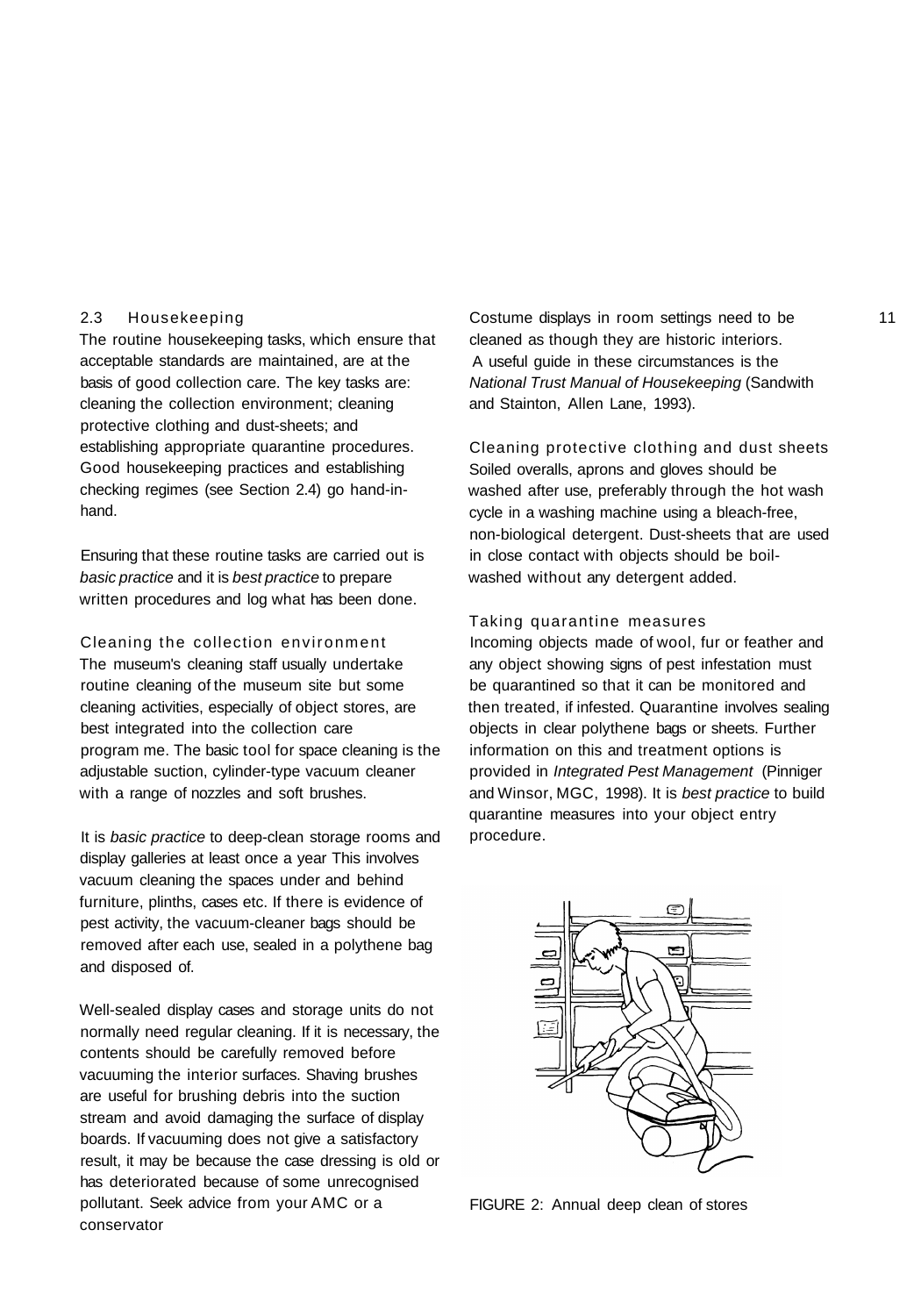2 TABLE 2: Basic and best practice for checking and monitoring

Premises Basic practice

- and facilities Routine (daily/weekly) checks of galleries and stores to ensure preventive conservation measures have not been altered e.g. blinds are drawn as and when they should be, settings for lighting and environmental controls are correct.
	- Routine checks (monthly/seasonally) of identified and unavoidable hazards (e.g. water pipes and sources of pest infestation).

#### Environment Basic practice

- Regular measurement of temperature and relative humidity, at least weekly.
- Annual checks of performance of ultra-violet filters.
- Routine checks of visible light levels, depending on how variable it is several times a day if necessary.
- Records updated monthly with comments on findings, plus reports as necessary.

#### Best practice

- Continuous monitoring of temperature, relative humidity, visible and ultra-violet light.
- Records as for basic practice, and publish annual report with recommendations.
- Pests **Basic practice** 
	- Monthly checks for evidence of activity in spring/summer, plus record of findings.
	- Inspection of debris from cleaning under units and on windowsills for evidence, plus record of findings.

Best practice

• Routine monitoring as part of an Integrated Pest Management programme.

#### Furniture and Basic practice

- 
- containers Annual maintenance check of stability of racking, function of locks, drawer-sliders, hinges etc.
	- Annual check of condition of boxes for replacement requirements, and quality of acid-free tissue paper

#### Condition Basic practice

- Annual check of condition details against that on accession records and updating if necessary (on rolling programme for large collections).
- Full condition assessment of all objects going to and from display and loan, and checks against report on routine basis for duration of display or loan, depending on degree of risk.
- Best practice
- As for basic practice, but also commission a collection condition survey from a textile conservator; and monitor changes every five years.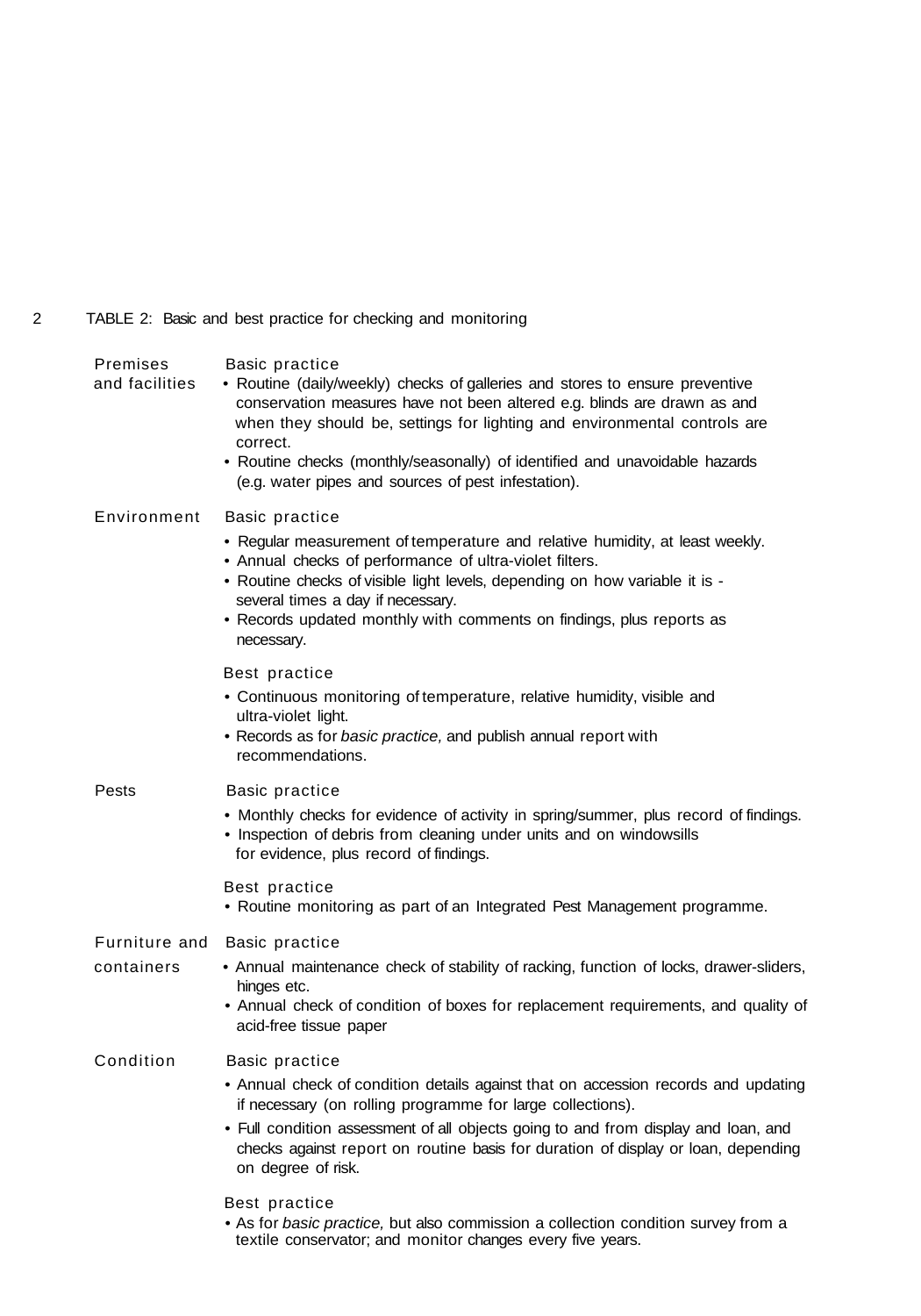#### 2.4 Checking and Monitoring

Time spent on making regular checks of the collection environment is seldom wasted. However; to be really useful, the information that is gathered needs to be integrated with the other aspects of managing the organisation. Monitoring of the environment and checking for pests are part of the inspection process.

2.5 Materials and Supplies 13 It is sensible to have a stock of the materials and supplies needed to look after collections. Use Table 3 as a guide to what is needed. Materials used for storage and display must be of conservation quality (see Section 12 and the Glossary).

TABLE 3: List of useful materials (N.B. most useful are in bold)

#### Material Use

Unbuffered acid-free tissue paper General-purpose use for packing and specialist conservation suppliers. The direct contact with textiles.

Can be bought locally, or available in bulk with textiles, from fabric suppliers.

'Plastazote'). Available from specialist suppliers in a range of thicknesses and densities, in grey or white.

Unbleached cotton available from used for sewn-in identification labels and bought locally. The contract of the contract of the contract of the contract of the contract of the contract of the contract of the contract of the contract of the contract of the contract of the contract of the contract o

Polyester wadding (or batting). General-purpose padding. Buy spun-bonded or heat-bonded types, not resin or adhesive-bonded types. Can be bought locally as quilter's wadding, or from specialist suppliers.

Spun-bonded polyolefin sheet (Tyvek'). General protection and support, tie-on Only available from specialist suppliers. labels. Use with smooth surface outermost

in sheets and on rolls. Available from interleaving where there will be prolonged

Unbleached, undyed cotton fabric General protection and support. Must be ('calico'), in various widths and weights. boil-washed before used in direct contact

Polyethylene foam ('Ethafoam', Support mounts, especially shaped ones.

Woven cotton tape in a range of widths. Labels and ties. Unbleached tape must be specialist suppliers, other types may be **other uses where it is in direct contact with** 

when wrapping.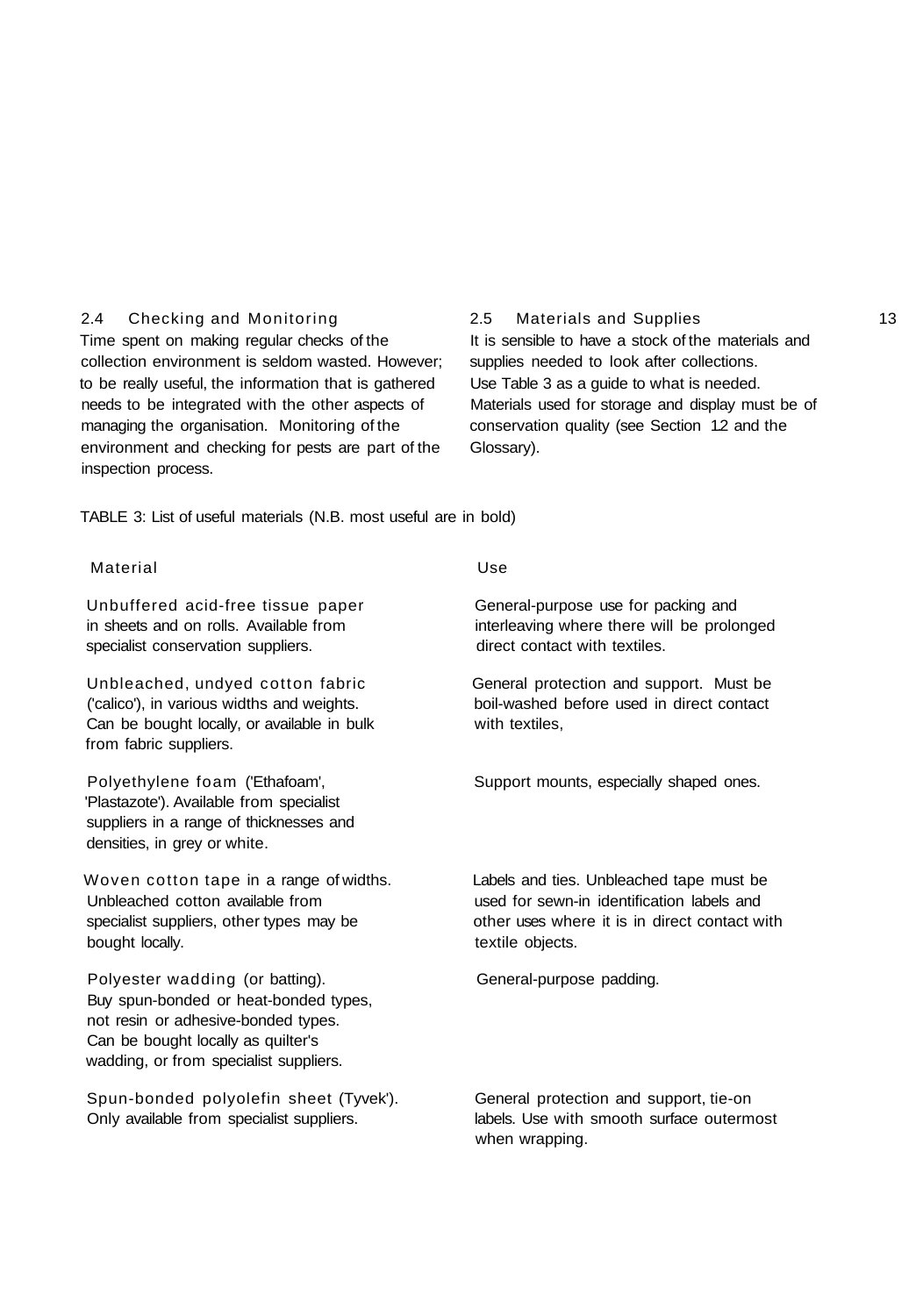14

Transparent polyester sheet ('Melinex' Protection and support, lifting, making or 'Mylar') in various thicknesses, in roll lightweight tubes for storage (N.B. beware or sheet form, and as heat-welded sleeves of sharp edges and corners). and pockets. Only available from specialist suppliers.

Lightweight surgical cotton stockinette tube Covering rollers, hangers and (Tubegauz') in various sizes. Can be mannequins, making display arms for bought from local chemists, or from mannequins. specialist suppliers.

acid-free boards, in various thicknesses. constructing 3D mounts. Only buy from specialist conservation suppliers to be sure of exact product specification.

Acid-free corrugated cardboard ('Perma'/'Dur Making boxes, trays, support forms and board'). Only from specialist suppliers. boards.

Available from specialist suppliers. The main of temporary storage

large quantities from specialist suppliers. The textile to the textile.

Laminated barrier film ('Moistop','Seet', Covering materials that are not of 'Marvelseal'). Only from specialist suppliers. conservation quality, such as new wood

Aluminium foil. Can be bought locally. As a barrier film - see above.

Wooden coat hangers, wishbone and **Hanging costume in store. Making simple** crescent types. Available locally and from display mounts for costume. specialist suppliers who also stock extra-long hooks.

Sold as 'acid-free tissue paper' by the ream. required - see Section 1.2. (N.B. This is for transport and where acid absorption is not the same product as buffered tissue Available from stationers or paper from conservation suppliers.) merchants.

'Conservation' and 'museum' quality General support, framing and mounting,

Twin-wall polyethylene board ('Correx'). Making trays, boards, boxes for transport

Hook-and-loop fastener (Velcro'). Mounting for display. Must first be sewn to Available from local haberdashers and in fabric or tape, that is then hand-stitched on

> and particle board. (N.B. be careful not to puncture film with pins or nails.)

Buffered acid-free tissue paper Theorem Use only as a short-term packing material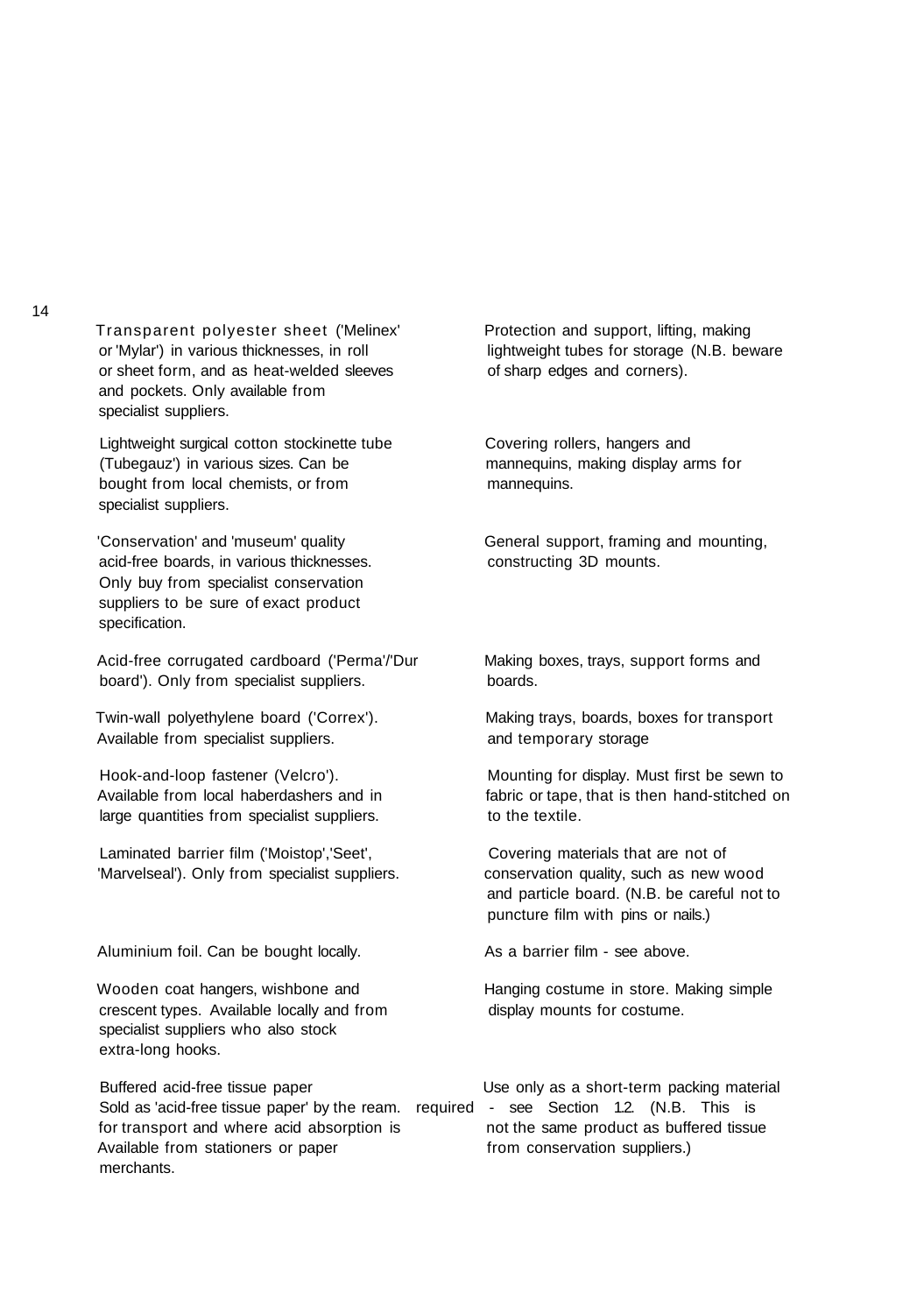#### 2.6 Handling

Working with a collection always requires some handling of objects. Museum staff are most involved with the collection, so handle it most and do more with it. Good handling practice is based on staff training and developing good working procedures.

#### Not touching

Gloves should be worn when objects are touched (see Chapter 1, Basics). The need to touch objects is quite small if the methods described below are followed.

#### Handling aids

Basic materials, (e.g. sheets of tissue, fabric, card, and card tubes) can be used to improve the quality of handling and eliminate the need to touch the objects themselves.

#### Storage and work environment

Good storage and working environments lead to good handling. All handling should be done in a clear workplace, preferably on a clean dust sheet or work board (Figure 3).

Basic methods





FIGURE 4: Lifting on a support





FIGURE 5: Two safe ways to turn over



FIGURE 3: Using a work board FIGURE 6: Using a hanger to lift and turn over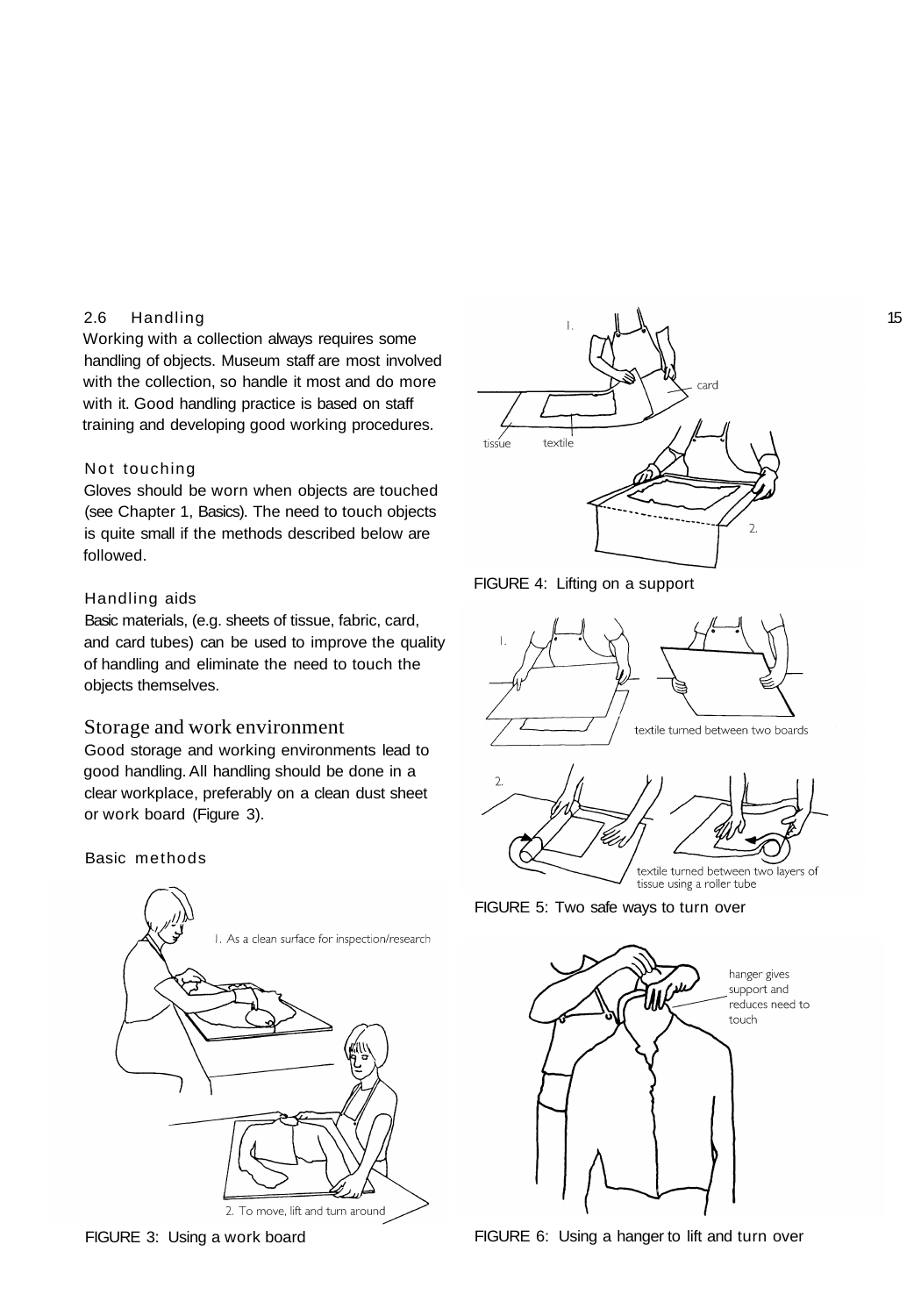#### 16 Public access

Ensure good handling through:

- preparing clear; written guidelines;
- creating a good working environment;
- enabling pre-selection of objects through good documentation;
- present objects in a form that minimises handling;
- setting a good example to others;
- invigilation.

#### 2.7 Packing and Unpacking

The requirements for packing will differ depending on whether an object is being packed to protect it, to move it, or for long-term store. Whenever you pack an object, bear in mind that the unpacking may be done by someone else. See also Sections 1.2,2.5,2.6,2.8 and 2.10.

#### Packing to move

Before you start ask yourself:

- how long could it be in its packing materials?
- how much movement will it experience, and will it need restraint and/or cushioning?
- is it going on a journey out of the building, and if so what protection will it need e.g. against climate extremes?
- who is going to move it and will they need special instructions?

#### Packing to store

Ask yourself:

- are all the materials used of conservation quality? (see Section 1.2.)
- is there enough cushioning and space in the container to prevent crease formation?
- is it packed in such a way as to ensure good handling when being unpacked?
- is it packed so that the most important identification information is visible without needing to touch the object?

#### Unpacking

The ease with which unpacking can be carried out depends on the skill of the person who packed it. If the packer has concealed objects in wrappings or been unsystematic, unpacking will have to be done slowly and very carefully.

- To pack a box with several items
- 1. Line the box with sheets of tissue paper (Figures 27 and 28).
- 2. Determine number of objects, allowing space for cushioning. Never overfill a container
- 3. Decide the order of packing the heavier and most robust items at the bottom, with lighter and more crushable ones on top.
- 4. Label the box, listing items in the order in that they will be found when unpacking. Clearly mark which is the top and bottom.
- 5. Place each object on a separate handling sheet of tissue, approximately the size of the base of the box.
- 6. Arrange the item, cushioning any unavoidable folds that can be reached with tissue paper 'sausages', and voids with tissue 'snowballs' (Figures 7 and 8).
- 7. Use the tissue to lift the object into the box. The tissue acts as an interleaf.
- 8. Repeat with next object and stop packing before the box is full, closing the tissue liner over the objects.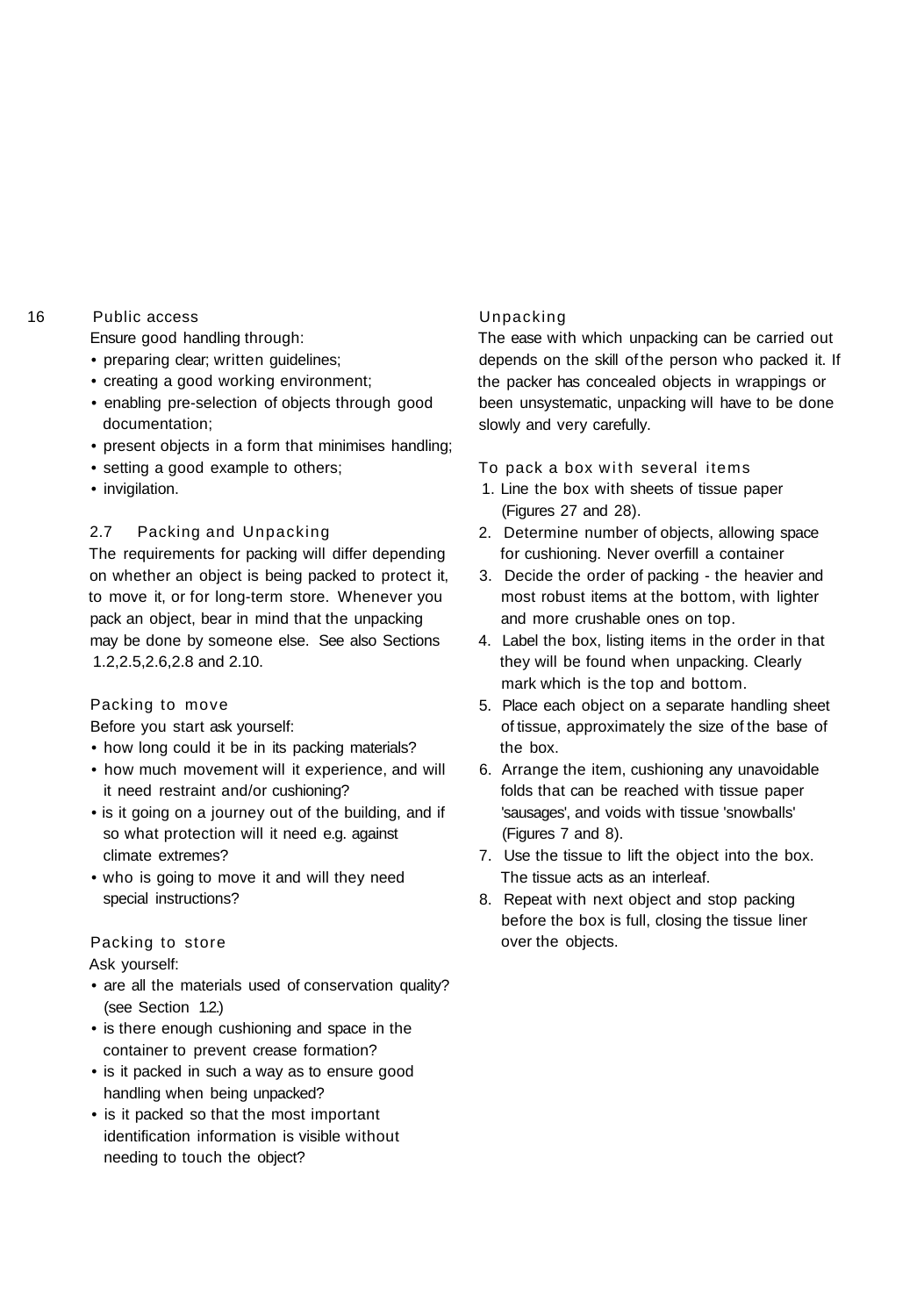#### Packing aids



FIGURE 7: Tissue 'sausages'



FIGURE 8: Tissue 'snowballs'

#### 2.8 Moving

There will always be a need to move objects, e.g. for putting on display, photography and research. Occasionally whole or parts of collections need to be moved for re-location or in an emergency (see also Sections 2.5, 2.6, and 2.7).

#### Reducing risk during movement 17

Many moves take place when other pressures prevail (e.g. exhibition deadlines) and when other staff and contractors also need space. Some moves involve taking objects outside in vehicles. It is basic practice to identify hazards and assess the level of risks to objects when planning moves and to take action to eliminate or reduce the risks.

Considerations when moving costume and textiles

- always plan the route, including any rest stops, and clear it of obstacles;
- choose containers that pass easily through doorways;
- have enough people to carry and assist by opening doors etc.
- keep boxes and rolled textiles level and do not stack them (Figure 9);
- look where you are going (Figure 9);
- garments can be carried short distances wrapped in a dust-sheet, supported on a coathanger and over the arm (Figure 10);
- restrain objects carried in trays by padding with tissue or foam (Figure 11);
- trolleys should be fitted with swivel castors and tyres that damp vibration;



FIGURE 9: Moving boxes and rolled textiles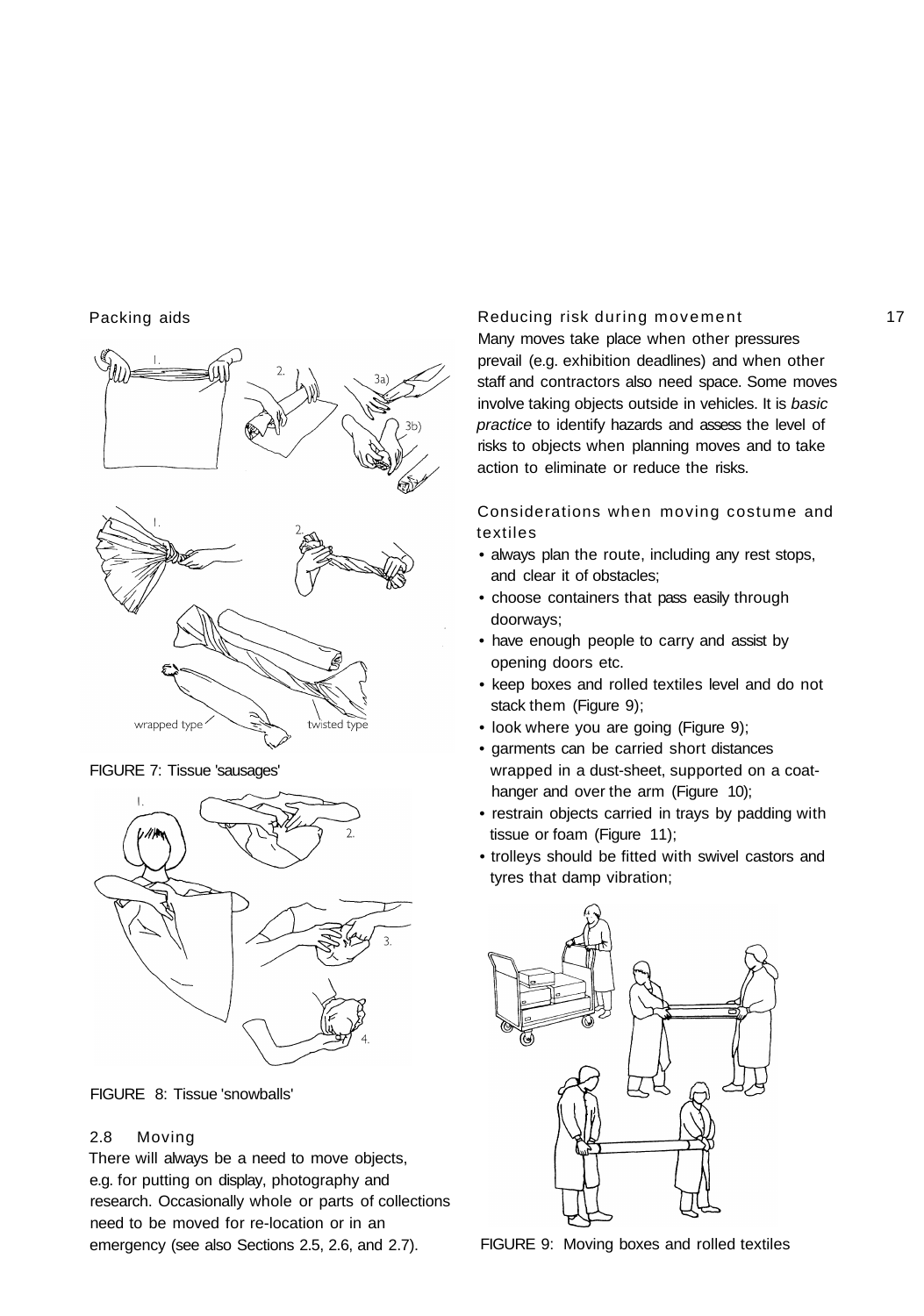18 • objects being moved to another building should be in containers fitted with lids.



FIGURE 10: Carrying garments



FIGURE 11: Carrying 3-D items on trays

#### 2.9 Rolling and Unrolling

Many textiles are stored rolled (see Section 3.3). Conservation quality materials must be used (see Section 1.2).

#### To roll a textile

(See Figure 12 and Table 4)

- 1. Place the textile face down on a clean flat surface.
- 2. Roll interleaving material twice around the tube, leaving an end on which to place the textile and lead it smoothly onto the tube.
- 3. Roll until the end of the interleaving appears on the surface and add more sheets if needed.
- 4. Continue rolling keeping the textile straight and smooth, and edges even until only a small length remains.
- 5. Lay one edge of wrapper over the textile in front of the tube, and roll on until the wrapper is in place.
- 6. Use woven cotton-tape ties to secure, and then label. It is useful to include the dimensions of the unrolled textile on the label.



FIGURE 12: Rolling a textile

#### Unrolling

Unrolling must be done on a clean surface large enough to spread the whole textile. Unroll so interleaving appears on the surface, and remove as unrolling progresses for replacement or re-use.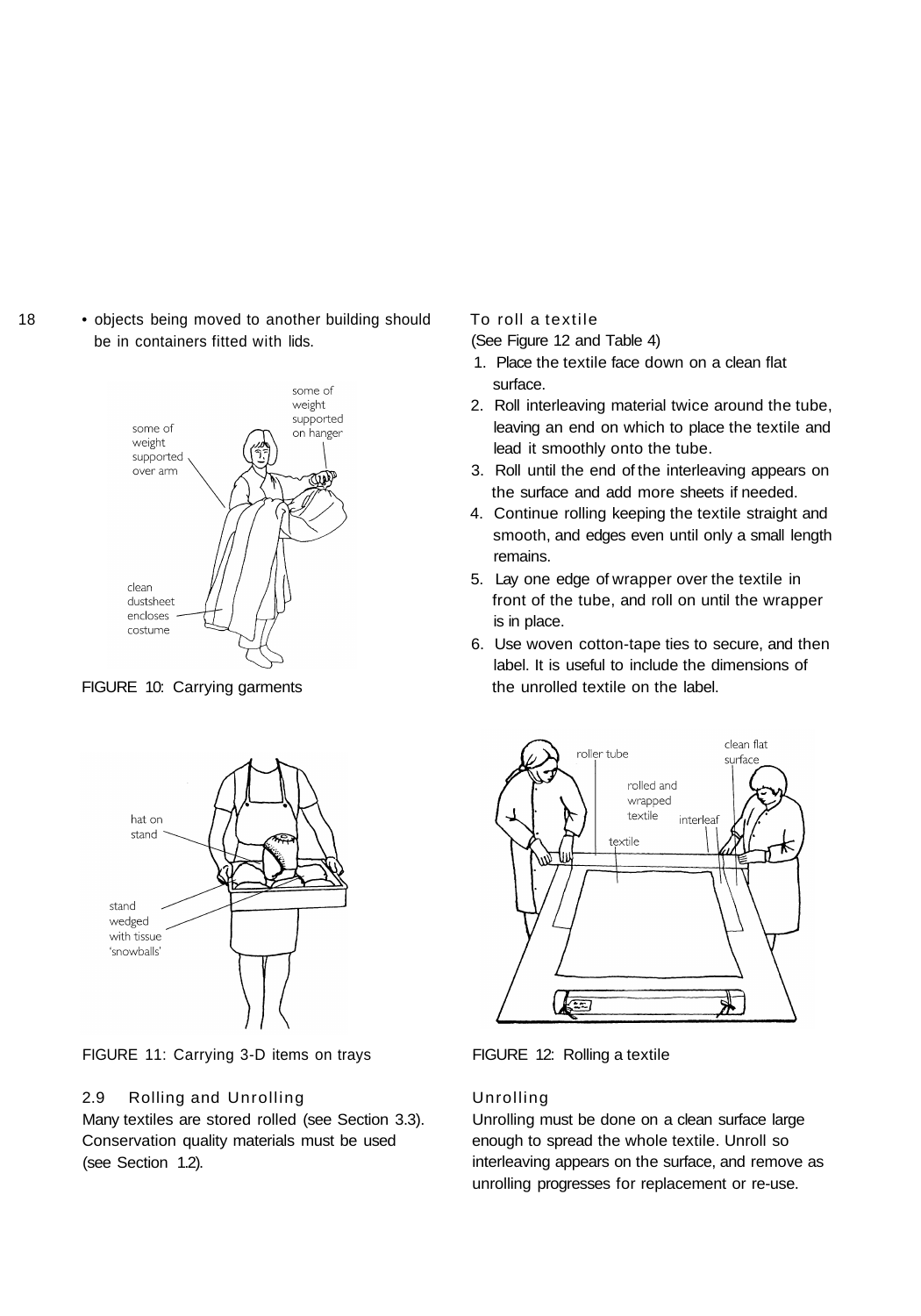|                              | Pile rug                                                                        | Painted banner                                                                                                          | Shawl                                            | Silk Ribbon                                                                         |  |
|------------------------------|---------------------------------------------------------------------------------|-------------------------------------------------------------------------------------------------------------------------|--------------------------------------------------|-------------------------------------------------------------------------------------|--|
| Tube<br>diameter             | <b>I5-20cm</b>                                                                  | $10 - 20 + cm$<br>depending on<br>stiffness and<br>surface<br>undulation                                                | 5-10cm                                           | 5cm                                                                                 |  |
| Tube length                  | width plus<br>15-20 cm                                                          | width plus<br>15-20 cm                                                                                                  | width including<br>fringes plus<br>15 - 20 cm    | width plus 5-10cm,<br>or width of<br>container                                      |  |
| Material of<br>tube          | card or plastic<br>drainpipe*                                                   | card or plastic<br>drainpipe*                                                                                           | card                                             | a sheet of<br>Melinex/Mylar rolled<br>into tube and<br>wrapped in surgical<br>gauze |  |
| Materials for<br>tube covers | barrier film**<br>and two layers<br>of cotton fabric<br>or unbuffered<br>tissue | as rug or shawl                                                                                                         | barrier film**<br>and unbuffered<br>tissue       | not needed                                                                          |  |
| Interleaving                 | unbuffered<br>tissue                                                            | unbuffered<br>tissue,<br>silicone paper if<br>tacky, wadding<br>sandwiched<br>between tissue if<br>surface<br>undulates | unbuffered<br>tissue                             | unbuffered<br>tissue                                                                |  |
| Protective<br>wrapper        | two layers of<br>woven fabric or<br><b>Tyvek</b>                                | two layers of<br>woven fabric or<br><b>Tyvek</b>                                                                        | two layers of<br>woven fabric or<br><b>Tyvek</b> | none if stored in<br>drawer                                                         |  |
| Ties                         | 2.5cm wide<br>woven tape                                                        | 2.5cm wide<br>woven tape                                                                                                | 2cm wide tape<br>1                               | cm wide tape or<br>tuck ends of                                                     |  |

TABLE 4: Examples of materials needed for rolling different types of textiles (see also Sections 12 and 2.5) 19

\* Plastic rollers should not be used in poorly ventilated areas.<br>\*\* Fo Melinex/Mylar: laminated barrier film or aluminium foil

E.g. Melinex/Mylar; laminated barrier film or aluminium foil.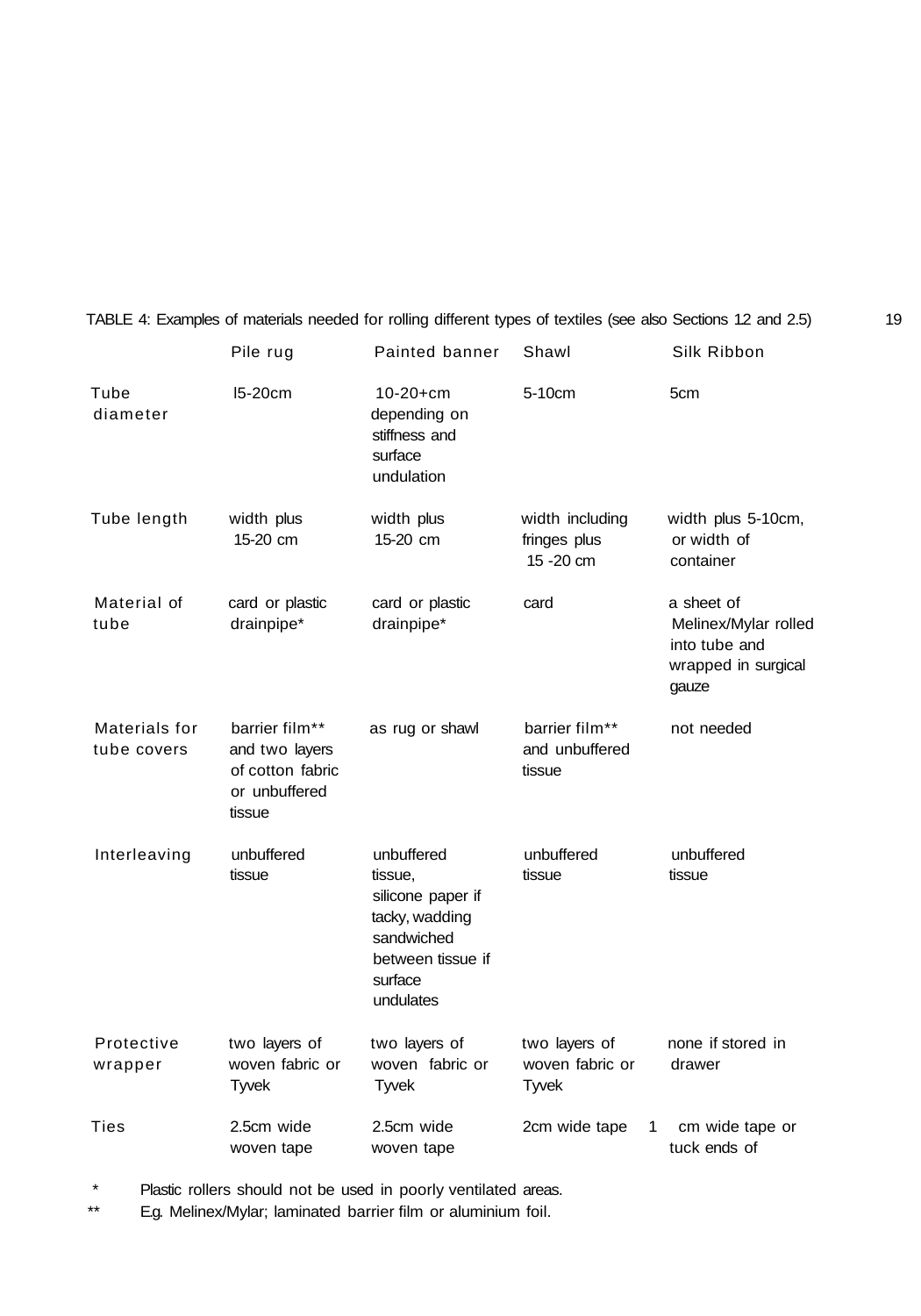#### 20 2.10 Labelling

Attaching identity labels is essential for documentation purposes, but this must be done paying attention to an object's specific needs. Secondary labels, which allow recognition without having to touch objects, and location labels that facilitate finding objects easily in store, both contribute to improved collection care (see also Section 2.7).

#### Identification labels

It is usual to label textiles with their accession numbers using sewn-on tags made from cotton tape marked with ink. This method is explained in the mda's (Museum Documentation Association's) fact sheet, Labelling and Marking Museum Objects, 1995, and in their video Labelling and Marking. Further information is available in the MGC's Standards in the Museum Care of Costume and Textile Collections, 1998.



FIGURE 13: Attaching an accession label

Because labels are in such close contact with the object, there is a risk of damage from the label. Tape used for labelling should be boil-washed before use and the ink should be tested for waterfastness. To test ink, mark some tape and let it dry overnight Sandwich it between two pieces of absorbent paper; moisten with warm water; weight it under a piece of glass and allow it to dry slowly. Check for signs of any migration of ink into the paper It is also advisable to test the ink used on containers and secondary labels.

To reduce handling to a minimum, the positioning of labels should be consistent across the collection and labels must be placed so that they are easy to find.

Secondary identification labels The purpose of secondary labels is to allow accurate identification without the need to locate the accession label. They are therefore best placed at eye level. Types of secondary labels include:

- Tyvek"flags' on the hooks of coat-hangers (Figure 14);
- labels with photograph of the object;
- box labels that include sufficiently detailed description to enable identification;
- markings (using tested ink) on garment bags and other wrappers;
- contents lists inside boxes that map the exact location of contents.



FIGURE 14: Secondary labels

#### Location labels

A consistent hierarchy of location markings throughout the store speeds up the process of finding individual objects, allowing more time for careful handling and moving of them. This should include rooms, aisles, bays, shelves and containers.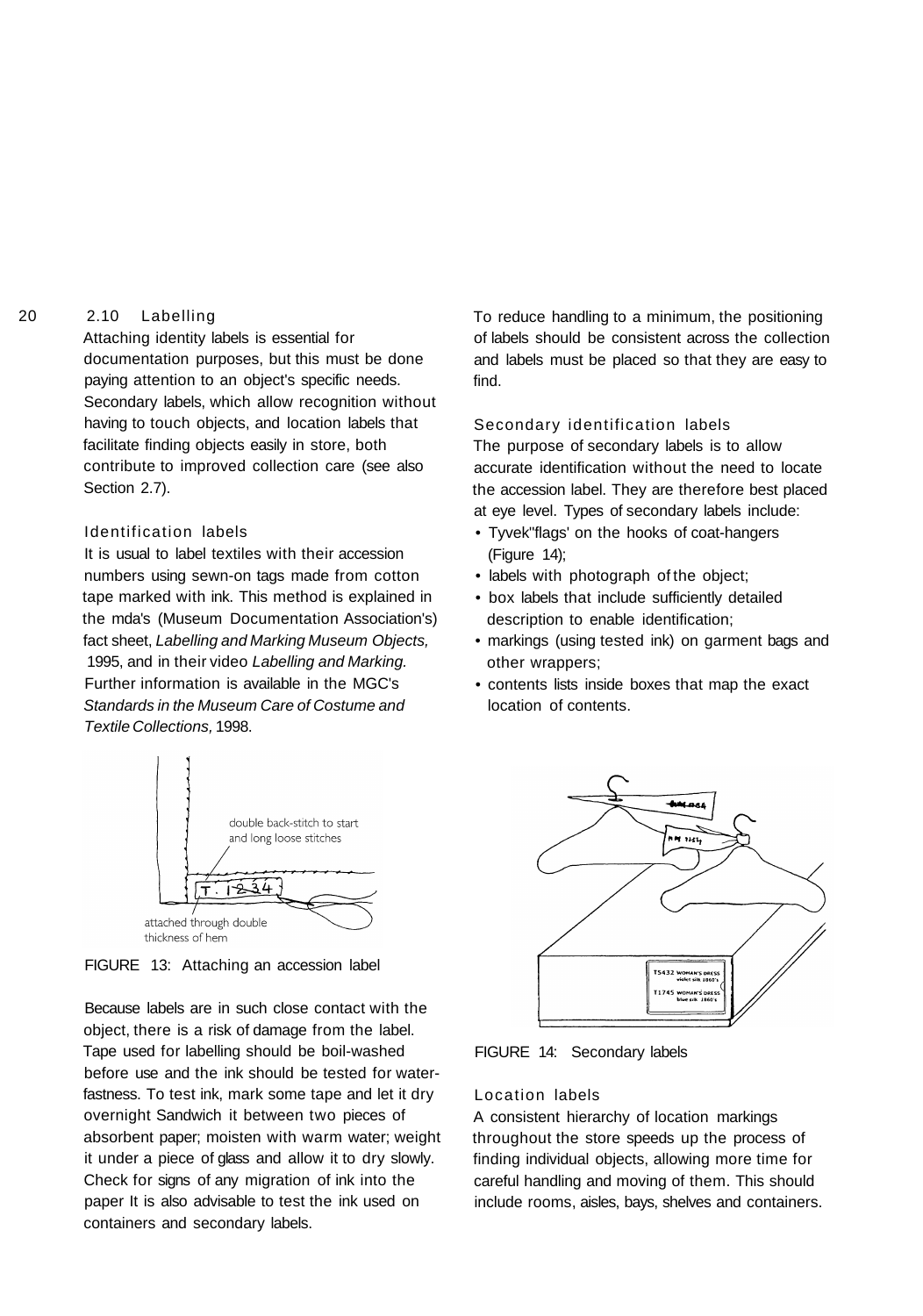#### 2.11 Cleaning

#### Surface cleaning

The only type of object cleaning undertaken as a collection care activity is surface cleaning. This normally involves gentle use of vacuum suction. Vacuum cleaning should only be carried out on textiles that are in good condition and where the soiling is of no historical significance.

It is normal practice to clean only newly acquired objects, those being returned to the store after display or pest treatment, and those on display that require interim cleaning because dust has settled on them.

The process of cleaning provides the opportunity for a detailed inspection of an object's condition. Object cleaning and condition recording go hand in hand.

Modifying a domestic cylinder cleaner Special museum vacuum cleaners are the preferred option, but if one is not available an ordinary cylinder-type machine with variable suction can be modified for low-suction work. It should then be reserved solely for object cleaning use.



FIGURE 15: Modifying a vacuum cleaner

#### To vacuum clean textiles 21

- 1. Support the textile, ideally on a flat surface.
- 2. Secure net over the vacuum nozzle with a rubber band, or place a sheet of net over the area of textile being vacuumed, to prevent any item that becomes detached from being sucked into the machine.
- 3. Adjust the suction so that particles of debris lift from the surface without lifting the textile.
- 4. Work in the direction of warp and weft, or pile.
- 5. Work on a small area at a time.
- 6. Glide lightly over the surface without pressing . or rubbing.
- 7. If needed, use a soft, natural bristle brush to dislodge particles into the suction stream.



FIGURE 16: Vacuum cleaning a textile

A note on washing and dry-cleaning Washing is not a collection care activity. It is an interventive process that alters the state of the object and as such is classed as conservation treatment. A conservator should be involved in the decision as to whether washing is appropriate. Similarly, the decision to dry-clean a museum object should only be made after consulting a textile conservator (see Chapter 5).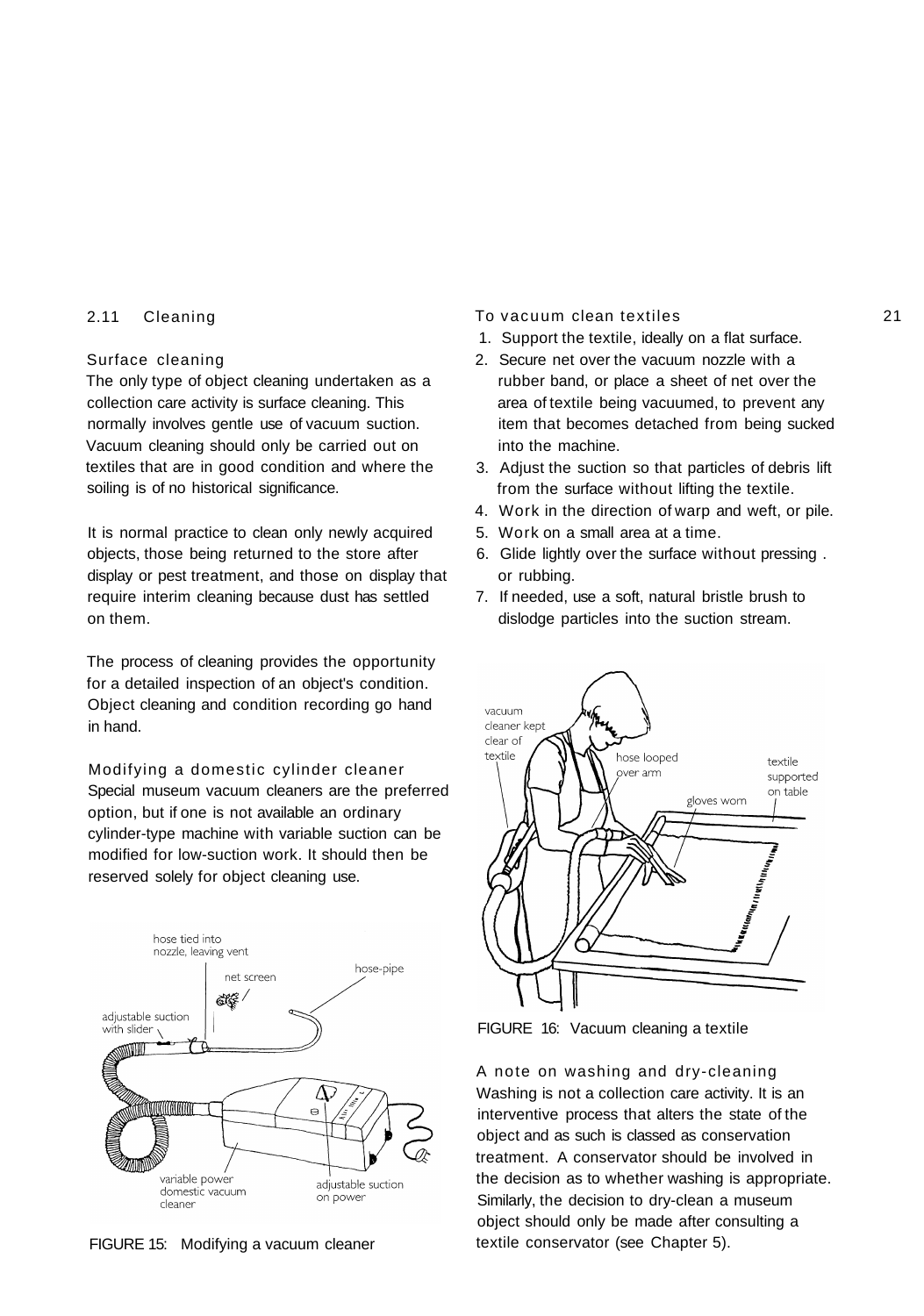#### 22 2.12 Dealing with Separations

Sometimes, those working with costume and textile collections have to deal with the complete or partial separation of part of an object.

#### Retaining separated parts

It is basic practice that the separated part(s) should be gathered together; placed in a labelled envelope or bag and kept either with the object or its documentation.



FIGURE 17: Retaining loose parts with the object

#### Investigating separations

It is best practice to undertake an investigation of why the separation has occurred and record the reason. All damages are indicators of instability that could lead to further damage or loss. If possible, the investigation should be done together with a textile conservator A full investigation is essential if the part is to be reinstated.

#### Thread and fabric damage

The elements that most frequently become separated or loose are fastenings and trimmings such as buttons, hooks and eyes, waist tapes, beads, lace and fringes. In such cases, the separation has usually, but not always, occurred due to weak thread being used for attachment or construction.

A second type of separation is of fragments of fabric, parts or trimmings that has occurred because the textile is weak. It is important to be able to distinguish between the two.



FIGURE 18: When loose trim can and cannot be stitched back

Where thread damage has resulted in separation, it is necessary to establish the degree to which the separation is a local problem or a sign of widespread weakness. Any object with widespread textile damage or widespread thread weakness must be referred to a conservator for assessment and, in the meantime, stored.

Only consider stitching a part back if:

- the missing part is available never attempt to replace a missing part with new;
- it is absolutely necessary to do so e.g. for display purposes;
- the separation was clearly caused by local damage to the attaching thread;
- the surrounding fabric is in good condition;
- it is possible to return the part only using the original stitch holes;
- it is not necessary to sew through additional layers;
- no unpicking is necessary;
- a suitable workspace is available;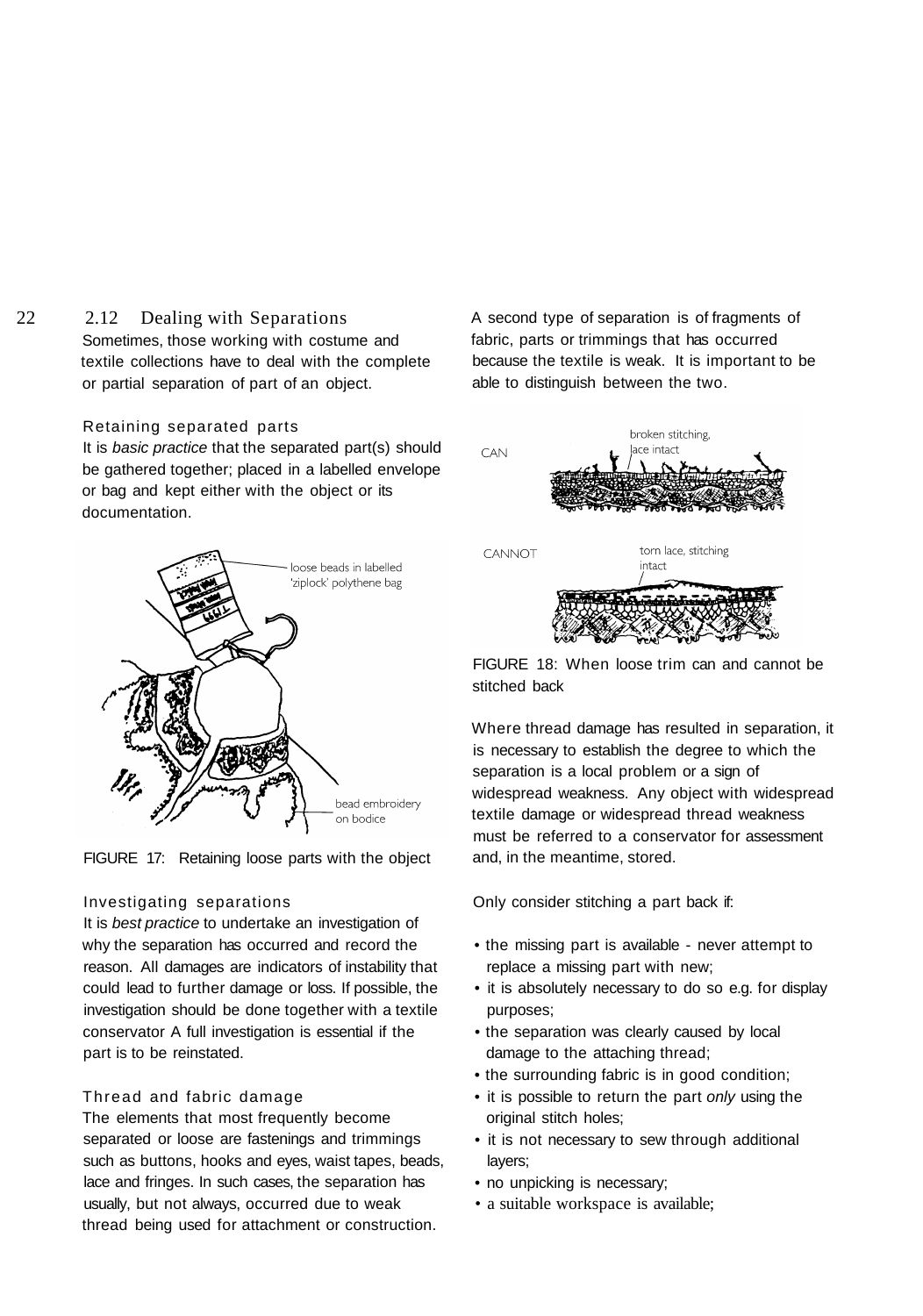- someone with the relevant skills and experience 23 is available to carry out the work;
- the process, materials and name of the person carrying out the work are recorded in the object's file.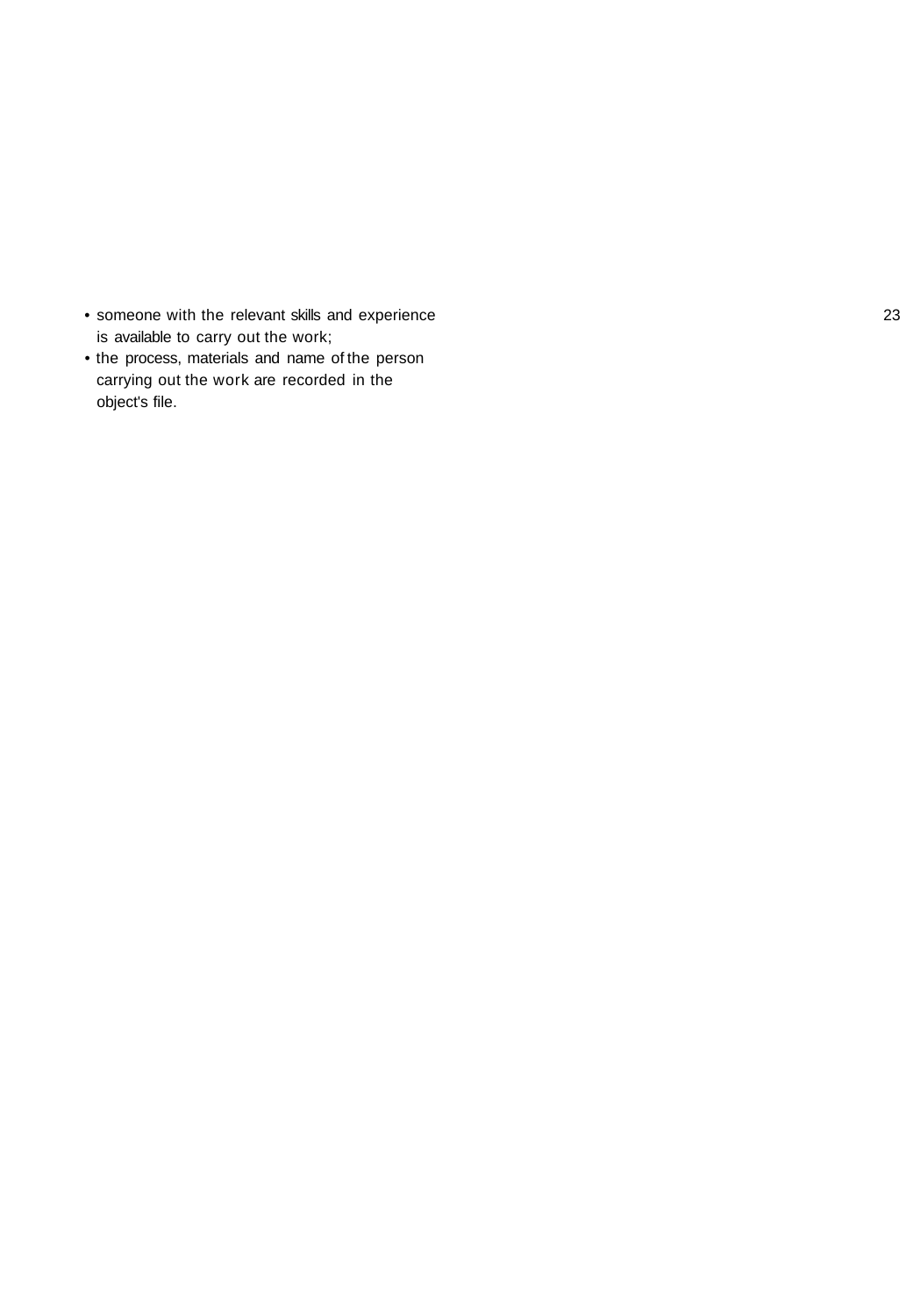### Chapter 3 - Storage

#### 24 3.1 Introduction

It is easier to achieve the optimum conditions for the long-term preservation of collections in store than in other circumstances. The requirements for storage of costume and textile collections are given in the MGC's Standards in the Museum Care of Costume and Textile Collections (1998).

#### Location and space

It is best practice to locate stores in the core of a building, avoiding attics and cellars, and also to have an adjacent study room.

Best use must be made of available space through careful design of the facility and selection of furniture and containers. Box sizes and turning spaces for rolled items must be taken into account when planning routes into and through stores (see Section 2.8). If storage at heights above two metres cannot be avoided, risk assessments must be done for both workers and objects.

#### Furniture and containers

It is best practice to have storage furniture constructed using metal rather than wood. It is also best practice to use unbuffered acid-free boxes in a limited range of sizes so that they fit together and fit the shelves (see Section 1.2.)

#### Access

Storage solutions should balance the requirements of both access and care. It is best practice to pack and store objects so that good handling is natural and automatic when retrieving them (see Section 2.7). For costume, and for some textiles, this is a challenge because care techniques that support, protect and avoid disturbance can compromise accessibility.

#### Organisation

It always pays to be tidy and well organised. The well-designed store is easy to clean and provides easy access to the objects. Everything should be labelled and have its own place, boxes should fit

and fill racking to avoid wasted space, heavier and large items should be placed at lower levels, and dust protection should be provided (see Sections 2.3 and 2.10).



FIGURE 19: A well-organised store

#### Textile storage

The main challenge of storing textiles is accommodating two-dimensional objects in a range of sizes in a manageable way. Folding and crushing must be avoided because fibres become stiff and brittle, and lose their ability to recover from creasing as they age (see Sections 3.2, 3.3 and 3.4.).

#### Costume storage

There are additional challenges of storing costume, which are:

- the need to protect the three-dimensional form of textiles, which have been shaped to fit around a human body that is absent;
- the presence of non-textile materials such as metal, bone or glass;
- the variety of shape, size, material and form encountered, even in a small collection. (See Sections 3.5, 3.6 and 3.7.)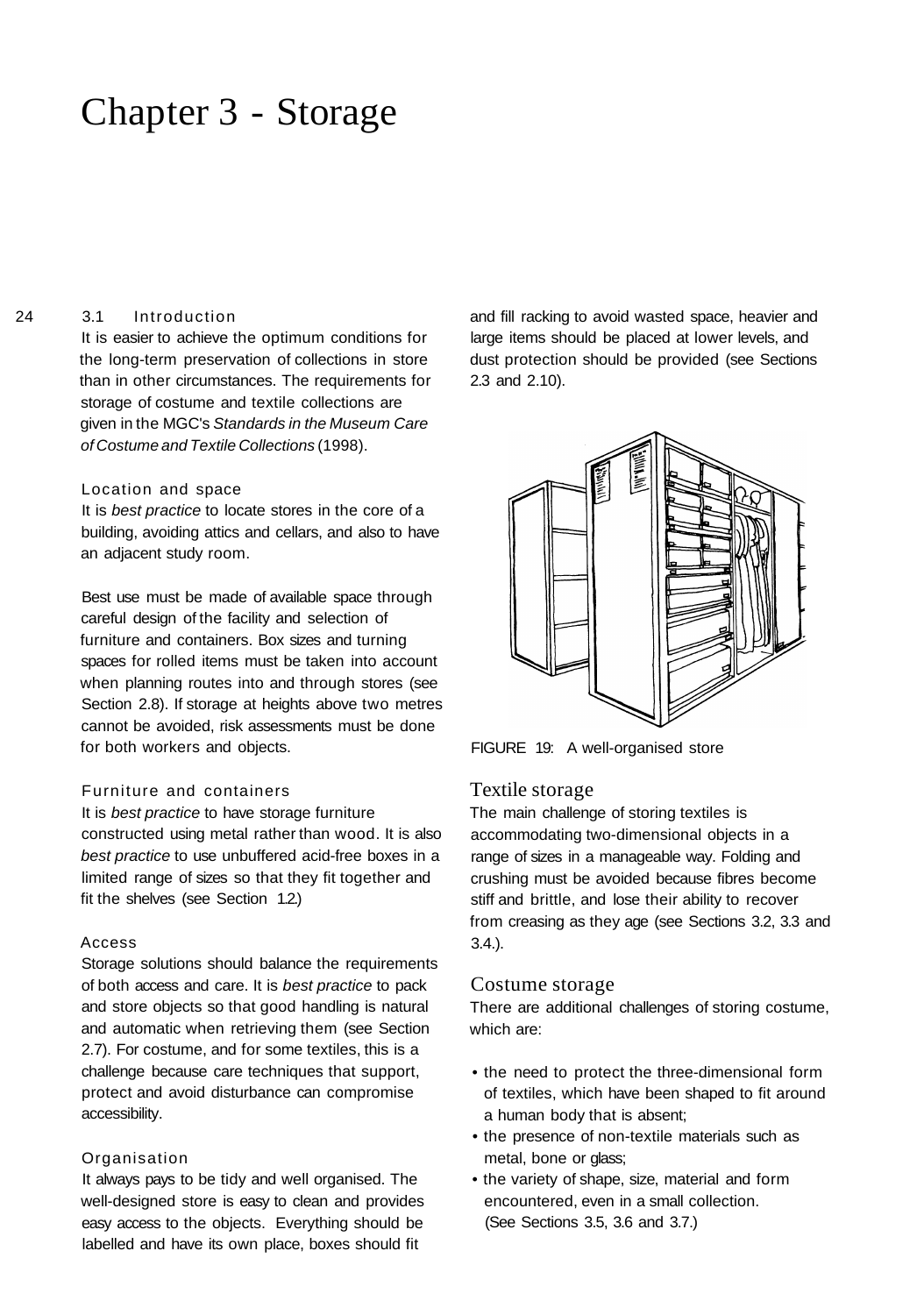#### 3.2 Flat Textiles

It is *best practice* to store textiles flat, as single layers in boxes, trays or drawers, surrounded by conservation quality materials (see Section 1.2). Flat storage such as this is only a realistic option for small, unmounted textiles. The maximum size is approximately 90cm, because this is about the largest that can be carried horizontally (on a board or in a tray or box) by one person and can pass through most doorways. Larger sizes can be kept flat if laid in single layers on supports in the smooth-sliding drawers of large metal cabinets, but two people will be needed to retrieve them. In the case of very fragile textiles, flat storage with restricted access may be the only safe option. It is basic practice to allow some stacking of flat textiles (see Section 2.7).

If rolling is not an option (Section 3.3) textiles that are no wider than the width of the box but longer may be kept part-rolled and part-flat by using lightweight rollers, such as tissue 'sausages', to shape and cushion the curves.



FIGURE 20: Packing a textile that is too long for its box

#### Flat storage options

Padded boards are useful when textiles are stored in drawers.



FIGURE 21: Use of storage boards in drawers

Melinex/Mylar sleeves are useful for small textiles in clean condition (e.g. handkerchiefs and fabric samples).This method is useful for research collections.



FIGURE 22: Use of Melinex/Mylar sleeves

Textiles can be laid on fabric-covered boards, equipped with window mounts and stacked in drop-fronted boxes.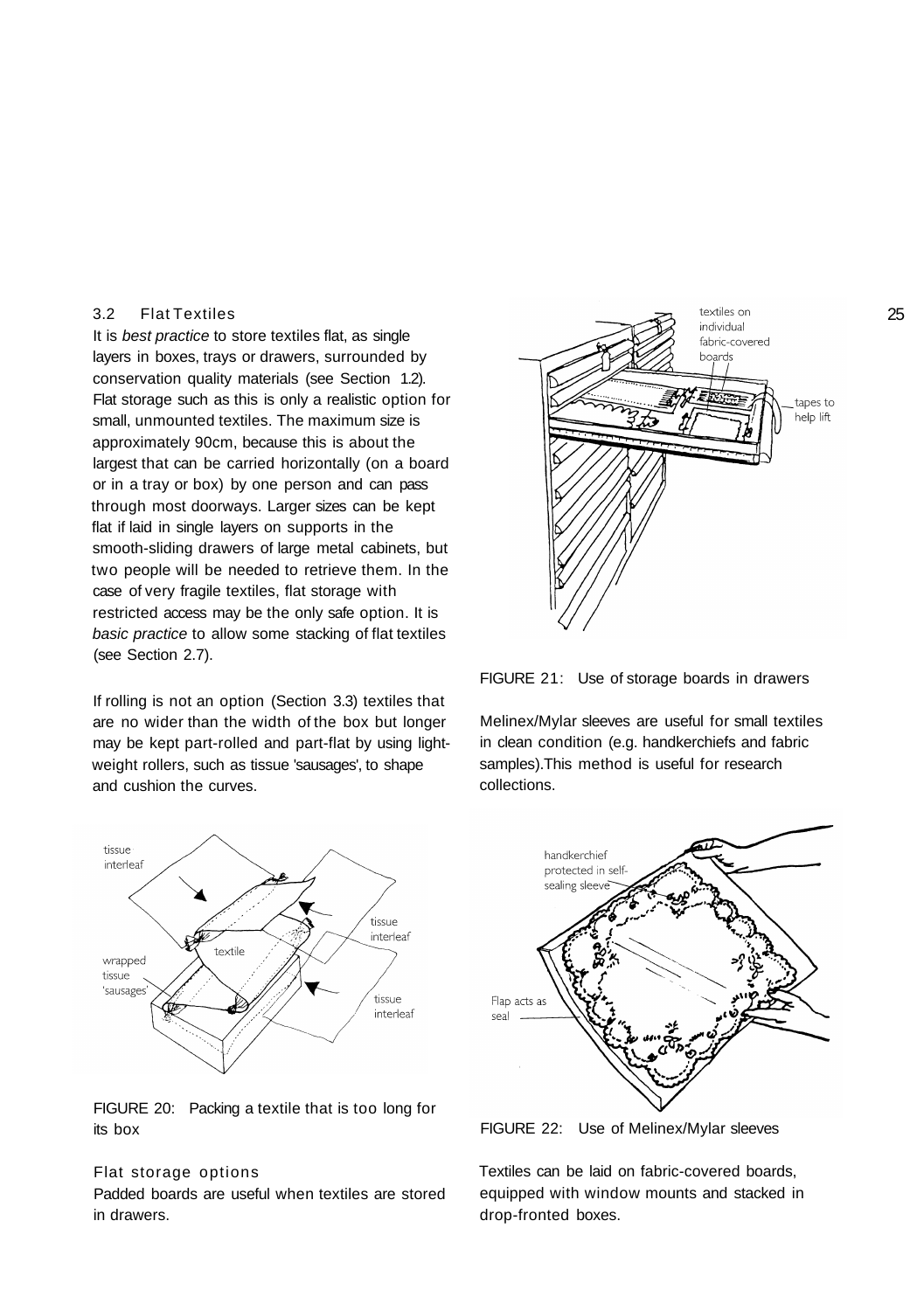

FIGURE 23: Drop-fronted boxes for mounted textiles

#### 3.3 Rolled Textiles

If storing textiles flat is not possible, then rolling is the next best solution for storing unshaped textiles. It is the only practical solution for outsize objects such as carpets. Rolling provides good support and protection for the textile and enable it to be moved safely. However; access is slow, repacking even slower; and the tube and support pole (if used) put weight inside the textile (see Sections 2.8 and 2.9.)

#### Basic and best practice

Best practice storage of a rolled textile involves either suspension on a pole or propping the ends of the roller tube on brackets. It is important that the weight is transferred away from the underside of the textile and is essential for the heavier items. If this is not possible, it would be basic practice to shelve rolled textiles in a single layer; and to rotate them a quarter turn to spread the effect of their weight. This should be done every few months for heavy objects but lighter ones can be rotated less frequently

#### A note on materials

It can be difficult to find large roller tubes with the necessary stiffness, strength and low weight that are also chemically inert, therefore it is basic practice to use ordinary card ones (from carpet warehouses) or plastic drainpipes, and to apply a barrier film plus an isolating layer (see Table 4). For small, light textiles, roller tubes can be made from materials such as conservation quality paper or card held with archival quality tape or polyester film (Melinex/Mylar) inserted into a restraining cover of tubular stockinette (see Section 12 and 2.9).

Storage of long and heavy rolled textiles For long and heavy rolled textiles such as quilts and carpets, heavy-duty, floor-standing storage racks are needed. Before installing such racking, check with a building surveyor that the floor-loading is sufficient. Also, plan the location so as to allow good access and turning space for long objects. Heavy textiles should not be placed high on racks for the safety of both staff and objects.



FIGURE 24: Storage rack for large rolled textiles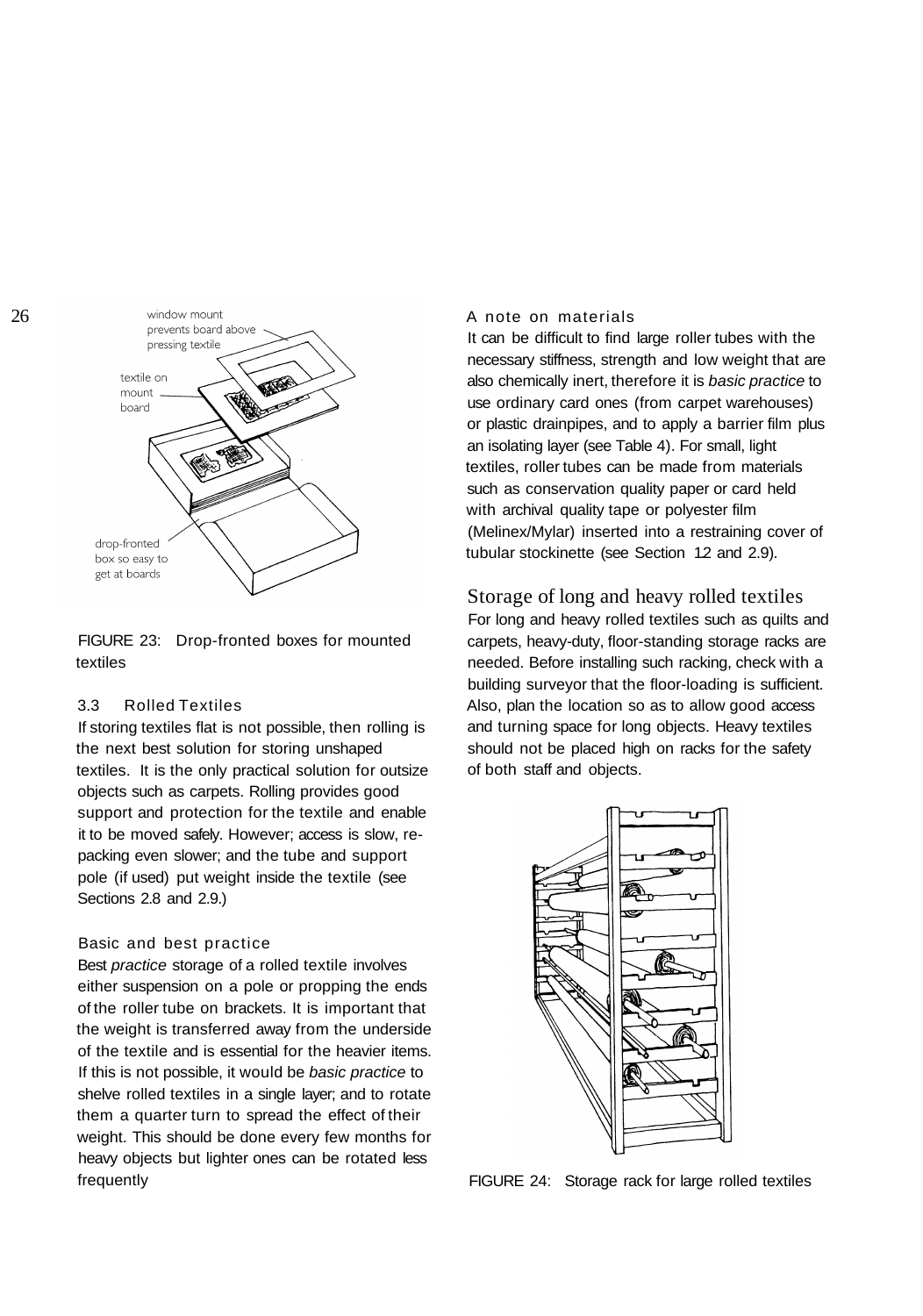Storage of medium-sized rolled textiles Wall-mounted systems are suitable for shawls and smaller banners, which are generally lighter in weight and need shorter rollers. Traditional shelf brackets can be used to support the poles, with a thin sheet of polyethylene foam (Plastazote) bound around the ends of the brackets to prevent accidental roll-off or damage to the rolled textile.

#### Storage of small rolled textiles

These should be kept in boxes and drawers fitted with notched, side-supports to hold small rollerrods. Rollers made from Melinex/Mylar sheet wrapped in stockinette sleeves are self-supporting and can be designed to fit the container

#### 3.4 Framed and Mounted Textiles

A frame should always provide a good protective envelope for its contents, whether these are on display or in store. For more information on framing to conservation standards, see 4.3.

#### Storage practice

If the condition of the textile is sound, framed textiles are usually stored vertically. This is because this orientation puts least stress on the frame and its glazing. Framed textiles should be stored in racks (preferably made from metal) with vertical compartments that hold no more than four or five frames. They should stand on a layer of thick polyethylene foam and be separated one from another with corrugated boards. Any mounting plates, screw eyes and other projecting or hanging fixtures should be removed prior to storing in the racks.

The exception to the above is for framed textiles that are in poor condition; these must be stored horizontally until they can be treated.



FIGURE 25: Rack for frames and framed textiles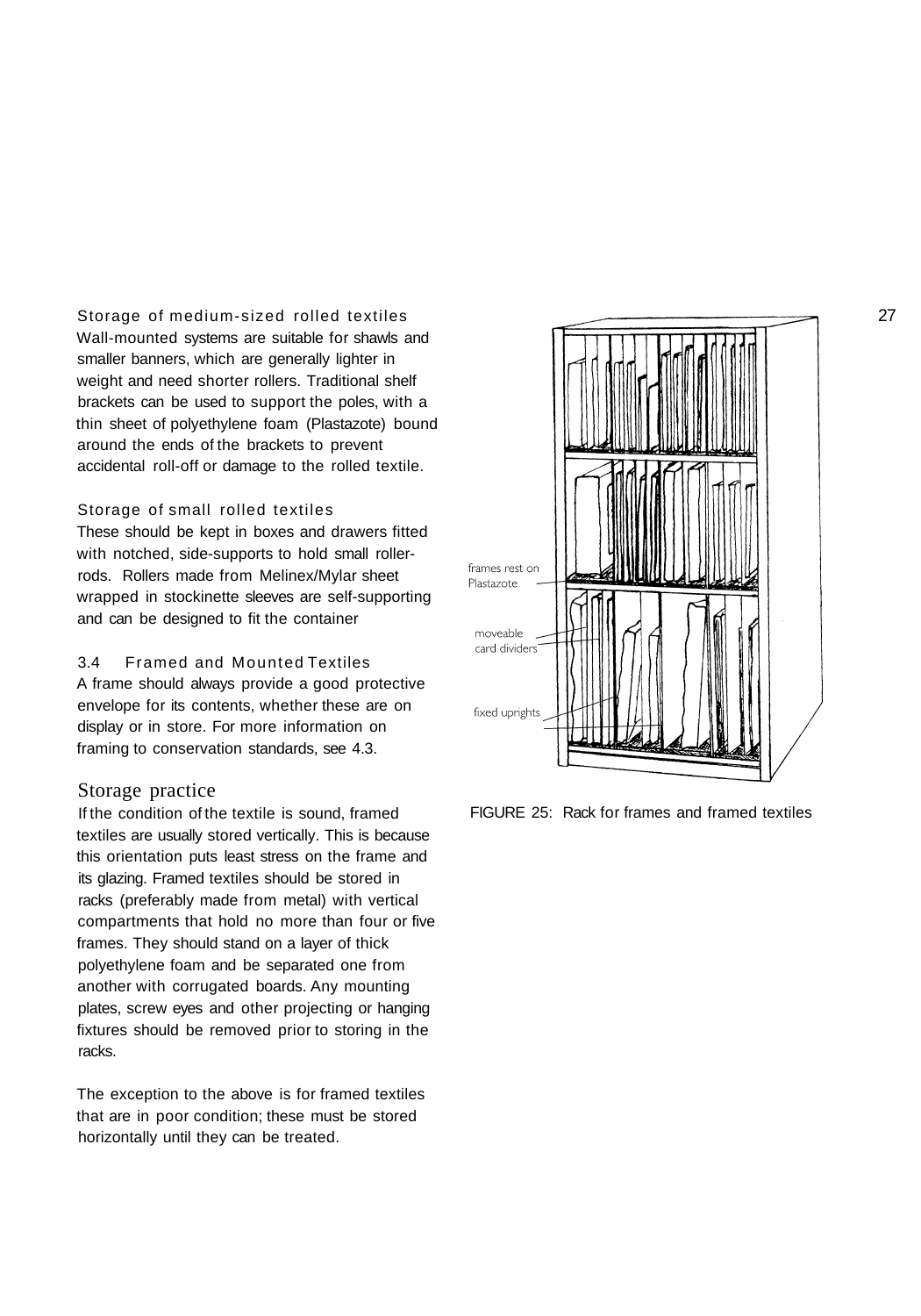#### 28 Original frames

The condition and effectiveness of an original frame must be checked before storage. Only in exceptional circumstances should a textile be taken out of its original frame. If construction joints show signs of failure, the frame should be tied together with woven cotton tape using cushions of polyethylene foam to protect mouldings, if necessary. If the glass or back-board is loose, or seals are broken, dust will get in. In this case the frame should be first wrapped in either unbleached cotton or Tyvek sheet (see 2.5). If the textile is damaged or glass is cracked or broken, it should be referred to a conservation framer and/or a textile conservator for assessment (see Chapter 5.)

Mounted textiles in exhibition frames Textiles in exhibition frames can remain in their frames and be stored as above. However it is more usual to dismount in order to reuse the frame. If the frame is not being reused, it is best stored reassembled using card or polyethylene foam to fill the void left by removing the mounted textile. Textiles that have been mounted by a textile conservator (see Sections 4.2 and 4.3) should be stored on their mounts after removal from their frame, whilst others need to be removed from the mount Small mounted textiles can be stored as shown in Figure 23 and larger ones should be



FIGURE 26: Storage bags for mounted textiles

provided with individual dust-covers (see Figure 26) and stored vertically as above.

3.5 Costume Garments in Boxes Garments can be stored by laying them, loosely packed, in boxes on racking, or in trays and drawers in cabinets. The most common type of system uses metal racking with conservation quality acid-free boxes. It is this method that is described below, although the same general rules apply for other methods of storage of garments laid flat (see 1.2.)

Selecting storage method and boxes For small collections and those that are not cared for by a costume specialist, boxing and racking is a better option than hanging. This is because:

- there is less risk of serious permanent damage than from hanging;
- it is a suitable method for those less familiar with the special needs of costume;
- objects can be safely moved about the museum without being taken out of their containers;
- unlike hanging, the method does not require special equipment or facilities.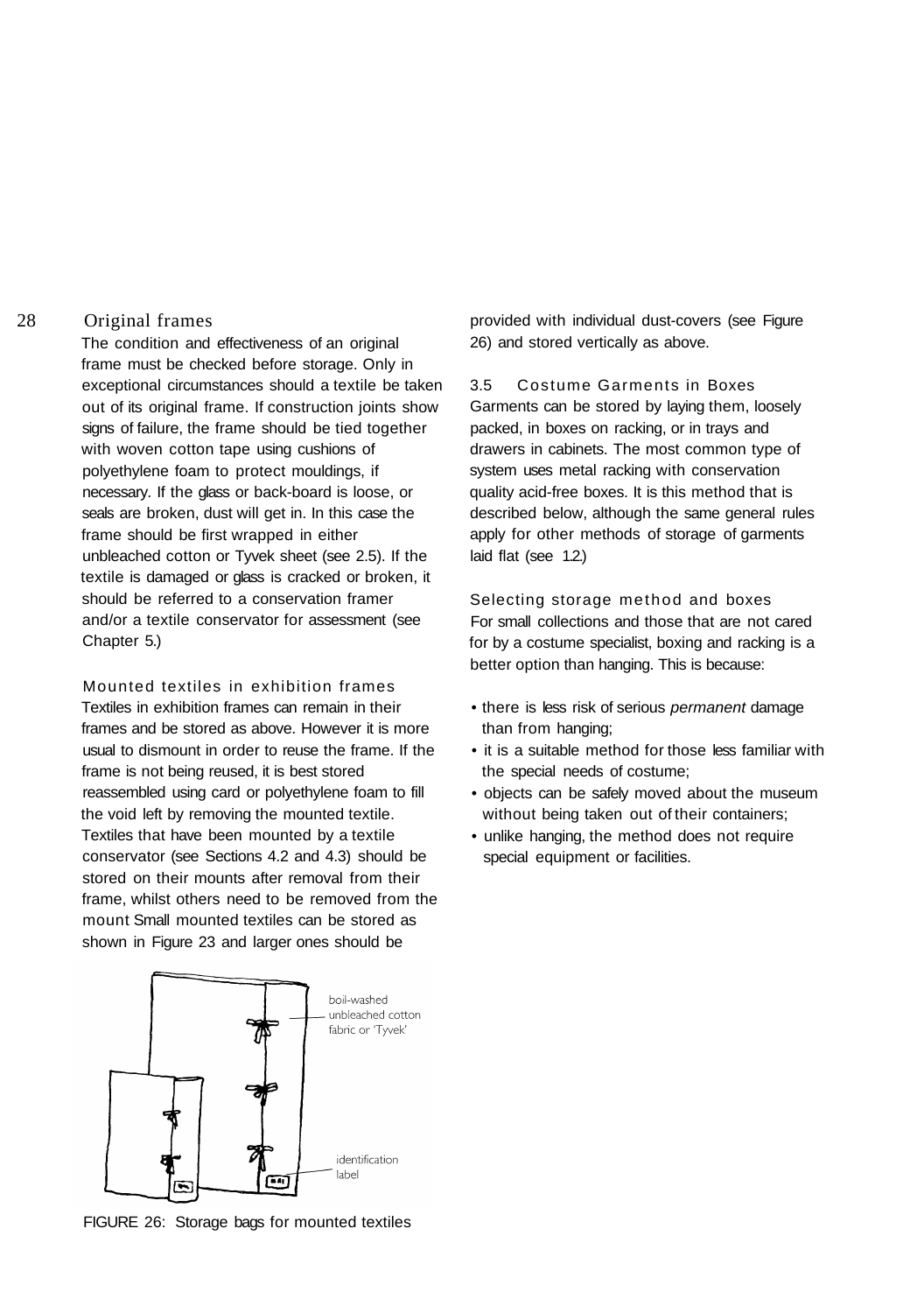#### TABLE 5: Considerations when selecting garment storage boxes 29

|                                        | Conservation requirements                                                                                                                                                                                                                                                                                                                                                                     | Other requirements                                                                                                                                                                                                                                                                                                                                                                                                       |
|----------------------------------------|-----------------------------------------------------------------------------------------------------------------------------------------------------------------------------------------------------------------------------------------------------------------------------------------------------------------------------------------------------------------------------------------------|--------------------------------------------------------------------------------------------------------------------------------------------------------------------------------------------------------------------------------------------------------------------------------------------------------------------------------------------------------------------------------------------------------------------------|
| Dimensions                             | • For the best practice method<br>(Figure 27): length and width are that<br>a single heavy garment<br>(e.g. Victorian silk dress) or a small<br>number of light garments<br>(e.g. night-dresses).<br>. For the basic practice method<br>(Figure 28): width is that of unfolded<br>garment; length is for one or two<br>folds across garment; depth is for one<br>heavy or two light garments. | • Must fit gangway and doorway widths,<br>including turning space.<br>of the unfolded garment; depth is for . Avoid wasting space by having a range<br>of standard sizes that fit shelves. (N.B.<br>shallow boxes waste less space than<br>part-full deep ones.)<br>• Must take into account the number of<br>staff regularly available (long narrow<br>boxes will need two people to take<br>them from shelves safely). |
| Physical<br>properties of box<br>board | • Smooth surfaces on inside (to<br>prevent snagging) and outside<br>from<br>(to allow easy dust removal).                                                                                                                                                                                                                                                                                     | • Long narrow boxes must be made<br>corrugated board, which is stiffer<br>and so resists skewing.                                                                                                                                                                                                                                                                                                                        |
| Box construction                       | • No gaps through which dust and<br>pests could creep.<br>• Metal fixers and re-inforcers should<br>be non-corrosive.<br>• Adhesives must be of conservation<br>quality.                                                                                                                                                                                                                      | • Reinforced corners help prevent<br>skewing, especially of long narrow<br>boxes.                                                                                                                                                                                                                                                                                                                                        |
| Fit of lid                             | • No suction on opening lid.<br>• Depth of lid sufficient to keep dust<br>out.<br>• Lid is not so tight as to need shaking<br>to release it.                                                                                                                                                                                                                                                  | • Must be possible to fit and remove<br>lids with the number of staff<br>normally available.                                                                                                                                                                                                                                                                                                                             |
| Chemical<br>properties of board        | • Best practice: buffered acid-free<br>box board lined with unbuffered<br>tissue.<br>• Basic practice: a programme of<br>replacement for ordinary card boxes.<br>Meanwhile boxes must be lined with<br>buffered acid-free tissue that should<br>be checked annually (see 1.2).                                                                                                                |                                                                                                                                                                                                                                                                                                                                                                                                                          |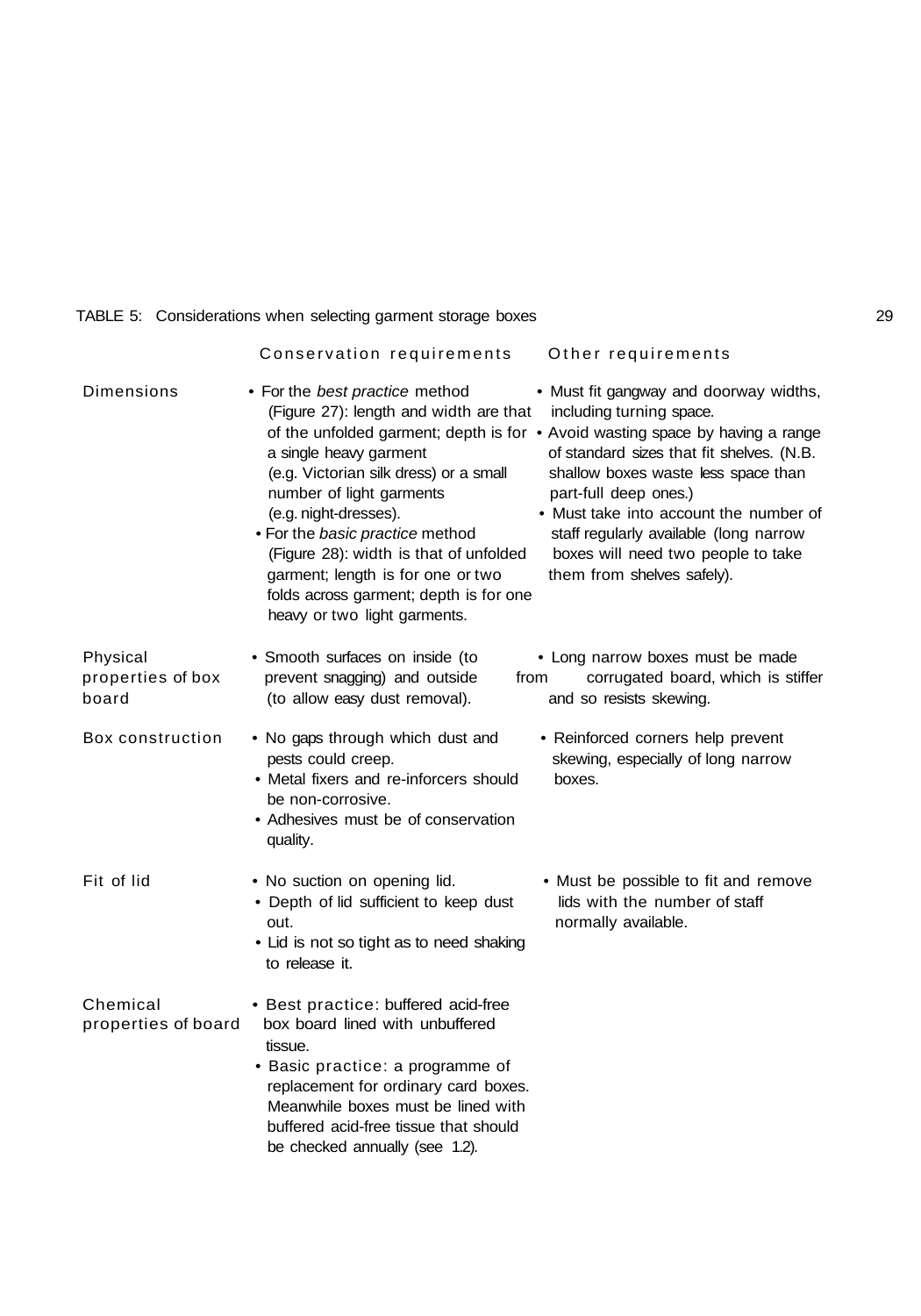#### 30 Home-made boxes

Although there is now a reasonable range of boxes available that meets the above requirements, garment boxes made in-house remain a viable alternative. The advantage is that they can be tailored to meet your particular needs. They should be constructed from corrugated box board (available from conservation suppliers) and held together with woven cotton tape (see 2.5.)

Considerations when packing garments into boxes (See also sections .1.2 and 2.7.) The following points should also be considered when packing garments:

- packing should allow the parts of a garment most important for identification and information to be visible before the item is removed from the box. For a dress, this would normally be the front of the bodice, which may mean starting packing it with the front facing down;
- because of the 3-dimensional form of costume, it will be necessary to cushion folds and creases. This is most important for fabrics such as: silk, which can suffer permanently damage through folding; for already damaged fabrics; and for garment parts where creases tend to always fall in the same place, such as sleeves;

TABLE 6: Advantages and disadvantages of hanging Advantages of hanging Disadvantages of hanging

Enables examination without needing to Not suitable for every garment - some

Retains shape and form of garments, especially Need to provide individual solutions based on important with tailored ones. individual assessment.



FIGURE 27: Garments in boxes - best practice

- care must be taken when padding areas of fullness, such as skirt tops and sleeve heads, to use tissue sausages without hard, tightly-twisted ends (see Figures 7, 28 and 29);
- heavy garments may require the use of stronger materials, such as 'sausages' made from sewn polyester wadding and handling sheets made from soft, boil-washed unbleached cotton.

Quick and easy to locate individual objects. Garments can sag and tear under their own weight.

Easy retrieval and re-storing. The storing state of this easy to over-crowd rails and this can cause damage through one garment rubbing and snagging against another

directly handle. will still need to be laid out in boxes and drawers.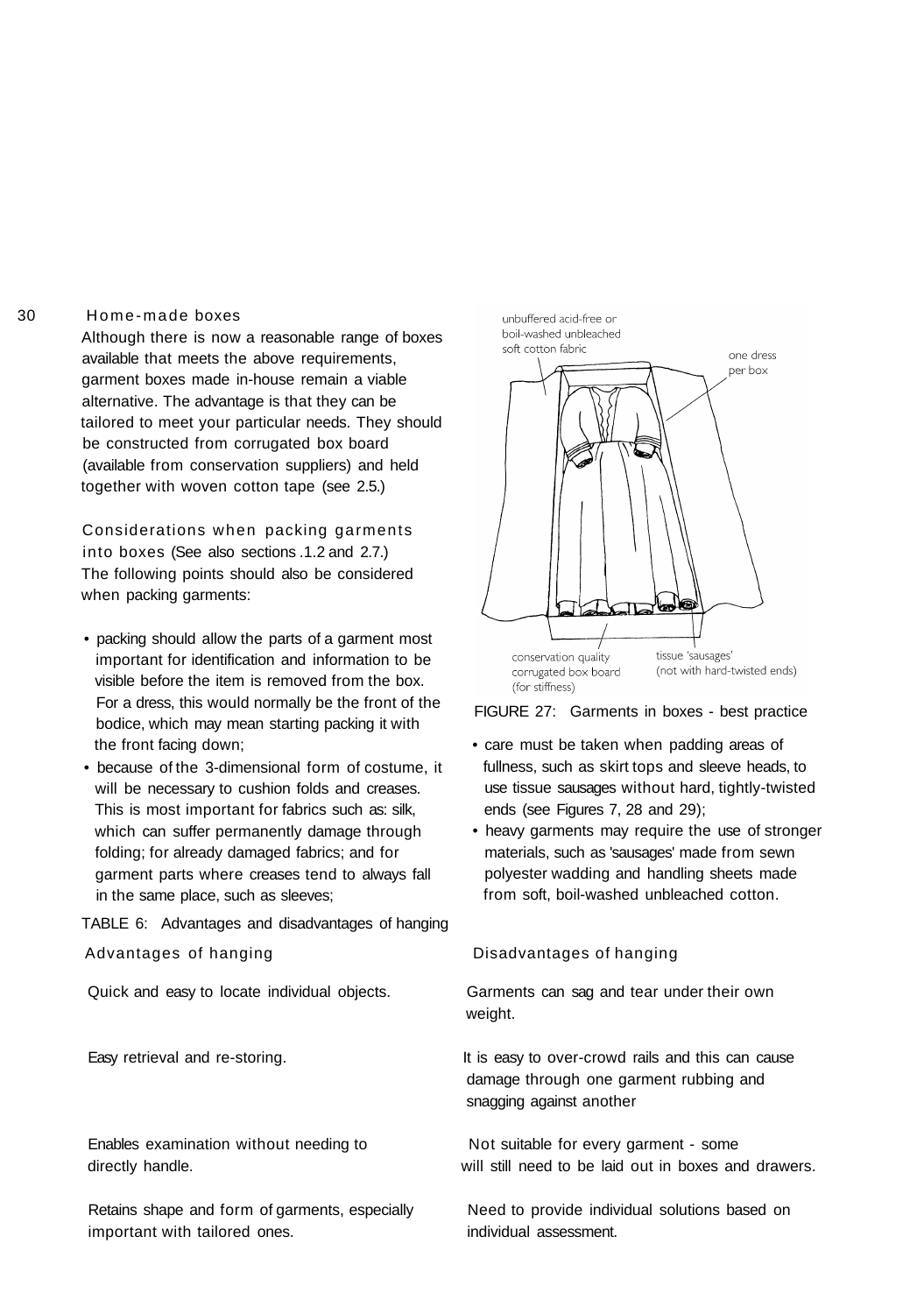

FIGURE 28: Garments in boxes - basic practice

#### 3.6 Hanging Costume Garments

Hanging storage is, without doubt, the most popular method of storing medium-sized and large garment collections because it provides the simplest and most convenient access to stored material. When done well, hanging storage is very successful, but if done badly it can be very damaging to the costume. Boxed storage presents fewer risks (see 3.5).

Assessing suitability for hanging Assess all garments individually for their suitability for hanging, paying particular attention to:

- the ability of shoulder area of garment to support its own weight. Do not hang garments with narrow shoulder straps or where most of this part is flimsy fabric or lace;
- potential distortion. Do not hang knitted or biascut garments;
- weight distribution. Do not hang garments that are bottom-heavy;
- fabric damage. Do not hang garments if the fabric has extensive areas of weakness or widespread damage;
- strength of construction. Do not hang garments 31 that are coming apart at the seams;
- attachment of trimmings. Garments with loose trimmings such as lace, beads or a fringe should not be hung.

Storage by hanging is most suited to tailored garments (e.g. uniforms) and those that are either strongly shaped or are easily crushed (e.g. silk dresses from the 1830s to 1880s and plastic raincoats). It is also a good solution for storage of robust garments from the second half of the 20th century.

#### Dispelling some myths

Hanging storage does not save space - hanging rails hold about the same number of garments as the same volume of boxes.

Hanging storage does not save money - if the whole system is costed up, boxes and racking are both cheaper than wardrobes and individually made hangers.

Hanging storage only saves time for collections with high levels of use.

Padded hangers can cause harm, particularly if they are the wrong shape or the padding makes the neck too short.

Sewing tape loops into a garment to 'spread the weight' or secure it to a hanger often causes tearing and strain damage. Reduce the need for taping by using suitably shaped hangers.

Individual garment bags can harm as well as protect, especially if the garment has to be pulled out of the bottom of a tight tube. Only use them if there is no better way to protect the item from dust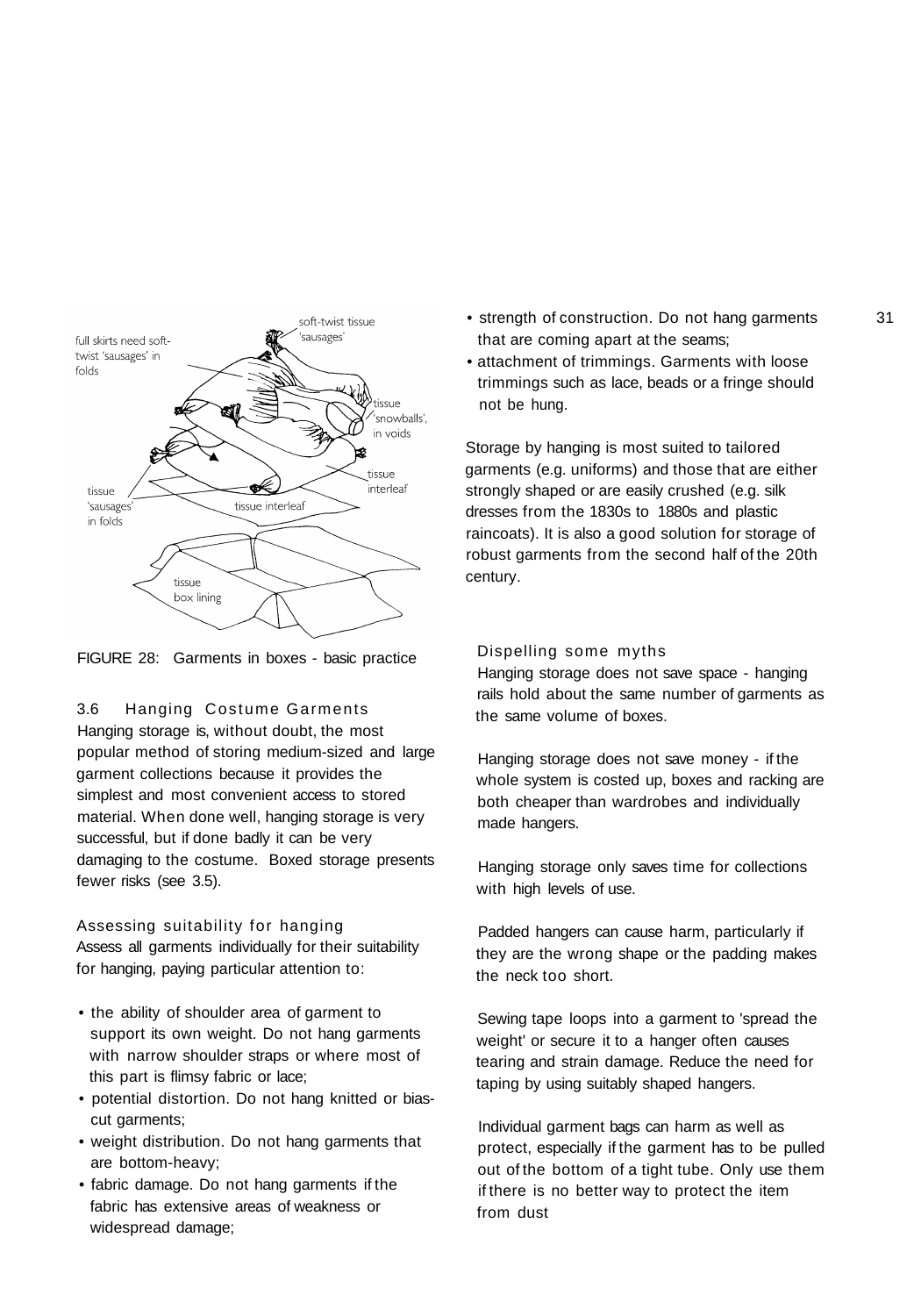#### 32 Space

Overcrowding on hanging rails causes more damage than overcrowding in boxes. Allow no more than 10-12 items per running metre of rail for pre-20th century garments or any tailored garments. This can be increased to up to 20 items of children's wear and ladies' 20th-century dresses. The rail must be at least 18 metres off the floor

#### Storage furniture

It is better to use metal storage bays equipped with rails than wooden wardrobes. Any wooden cupboards should be fully lined with acid-free card, vapour barrier film or charcoal cloth to protect the textiles from harmful pollutants given off by wood products and adhesives. If the cupboard is wellconstructed, the main source of dust will be around the doors. This can be reduced by fitting a dust screen of densely woven cotton fabric or Tyvek, held in place with strips of hook-and-loop fastener

#### Garment bags

Hanging garments are most at risk when being put onto or taken off rails. Garment bags can prevent damage to costumes, but have the disadvantage of concealing identity and any problems such as tears or insect activity. Use loose, side-opening bags made from boil-washed, unbleached and undyed cotton. A simple open-sided cover covering the upper part of the garment may provide sufficient dust and abrasion protection whilst retaining visibility.

#### Hangers

A good hanger provides shaped support whilst the garment is hanging as well as a means of lifting it from the rail and carrying it. Commercially available hangers need to be carefully selected to be suitable for museum use. The hooks may need to be replaced with long-necked screw-in ones.



FIGURE 29: Garment bags and open-sided covers





#### 3.7 Costume Accessories

This section covers the storage of items of costume that are loosely described as costume accessories. These are normally stored as part of costume collections, but are made mainly or at least in part from non-textile materials (see also 4.6.).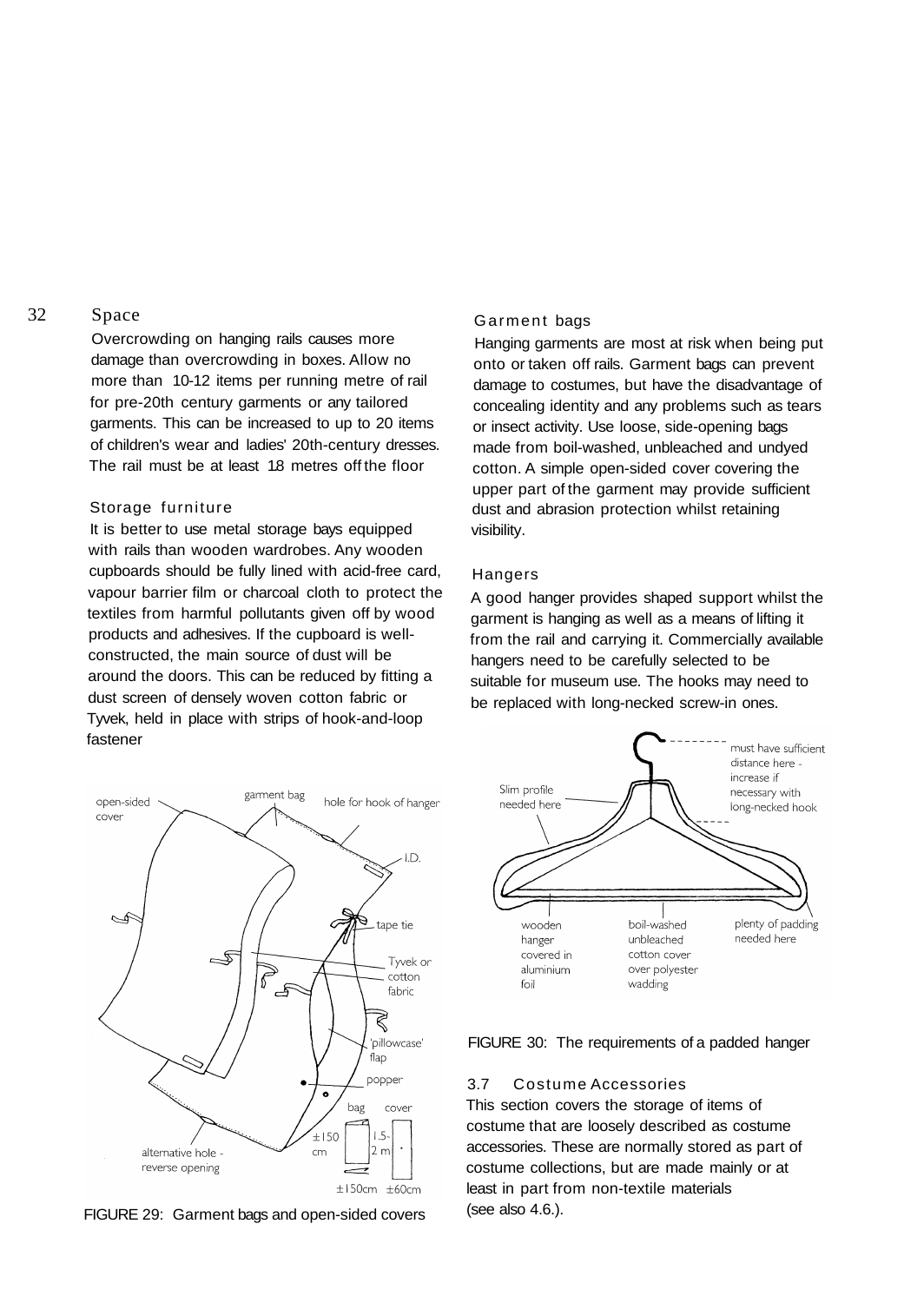

FIGURE 31: Shape options for padded hangers

Accessories can be divided into those that are 'hard' and those that are 'soft'. The soft, flat accessories such as shawls, collars, lace, ribbons etc. can be stored using the methods used for flat textiles or garments (see Sections 3.2 and 3.3).

Hard accessory items include shoes, hats and head-dresses, fans, jewellery, parasols, umbrellas and handbags. These have special physical storage requirements, being three-dimensional in form. These often have working parts and are made from a variety of organic and inorganic materials, including metals, glass, leather; bone and plastics.

#### Storage solutions for accessories 33

The range and variety of accessories mean that there are no simple, universal storage solutions, although the methods outlined below are cheap and work for a wide range of object types. They are suggestions, however, not prescriptive solutions. It is important to assess individual objects and modify technique accordingly.

#### Storage of hats

The following points should be considered when storing hats:

- most hats need internal support to preserve the shape;
- many also need support for the brim because the weight of the hat on the brim or on the crown-brim joint can result in structural damage;



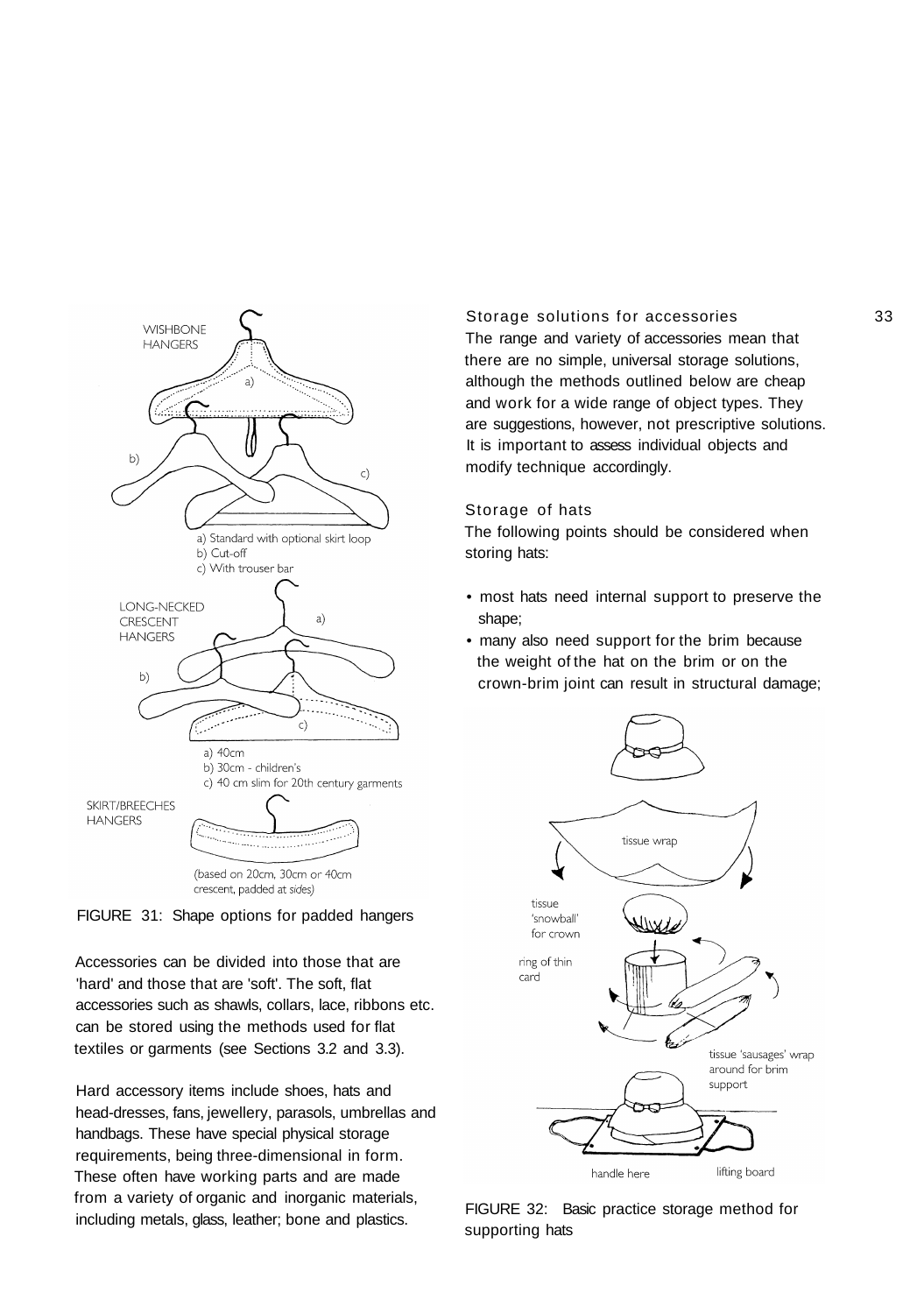- 
- 34 all hats are vulnerable to damage through handling, and need storage mounts and handling boards that allow lifting without touching;
	- the orientation of the hat in store will depend on need, though most are best stored with the crown uppermost;
	- storage mounts must serve as handling mounts and can also serve as a display mount;
	- any trimmings need to be restrained or protected to prevent tearing;
	- secondary labelling systems are a useful finding aid;
	- hats should only be placed in containers as a single layer

#### Storage of fans

The following points should be considered when storing fans:

- the main decision is whether to store fans open or closed. On balance, closed storage presents fewer risks as long as precautions are taken when opening them. Fans that are stored open are more accessible but must be kept on individually shaped supports under optimum environmental conditions;
- fans can suffer a range of problems caused by weakness to or failure of the folding mechanism. This can result in instability and possible irreparable damage;



FIGURE 33: Basic practice storage method for closed fans

- fans stored closed should be tied closed (but not tightly) to prevent accidental opening;
- store fans in a dust-proof container or wrap in acid-free tissue;
- wear gloves when handling fans;
- open fans on to a surface one leaf at a time never fully stretched open;
- good quality images of the fan in the open position are useful surrogates and reduce the need for handling;
- do not store fans in their original cases but store them alongside;
- use cabinets with shallow drawers and store in single layers.

Storage of parasols and umbrellas Parasols and umbrellas need to be stored so that

the folds are not crushed (especially important for silk).This usually means supporting the pole at both ends.



FIGURE 34: Basic practice storage method for parasols

#### Storage of jewellery, buttons and other small, hard objects

Small items of jewellery are easily misplaced or lost and so it is basic practice to use storage systems that have fixed and clearly labelled locations. To avoid snagging and scratching some cushioning may be necessary. Storage should be in single layers, so cabinets with shallow drawers are required.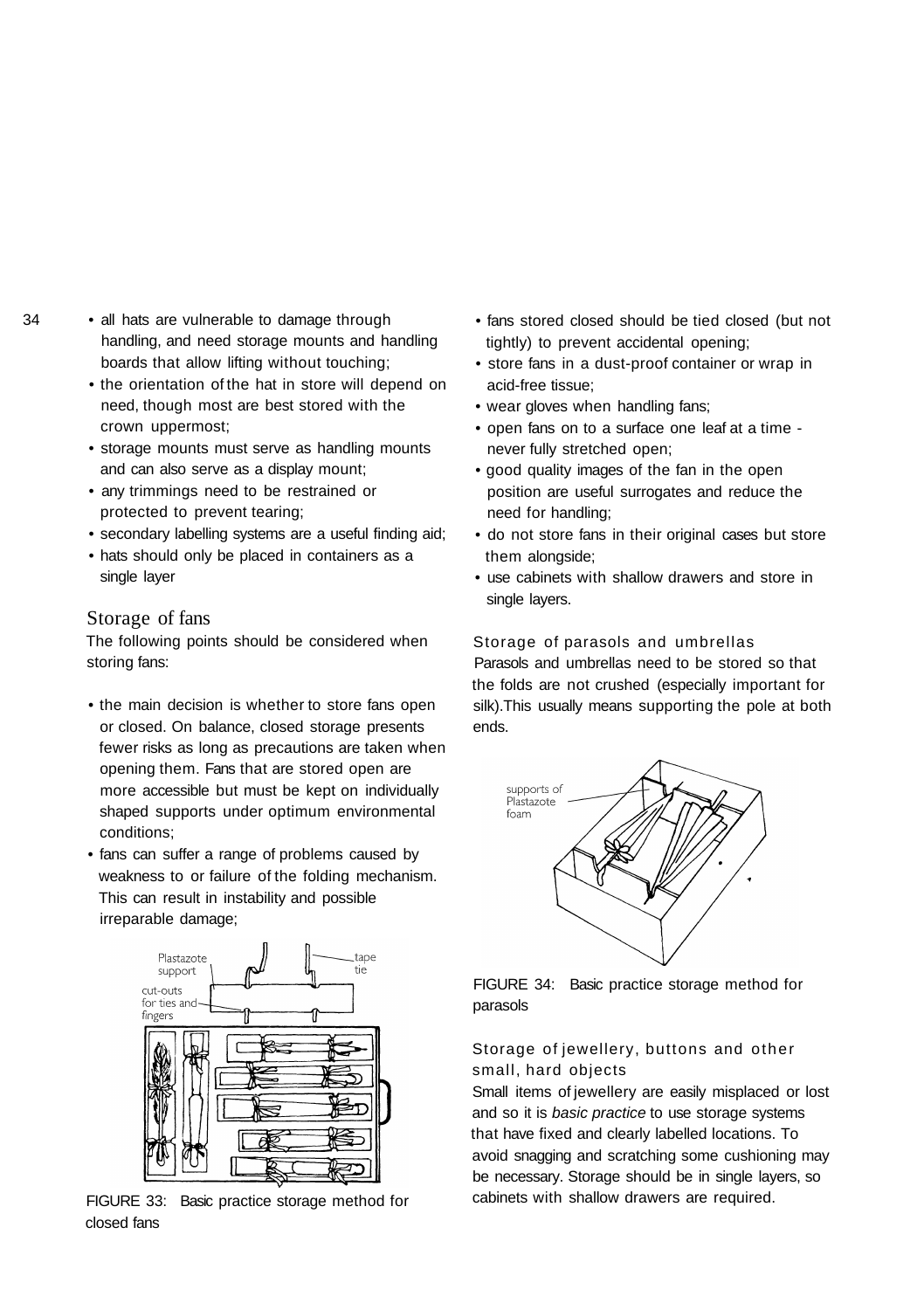

FIGURE 35: Basic practice storage method for jewellery etc.

### Storage of shoes



FIGURE 36: Basic practice storage method for shoes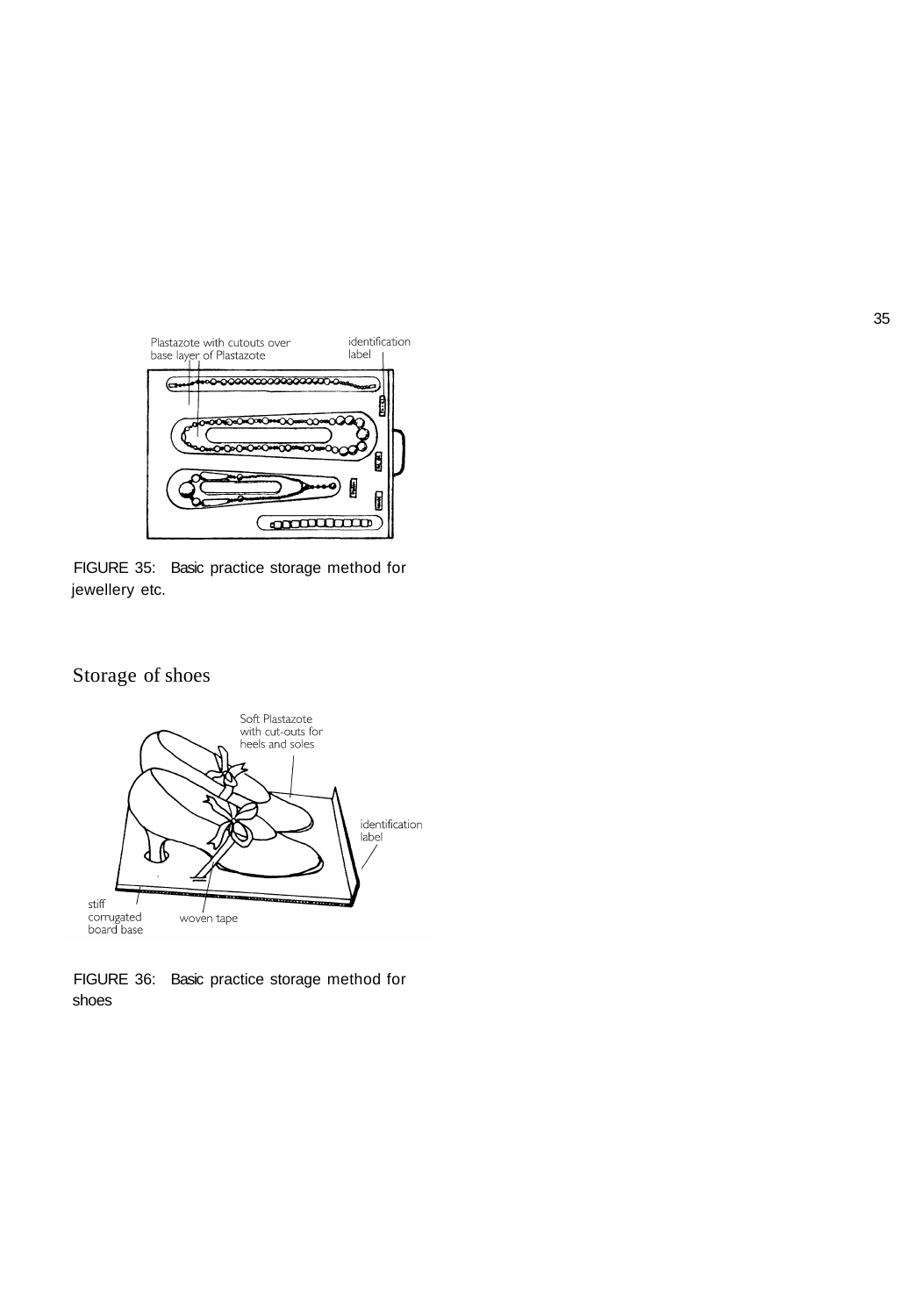### Chapter 4 - Display

#### 36 4.1 Introduction

The requirements for display of costume and textile collections are given in the MGC's publication Standards in the Museum Care of Costume and Textile Collections (1998). Preservation of costume and textiles on display involves striking a balance between making them accessible and their conservation. The nature and variety of the objects and of the display situation means that optimum solutions vary. Therefore, it is best practice to seek advice from a textile conservator when making decisions about exhibiting textiles or costume (see Chapter 5).

#### Assessing condition

The condition of an object will affect its suitability for display and show what must be done to protect it for the planned duration of the exhibition. It is basic practice for a condition assessment to be carried out on every item to identify its needs for any planned exhibition.

#### Support

It is *basic practice* to spread the weight of costume or textiles through the use of a continuous hanging mechanism and so reduce the risk of damage. Using pins for hanging results in an uneven distribution of weight and they must not be used for hanging textiles and costume, even for a short period of time. It is best practice to provide complete or full support

#### Mounting displays

Costume and textiles are at greatest risk during the installation and dismantling of exhibitions. The risks are reduced if support/mount preparation and as much of the mounting/dismounting as possible are carried out in the workroom, rather than the gallery. Mounting can be a complex operation and may need to be done by a conservator. The risks, of damage through mounting and dismounting objects for exhibition must be reviewed along with the risks of prolonged display.

#### Environmental conditions

It is *basic practice* to exclude ultra-violet from all light sources and to keep visible light levels and duration of exposure to a minimum. It is best practice to track cumulative illumination by recording the level of illumination and duration of exposure in the object history file.

It is also best practice to display costume and textiles in well-sealed, metal-framed showcases, specially designed for museum use. Showcases built in-house from conservation quality materials and with controlled ventilation are a good alternative. It is basic practice to prevent soiling by operating a regular cleaning regime. Textiles on open display room-settings should be positioned so that visitors cannot touch them.

#### Duration

It is *basic practice* to specify the duration of an exhibition at the planning stage in order to provide the appropriate quality of support materials and environmental conditions.

#### Use of surrogates

It is basic practice to use replicas or unaccessioned material when costume and textiles are displayed, not for their individual qualities, but to complete a bigger picture (e.g. the clothing on the mannequin driver of a tank in a military museum).

4.2 Textiles in Showcases and Galleries The degree of support a textile requires will vary according to its condition and various other factors (see 4.1). A damaged textile that is to be mounted vertically must be treated by a textile conservator before display. Display materials should be of conservation quality (see 1.2).

For objects in poor condition, the following options are available:

• laying the textile flat on a fabric-covered board,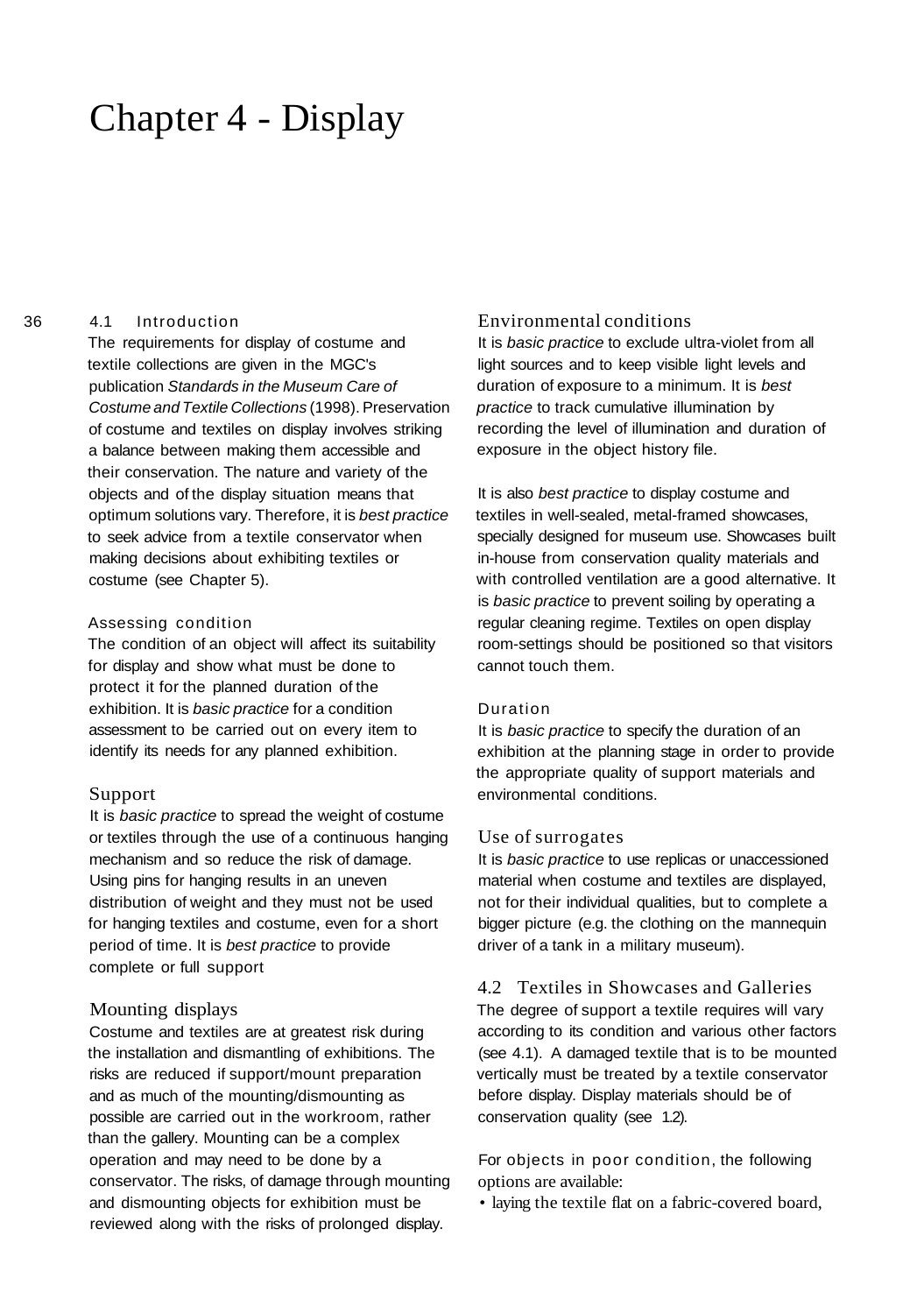kept horizontal or at an angle of no more than ten degrees;

• have the object treated and mounted by a textile conservator

For textiles in good and stable condition, the following methods can be used:

• vertical hanging using a continuous fixing that spreads the weight evenly.



FIGURE 37: Vertical hanging methods for textiles 1. pole and sewn-on sleeve

- 2. hook-and-loop fastener and batten
- 3. rolled around pole
- 4. laid over pole
- Stitch the textile, evenly tensioned, to a board covered in fabric of conservation quality. This can be displayed vertically (see 4.3). Advice should be sought from a textile conservator for textiles larger than one square metre because additional stitching may be needed.



FIGURE 38: Textile mounted on board

• Draping the textile over a padded stand, covered with a fabric of conservation quality, so that most of the weight is supported either by the stand or the floor of the case.



FIGURE 39: Textile display stands

#### Notes on materials

(See Section 2.5.) Stitching and fixings will puncture barrier films (used to bring display boards up to conservation standard) and severely reduce their effectiveness.

#### A note on techniques

Flat mounting on to boards, the use of pole sleeves and hook-and-loop fastener can cause damage if not done correctly. Advice or training from a textile conservator is recommended.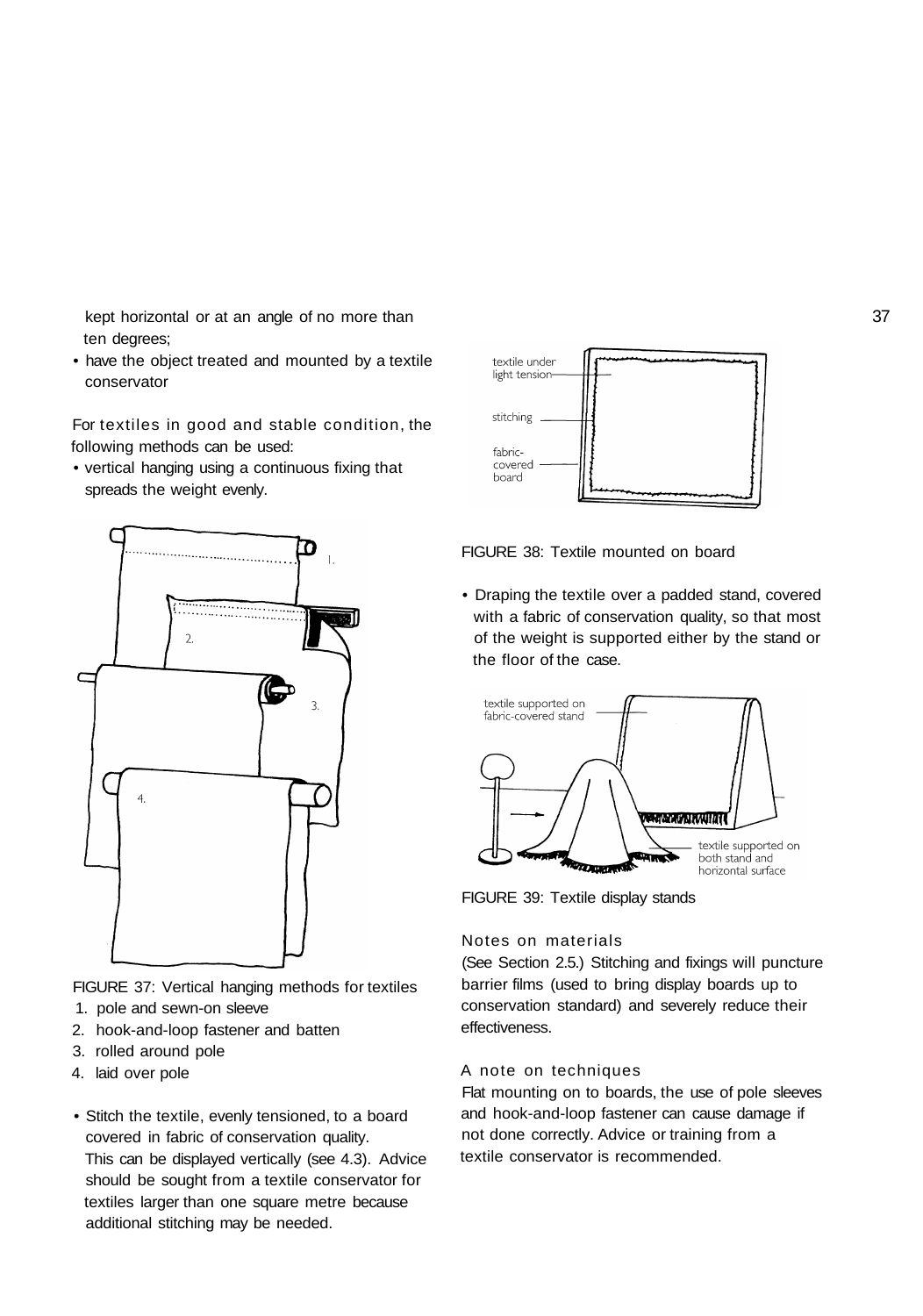#### 38 4.3 Textiles in Frames

#### Performance of frames

Frames act as mini-showcases, protecting their contents from the environment, physical damage and theft. The materials used for construction, particularly the interior, must be of conservation quality (see 1.2). They should be tightly sealed to exclude dust and insects. Textiles in original frames should be referred to a textile conservator for assessment of condition before use in displays (see Sections 2.5, 3.5 and Chapter 5.)

#### Mounting for framing

Textiles are mounted by stitching them onto fabriccovered boards. Only small robust textiles in stable condition should be mounted for framing, without first consulting a textile conservator (see 5.2.)

#### To prepare a small textile mount board you will need

- conservation quality stiff card;
- boil-washed interlining (thick soft cotton, as used for curtains), 5cms larger than the card;
- conservation quality top cover fabric, l0cms larger than the card.

#### To cover the card with interlining

- fold the interlining in half and machine-stitch one side, 2cm from edge, to make a pocket.
- turn it inside out. Insert the card into the pocket. Fold raw edges on remaining two sides to the back of the board, tensioning to fit snugly around the card. Pin and stitch by hand.

#### To apply the top cover

Position the top fabric, pinning into the edges of the card, keeping it straight and moderately tensioned. Hem the raw edges to the back of mount board.

#### Framing

Always brief the framer on all components of the frame and provide the textile ready mounted. Specify conservation quality materials (not simply

'acid-free' ones) and ask for an itemised account that records the materials used.

Further information on conservation framing can be obtained from Guidelines for Conservation Framing of Works of Art on Paper, the Institute of Paper Conservation, 1991.



FIGURE 40: The components of a frame for small textiles

#### Hanging framed textiles

Mirror plates should be used, fixed over spacers to allow air circulation between wall and frame.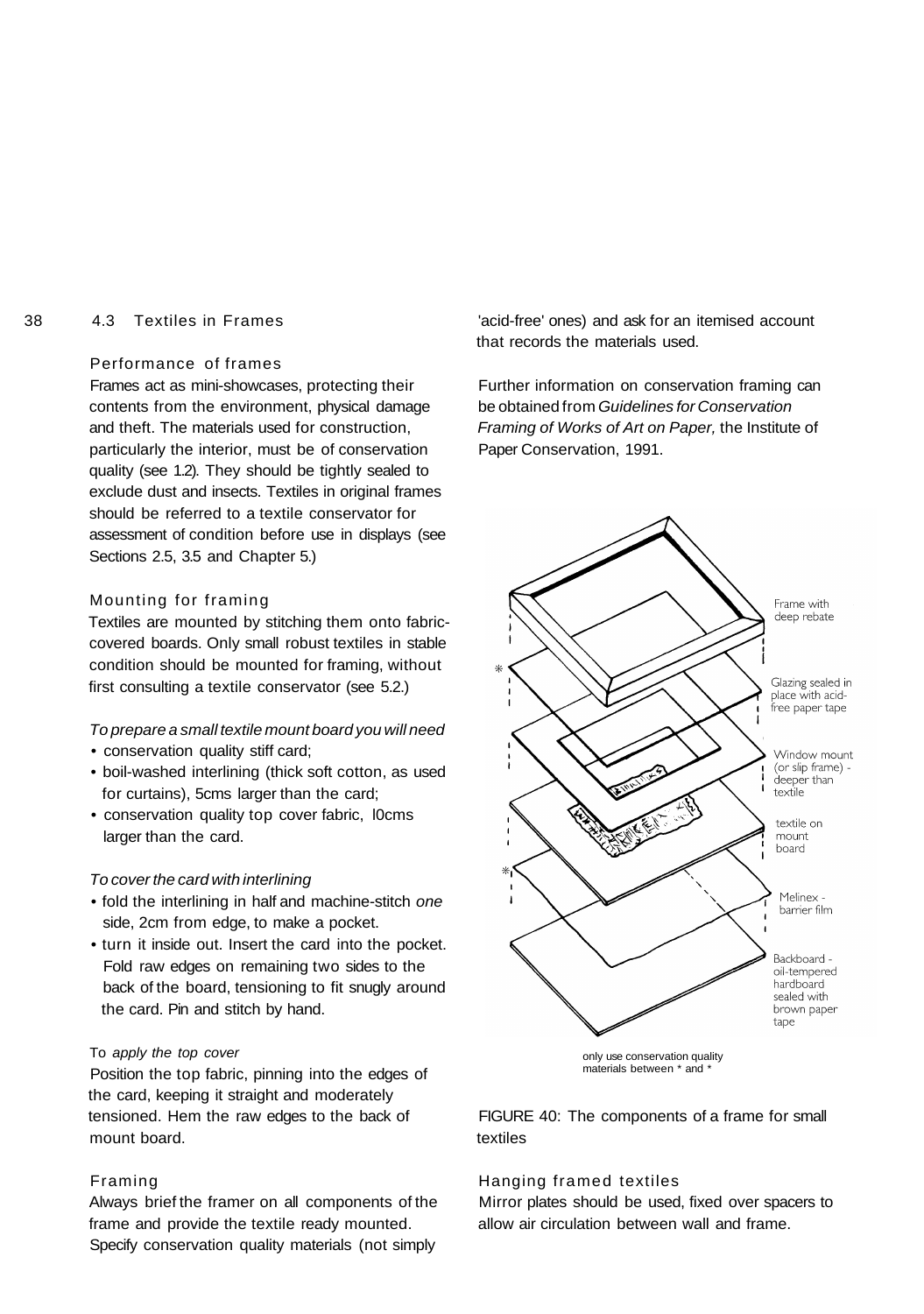#### 4.4 Costume Garments on Mannequins

#### Selecting mannequins

The strong association between people and clothing makes display of costume on full body mannequins desirable, whether the aim is to depict general themes of social history or the more specific areas of the history of dress and fashion design. When selecting mannequins it is necessary to meet both aesthetic and conservation requirements.

#### **Options**

There are a number of different types of mannequins available. The range includes realistic, articulated action-pose figures, mannequins shaped and styled especially for historic dress, and dressmakers' torsos in a range of shapes and sizes. Some dress collections include period mannequins as part of the collection.

#### Aesthetic considerations

The initial choice of mannequin is governed by the nature of the display. Those with realistic features and poses are needed for depicting people in reallife situations but look badly out of place when used in displays of historic dress. Similarly, mannequins with toned down features designed for historic dress are inappropriate for room settings.

#### Cost

Appearance is important because mannequins are expensive, especially when wigs, make-up, replica accessories and stands are also needed. Mannequins that are neutral in appearance. adaptable and robust enough for re-use, are best value for money. Dressmakers' torsos on stands are also a good low-budget option for historic dress and fashion displays. They are particularly suitable when no accessories are shown with an outfit.

#### Care considerations 39

Mannequins play a significant role in supporting costumes during display. They must fit the garment well, which means that it must be possible to adjust the body shape, size and stance of the mannequin. It must also have a stand that can bear the weight of heavy costumes without becoming unstable, postures that do not strain garments, and joints that fit securely but are also secure. The materials from which mannequins are made should be tested or known to be safe for museum use, especially where they are in direct contact with the costume.

The mannequin as a support stand For most historic dress, the mannequin is only part of the support and must be padded and dressed to make it match the shape of the garments. Padding has the added advantage of providing a surface which holds the garment in place. The degree of support needed depends on the type of garment, its condition and the duration of exhibition. It should be noted that padding a mannequin never achieves complete support, since appearance dictates that some semblance of draping is desirable to make garments look natural, rather than stuffed.

Mannequins made especially for the display of historic dress have torsos that are significantly smaller than actual size to allow for the necessary padding. Some are also adjustable.

#### Padding a mannequin

To achieve support, the mannequin must be padded to shape. The illustrations below show padding a small dressmaker's torso to fit the dress of a large lady of the period 1875-1880. The process will adapt for other styles of mannequins.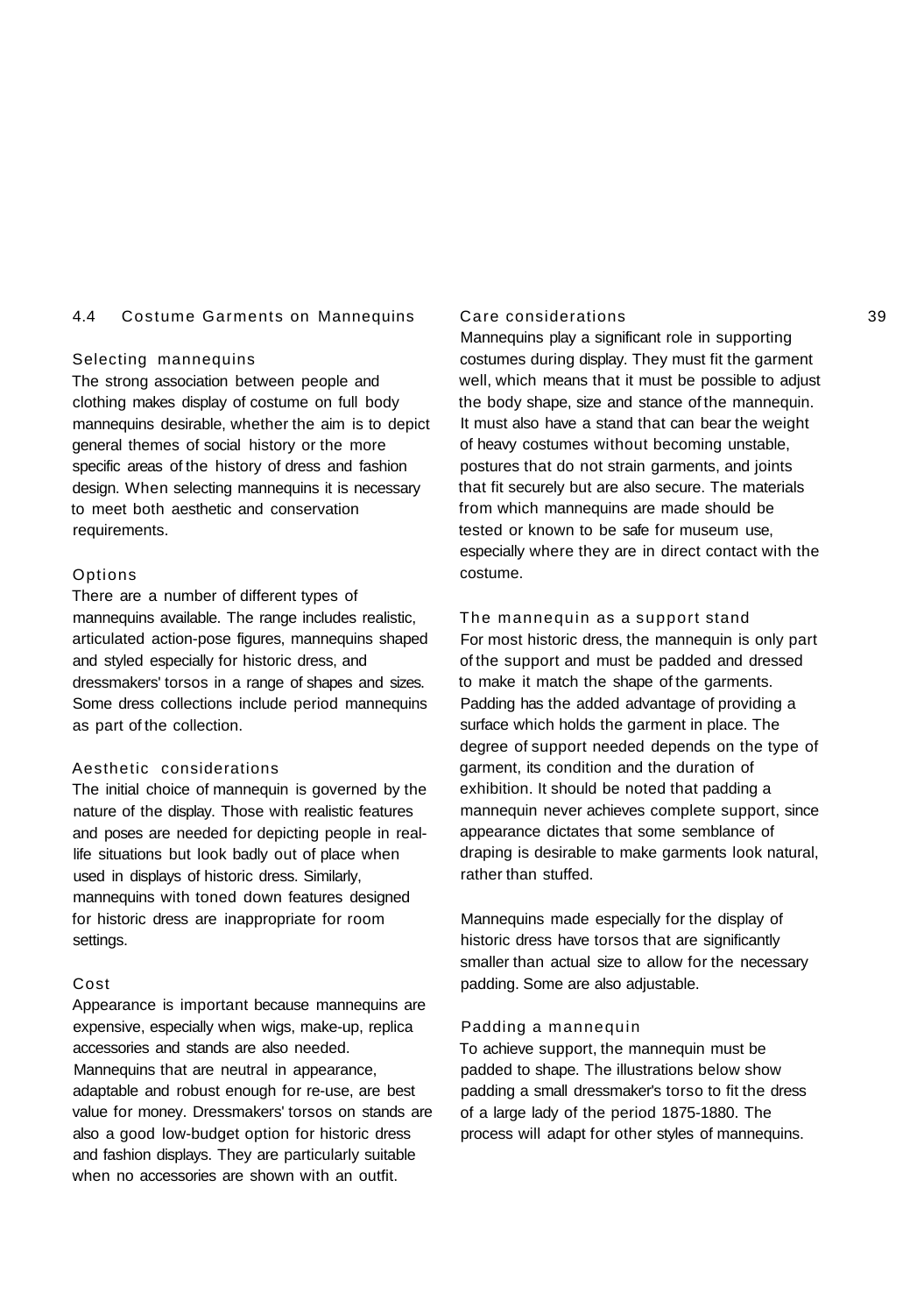

FIGURE 41: The mannequin as a support stand

The upper body is built up with layers of polyester wadding. Initially, the wadding can be crudely wrapped and tied in place with woven cotton tape. As the form progresses, symmetrically placed oval patches are stitched in place, sometimes stuffed with shredded wadding to give bulk. On this model a replica corset front has been used, but this is not essential.

It is essential to establish the shape first, and to let size follow. Research into the body form of the period will complement information taken from the garment. This will help establish the key lines that dictate the form, such as shoulder slope, back width, waistline and bustline. Trial fitting of the garment should be kept to a minimum, by taking measurements at the initial fitting and referring to them as work progresses. In the final stages, the garment itself will indicate what fine-tuning is needed.

The lower body relies on the use of a multipurpose petticoat that can be made to fit a range of skirt shapes, by adjusting the density of gathering. It is made from a four-metre long strip of medium-weight, boil-washed, unbleached cotton that is pleated (to half its length) onto a yoke of lightweight soft cotton that is then held round the

waist with a drawstring. Dressmakers steel boning (from haberdashers) is inserted into three channels, made by stitching 25mm wide cotton tape at roughly hip, knee and mid-calf levels. The boning needs to be at least 30cms longer than the finished circumference of the skirt, so that it can be lapped to hold the join of the petticoat. Adjusting the position of the gathers adjusts the shape of the petticoat in the vertical dimension. Adjusting the lapping of the boning alters its shape and size in the horizontal dimension.

Arms are simply made from wadding covered with cotton fabric or surgical gauze. It is usually necessary to pad the join between arm and shoulder after the bodice is put on.



FIGURE 42: Adapting a mannequin to provide support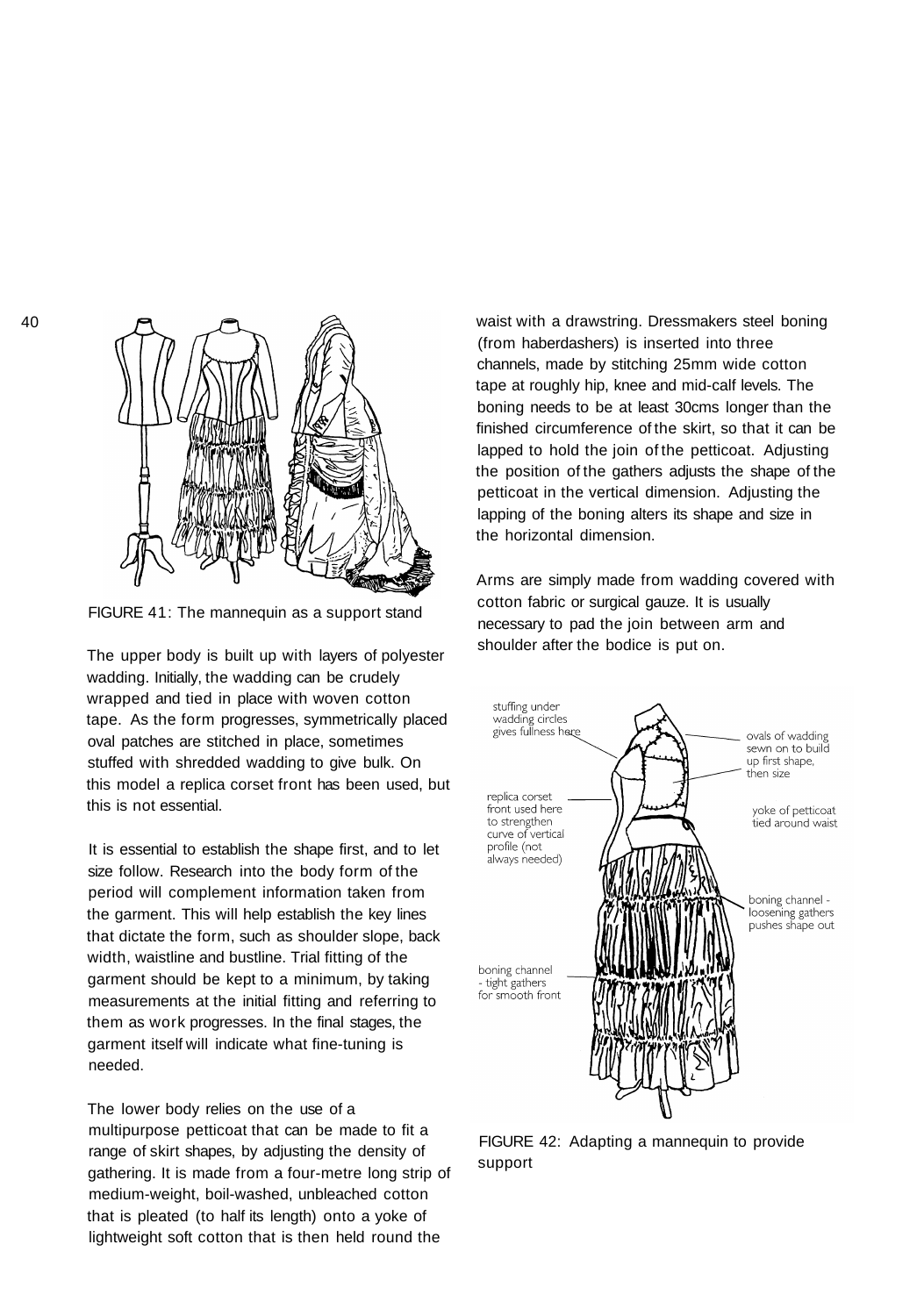#### 4.5 Costume Garments without **Mannequins**

#### **Options**

The levels of cost, space, and time required to mount costumes on mannequins are high. Alternative methods of display that provide opportunities for close examination of technical and decorative detail or for varied interpretation are described below.

#### Laying flat

Not using mannequins enables costumes that are too weak, or too damaged to stand vertically to be displayed. Frail items can be laid on fabric covered boards with their folds gently padded and shown laid flat or on slopes often degrees or less.

#### Stylised forms

There are a number of options. Selection depends on the amount of support required as well as appearance. Fabric covered surfaces provide more support than slippery ones such as those made from methyl methacrylate (Perspex) sheet



FIGURE 43: Stylised forms for supporting costumes

Mounting on vertical display panels 41 Pinning and stitching through costumes is avoided by fitting a padded support through the garment and securing that to the backboard. Pins should never be used to mount costumes, as they are liable to corrode and cause staining.



To make sausages: wrap wadding around line and a dowel; stitch; remove dowel

#### FIGURE 44: Mounting costume on vertical boards

Purpose made costume figures Very fragile items may be unsuitable for mannequins because they need total support on a form made to fit exactly the inside of the garment. Making such mounts is a specialist task and should be referred to a textile conservator

#### 4.6 Costume Accessories

#### Care considerations

Accessories are made from a great variety of materials and environmental conditions may need to be adjusted to suit them. Conservation quality materials should be used (see section 2.2). As with other costume items, the support should be designed so that it will work successfully for the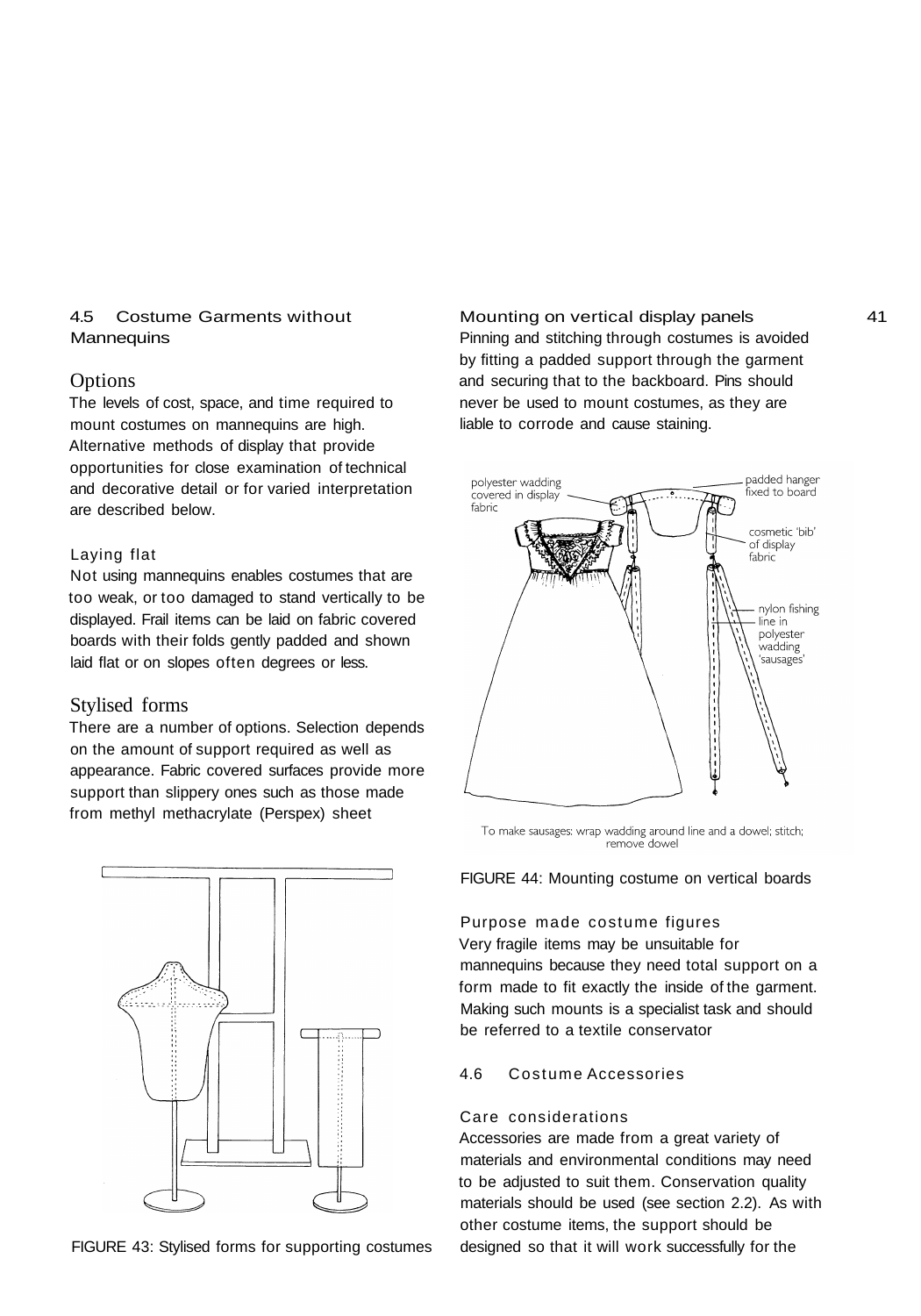42 duration of the display period. Some accessories (e.g. head-dresses, fans and jewellery) may need extra support because of their weight and may also need to be secured or restrained to hold them in place. Others (e.g. shoes) may not require any support but need padding to prevent them losing shape.

> Using accessories on mannequins Accessories used on mannequins must be secured or supported discreetly in order to achieve a natural appearance. Mounts made from clear Perspex (methyl methacrylate sheeting) can be used (e.g. to hold a fan open in the hand, or to provide a support for a hat). If nylon fishing line is used to hold accessories in place, the potential cutting effect of the line will be reduced by using Melinex/Mylar strips placed between it and the object.

Polyethylene foam (Plastazote) in thin sheet form can be wrapped and tied around objects such as umbrella handles or closed fans to provide bulk and grip so that it appears to be held in the hand. Parasols and umbrellas should not be displayed fully open. A band of Plastazote tied around the stem immediately beneath the ribs will support it in a near-open position.

#### Avoiding unnecessary damage

Accessories should only be used when they are necessary for the theme of the display. If an object either does not show (e.g. a corset or crinoline under a dress) or only a glimpse is visible (e.g. a shirt under a suit jacket) a replica or nonaccessioned item should be used.

Replica and non-accessioned accessories play an important role in protecting costume collections in displays where full dressing is necessary more for effect than for information. Mannequins that are supported by a spike through one foot will obviously not be fitted with a shoe from the collection.

#### Display without mannequins

If invisible supports are not necessary, then supports made in-house using basic conservation materials should be used. For example, simple tailor-made stands for hats can be made from card and wadding, or shaped Plastazote with a fabric cover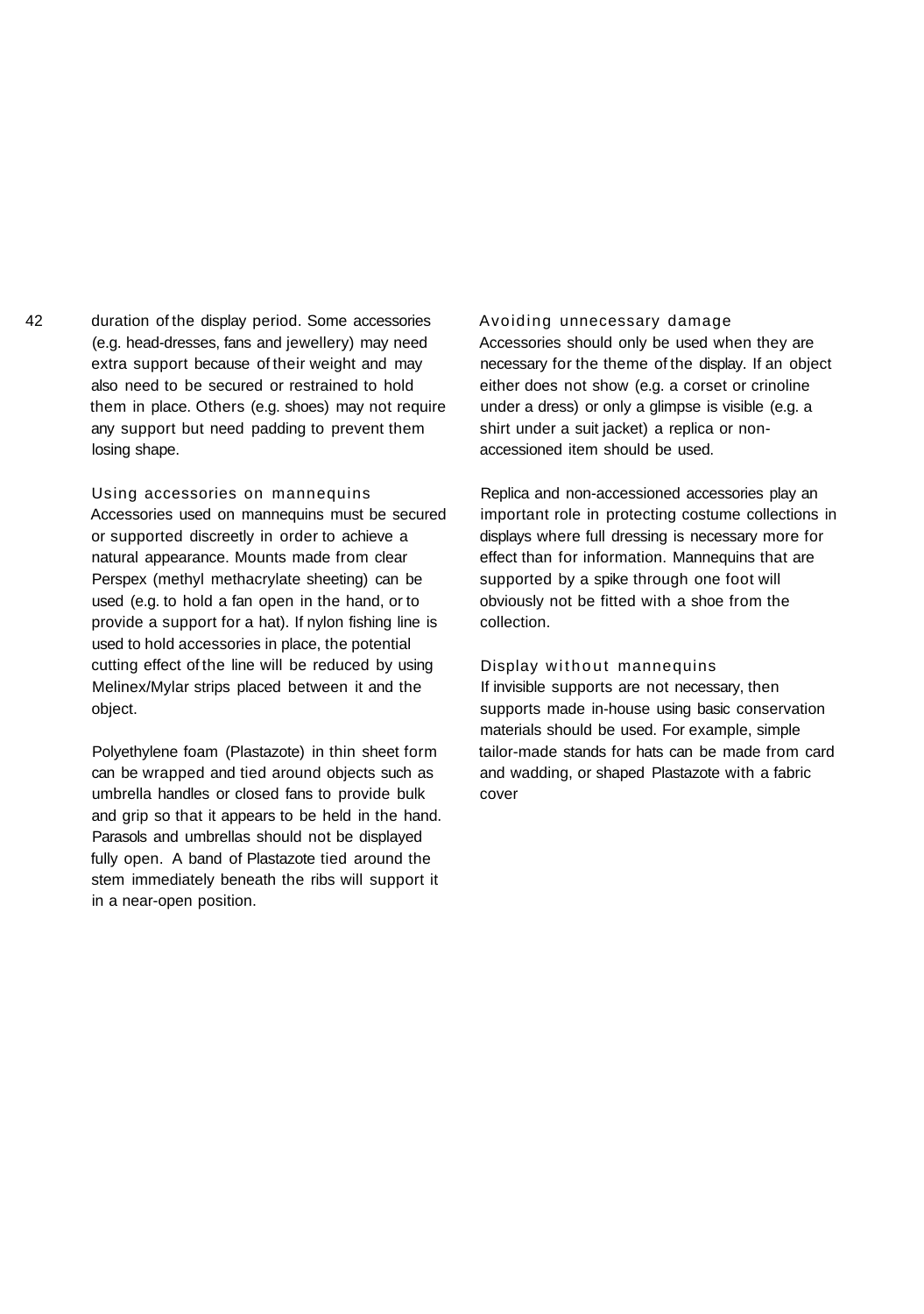### Chapter 5 - Specialist Help

This publication is not a comprehensive guide to every aspect of caring for costume and textile collections. Further help will be needed, whether it is to identify costume and textile material or to expand on techniques in the guide.

#### Textile conservators

Throughout the guide the reader has been advised when help or advice from a textile conservator is necessary to carry out specific tasks or to help with decision-making. Textile conservators also undertake remedial treatment of damaged objects so that they can be made accessible to visitors. They can also help with planning and decisionmaking on aspects of collection care by advising and undertaking condition surveys of collections. Many will also provide coaching or short training courses. Many of the techniques in this guide are described only in outline and each one could be the subject of a coaching session, demonstration or workshop to adapt techniques to meet specific requirements.

Textile conservators can be found through the national register of independent conservation practices, which is jointly maintained by UKIC and Historic Scotland's Scottish Conservation Bureau. Practices admitted on to the register must meet certain specified standards. Details are available by telephoning 020 7721 8246. Individual conservators may also be accredited under a recently launched scheme operated by the United Kingdom Institute for Conservation. Accreditation is an assurance of individual competence across a range of specified conservation standards. Textile conservators may specialise in particular areas, e.g. costume so it is always worth checking their past work and clients.

Costume and textile specialists Where no specialist staff are available in-house, help may be required to identify and establish the significance of costume and textile items in a

collection. It is recommended that you cultivate 43 contacts with museums that do employ textile specialists, either through local museum networks, or nationally. Making contact with other museums will also provide inspiration and information on ways of using costume and textiles. The Group for Costume and Textile Staff in Museums is a special interest group for those with a special interest in costume and textiles working in museums, including those from small collections. For details, contact Elizabeth McCrum, Membership Secretary, on 028 9038 3072.

#### Analysis of materials

A few large museums that have analytical research departments may be able to undertake testing of materials for conservation quality. The British Museum offers a testing service. Details are available by telephoning 020 7323 8772.

#### Area Museum Councils (AMCs)

The AMCs are a first port of call when seeking specialist help. They provide advice and information on a range of museum issues, including collection care, and support caring for collections through grant-aid programmes. Some organise short training courses and all support training in general collection care skills.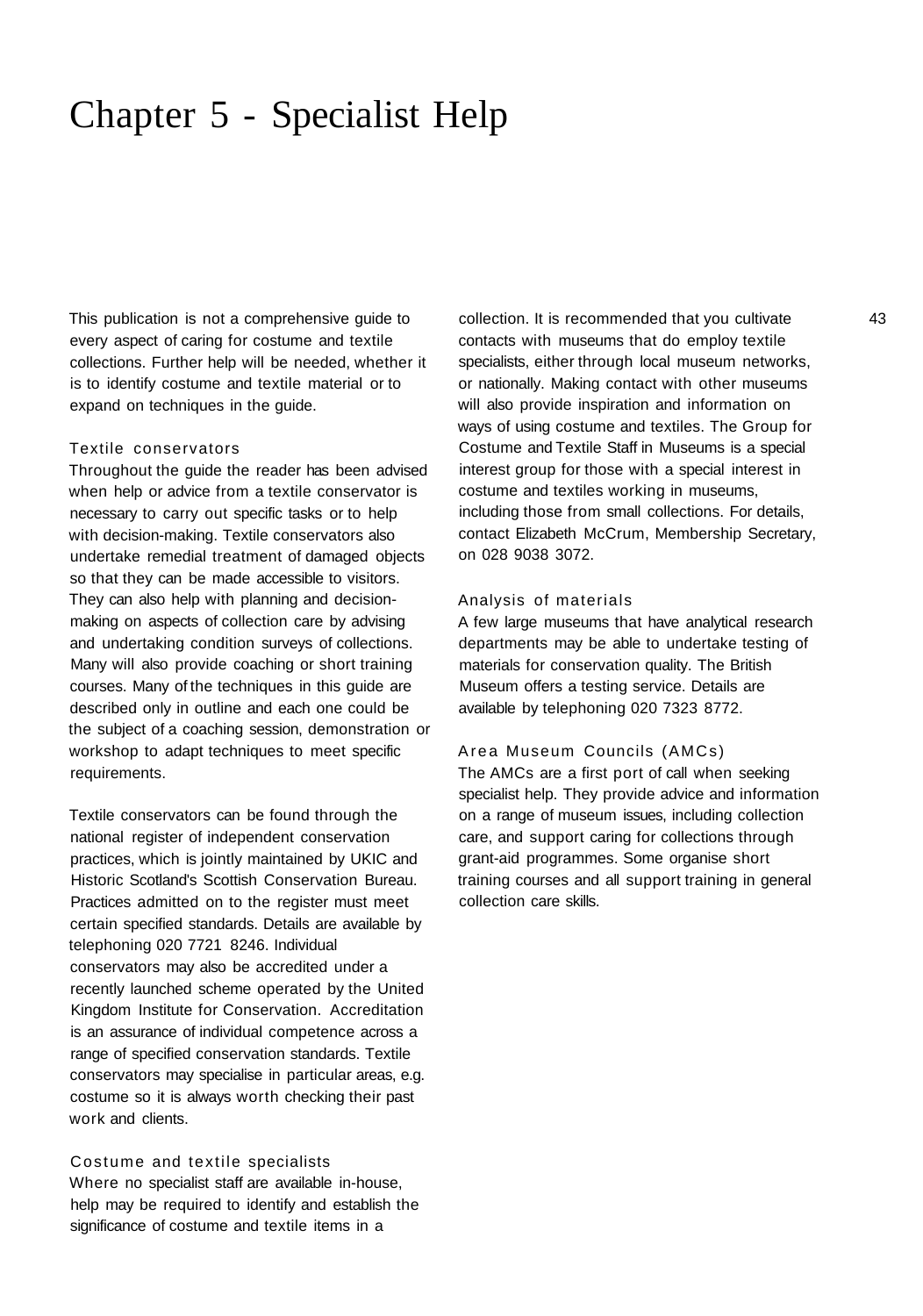### Appendix A - Glossary of Terms

#### 44 Acid-free

A term commonly used in museums to describe the properties of paper and paper products for storage or mounting purposes. As a general rule, the term acid-free needs to be further defined through a product specification.

Taken literally, acid-free means that a material is free of acid. Acidity and alkalinity are measured on the pH scale, where 1 is the extreme of acidity 14 the extreme of alkalinity, and 7 is neutral. Since acids are damaging to many museum artefacts, 'acid-free' suggests that a material is safe. This may not, however; be the case, since it might be alkaline that can also be damaging to some textile materials. The term is also used to describe a product that has been rendered pH neutral during manufacture by the addition of some buffering compound such as chalk. However; the acidity remains and overtime the buffering material loses its potency and the material becomes acidic.

Paper products are available that are naturally acidfree and these are recommended for use in direct contact with textiles or costume.

#### Barrier film

This term is used to mean a layer of material that functions as a barrier to prevent transfer of harmful substances from an unsuitable material to a museum object. The barrier film may be needed to prevent passage of gases and/or direct contact. Some materials are specifically designed for this purpose (e.g. vapour barrier films) and others may have the right properties (e.g. aluminium foil).

#### Boil-washing

A method of scouring the manufacturer's surface finishes from fabric before it is first used for museum purposes. Boil-washing should be done without chemical cleaning agents in a washing machine on the programme that washes at 95 degrees Centigrade. It is the simplest method of scouring fabrics for collection care use and can also be used to clean soiled dust sheets, gloves and other protective clothing etc.

#### Buffered

The term is used to describe a material (usually paper or a paper product) that has been treated with a chemical to reduce its acidity. The chemical is the buffer. The usual process of neutralising acidity is by adding an alkali or sacrificial material such as chalk.

#### Charcoal cloth

A cloth that contains a pure form cloth of carbon that absorbs pollutant gases such as hydrogen sulphide or sulphur dioxide. It is used to line showcases and storage units to remove harmful gases. Once all the absorbing sites on the carbon are used up, it stops working and must be replaced.

#### Conservation quality

A generic term used to describe materials that are safe for use with museum collections. It indicates that materials are chemically stable, free from impurities, durable and generally suitable for longterm storage of museum objects. In this publication, it is used to describe materials that are chemically inert, sold according to product specification by conservation suppliers or have been tested and approved for conservation use.

#### Deep-cleaning

A term used in the context of museum housekeeping, and synonymous with springcleaning. The frequency may be dictated by exhibition programme and level of use, rather than the time of year

#### Dust covers & sheets

A tightly woven fabric or other material used to protect something from dust. Dust covers are usually shaped to fit, whereas dust-sheets are normally simply hemmed on the raw edges and draped. An important property of a dust-sheet or cover is that it is easy to clean.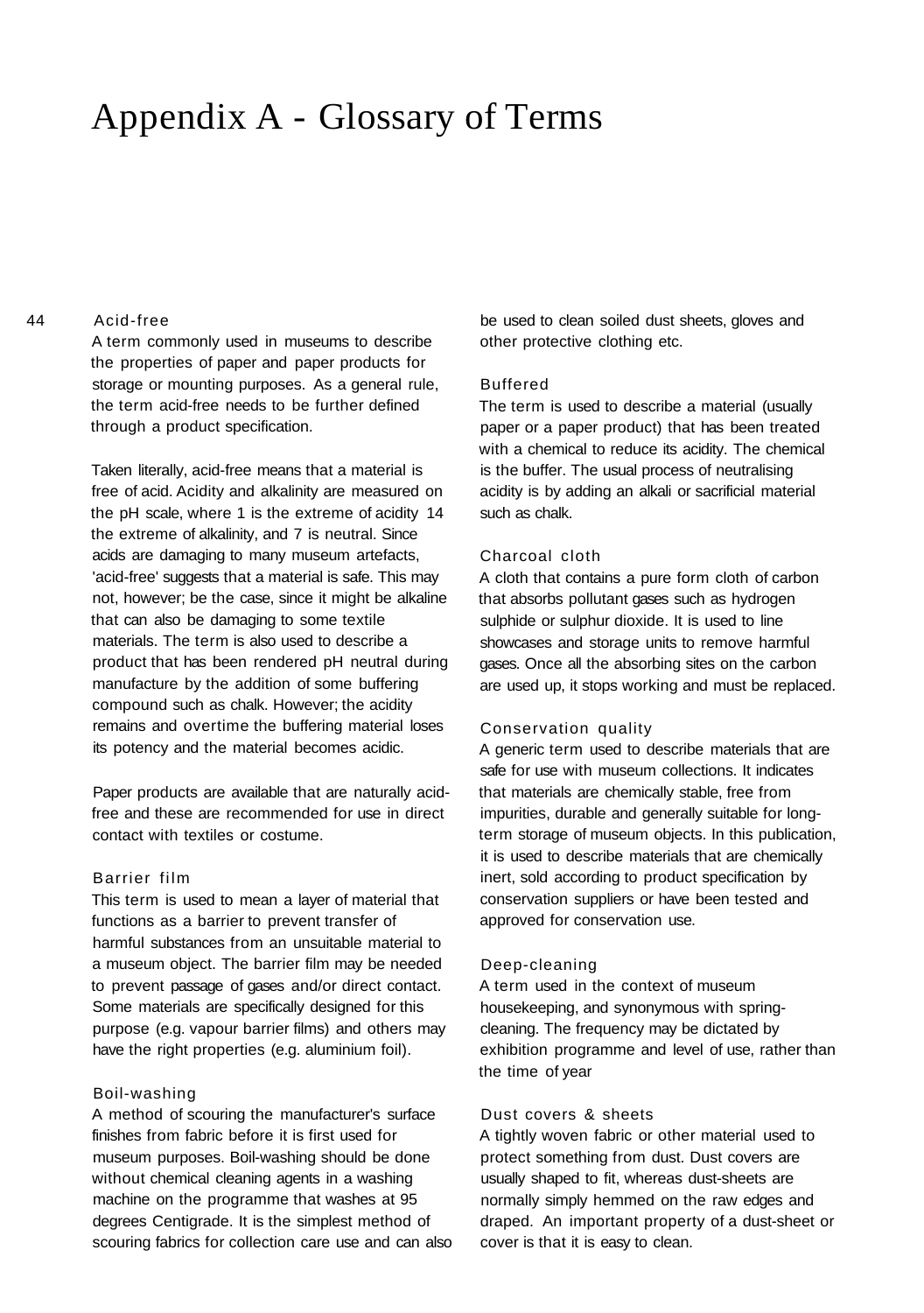#### Finishes (on fabrics)

A physical or chemical process applied during the manufacture of a fabric to alter its appearance, feel or performance before sale.

#### Hook-and-loop fastener

Fastener consisting of two woven tapes, one covered in stiff hooks and the other with a looped surface. When pushed together the hooks engage with the loops to produce a good contact bond that must be peeled to be released. They are sometimes referred to as Velcro', though this refers to a particular brand.

#### Interleaf

This term is used for a sheet of light material, the purpose of which is to prevent contact between the materials on either side of it. The process of inserting these sheets is described as interleaving.

#### Interventive

A term used to describe treatment that involves altering the state of an object, resulting in an improvement of its condition. Interventive treatment should only be undertaken by trained conservators. It is governed by ethical codes of practice, and requires training.

#### Museum board

A term that describes a particular type of conservation quality cardboard made from 100% cotton fibres. It is the best board available for permanent framing of objects.

Integrated pest management (IPM) A term adopted to describe the method of controlling pests so that the use of pesticides is a last resort. IPM involves establishing practices that prevent pests threatening collections and minimise pest activity, thus reducing the occurrence of infestations.

#### Quarantine 45

Isolation from the main collection of objects or packing materials that are, or suspected of being, infested with an insect pest. This prevents a local incident becoming widespread.

#### Pile (on a fabric)

A surface effect on a fabric formed by loops or tufts standing up from the fabric surface, as on velvet fabrics, carpets and rugs.

#### Protective wrapper

Term used to describe the covering on a costume or textile when it is not in a container Wrappers may be used temporarily, e.g. to move a costume through the museum, or permanently, e.g. to cover a large rolled textile for storage.

#### Roller tubes

Rigid cylinders used for rolling textiles. Poles or rods inserted into the cylinder cavity allow the cylinder to be slung, thus preventing crushing of the underside of the rolled textile.

#### Scouring

The process of removing manufacturer's surface finishes from fabric before it is used for museum purposes. This is most important for fabrics that come into direct contact with museum textiles (see boil-washing).

#### Secondary labels

Labels used in addition to fixed object identification labels, to help retrieval of objects in store. Secondary labels are not normally fixed to the object. They need to be large, easy to find and easy to read.

#### Silicone paper

Paper treated with a non-stick finish for use in contact with surfaces that are slightly sticky, e.g. the painted areas of some banners. The silicone paper prevents adhesion between the tacky areas and other parts of a textile.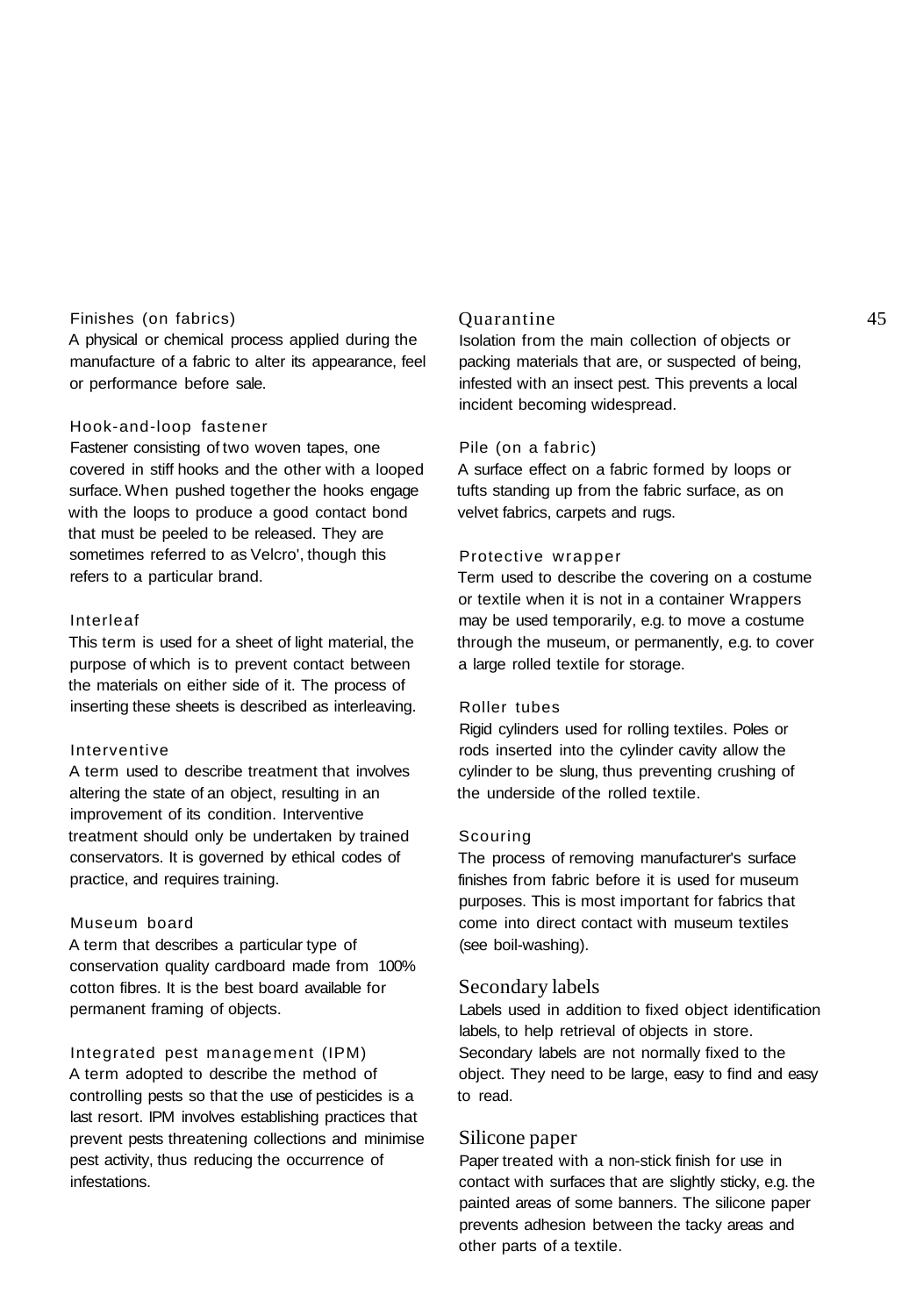#### 46 Ties

Woven tapes or strips of woven fabric used to secure wrappings, dust covers etc. Because they are not normally in direct contact with textiles, ties do not always need to be of conservation quality. The width of the tie depends on its purpose. For rolled textiles, wide ties are best, since they do not cut into the textile. Ties can be fixed with a hook-and-loop fastener in circumstances where a knot or bow could press into the textile.

#### Tube cover

Textiles absorb moisture readily so should not be placed in prolonged contact with impermeable materials. Therefore when barrier films are used on roller tubes, they should be covered with an absorbent material such as unbleached cotton fabric or unbuffered tissue paper

#### Unbleached

Bleaching is a purification process in cellulose (plant fibres) fabric, paper and card manufacture. It destroys the impurities and any natural colouring matter from the fibres. Bleached products are bright white. Unbleached products retain the natural colour; usually cream, of the fibres. Residues from bleaching agents in bleached and dyed fabrics are potentially hazardous to museum textiles. For this reason, unbleached - and scoured - cotton is the preferred fabric for use in contact with museum textile objects.

#### Unbuffered

The opposite of buffered, thus indicating that a material has not been treated with a chemical to alter its acidity. It is a term used by suppliers of conservation quality materials. Unbuffered acid-free tissue paper is made from pure materials and therefore will remain acid-free overtime.

#### Vapour barrier film

A specific term used to describe a number of products designed to prevent passage of gases, including water vapour Originally manufactured to protect weapons from being affected by humidity change, they have been adopted for museum use to protect objects from harmful vapours.

#### Warp and weft

The longitudinal and widthways structure of a woven textile. When a textile is woven, the warp threads are those that are put onto the loom. The weft threads are laced through the warps to create the woven fabric.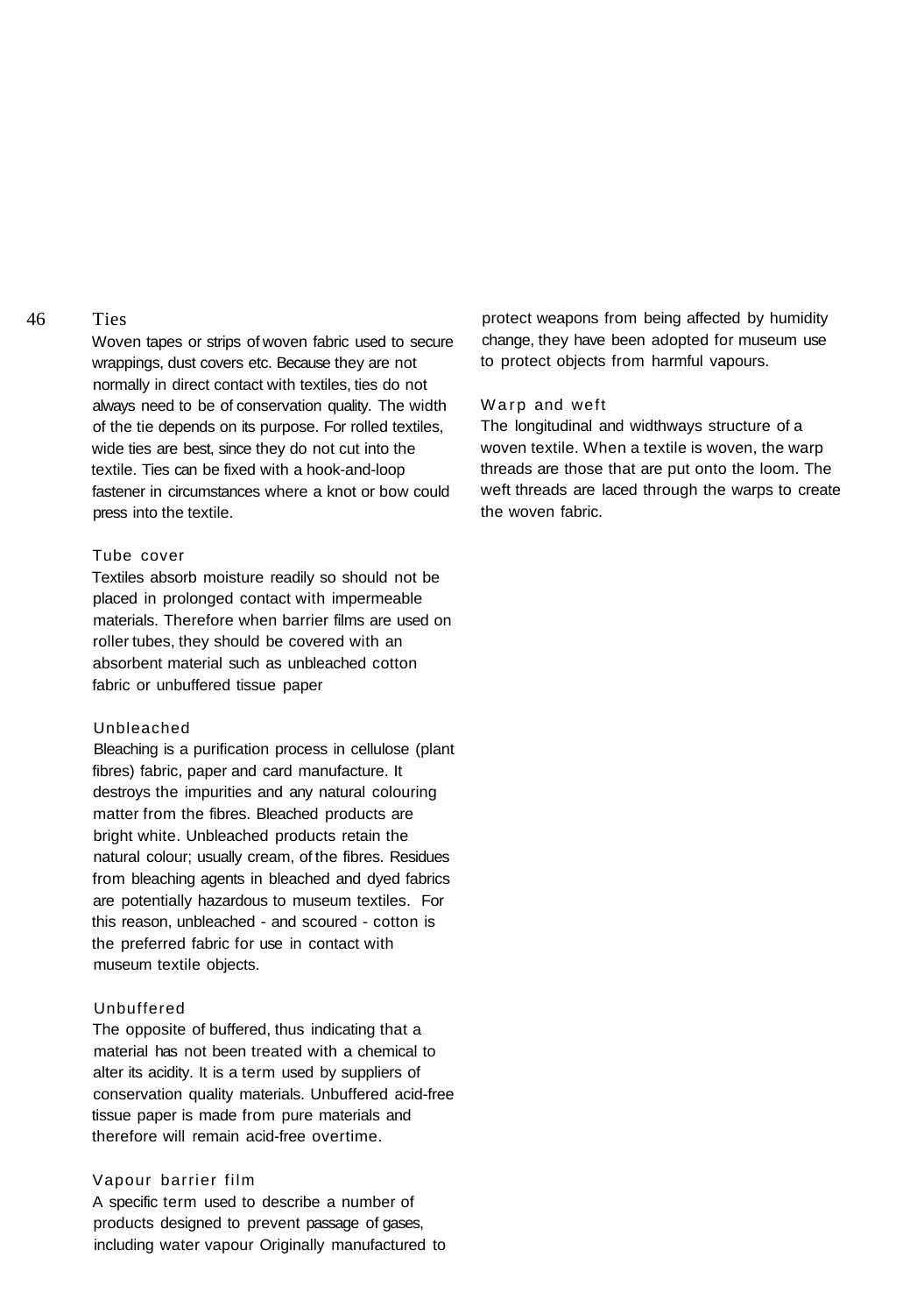### Appendix B - Bibliography

The references cited in the text refer to the key publications which support this guide. This Appendix provides additional information on different aspects of caring for costume and textiles.

Anstey, H and Weston,T (1997) The Anstey Weston Guide to Textile Terms, Weston Publishing Limited.

Anthony, P and J Arnold (1977) Costume, London: Costume Society.

Arnold, J (1973) Handbook of Costume, London: Macmillan.

Burnham, D K (1995) (2nd edn.) Warp and Weft:A Textile Terminology, London: Routledge.

Calasibetta, C M (1988) Fairchild's Dictionary of Fashion, New York: Fairchild Publications.

Canadian Conservation Institute (CCI) (1993)'Flat Storage for Textiles', 13/2, in Conservation Notes, Ottawa: CCI.

Canadian Conservation Institute (1993) 'Rolled Storage for Textiles', 13/3, in Conservation Notes, Ottawa: CCI.

Canadian Conservation Institute (1994) Storage for Costume Accessories, 13/12, in Conservation Notes, Ottawa: CCI.

Canadian Conservation Institute (1992) Precautions for Storage Areas, 1/1, in Conservation Notes, Ottawa: CCI.

Canadian Conservation Institute (1986) Examining for Insect Infestation, 3/1, in Conservation Notes, Ottawa: CCI.

Carman, WY (1977) A Dictionary of Military Uniform, London: Batsfords.

Cassar, M (1995) Environmental Management: 47 Guidelines for Museums and Galleries, London: Museums & Galleries Commission and Routledge.

Centre International D'etudes des Textiles Ancient (CIETA) (1964) (2nd edition), Vocabulary of Technical Terms: Fabrics, English, French, Italian, Spanish, Lyon: CIETA.

Craddock,A B (1994) Construction Materials for Storage and Exhibitions, in Care of Collections, 129- 134, Leicester Readers in Museum Studies, London: Routledge.

Cunnington, CW, Beard P and Beard C (1976) A Dictionary of English Costume, London: A & C Black.

Eastop, D & M Brooks (1996) To clean or not to clean:The value of soils and creases, Post-prints of the Meeting of the ICOM Conservation Committee, Edinburgh.

Ellis, H M (1994) 'Glass or Plastic? Glazing Options for Framing Prints and Drawings', in Museums Management and Curatorship, 280-294, London: Butten/vorth-Heinemann.

Emery, I (1966) The Primary Structure of Fabrics, Washington DC: Textile Museum.

Fabric of an Exhibition: An Interdisciplinary Approach, Pre-prints of the first biennial North American Textile Conservation Conference (1997) Ottawa: Canadian Conservation Institute.

Finch, K and G Putnam (1985) The Care and Preservation of Textiles, London: Batsford.

Frost, M (1991) 'Planning for Preventive Conservation', in Manual of Museum Planning, Editors B Lord and G Dexter Lord, 127-160. London: HMSO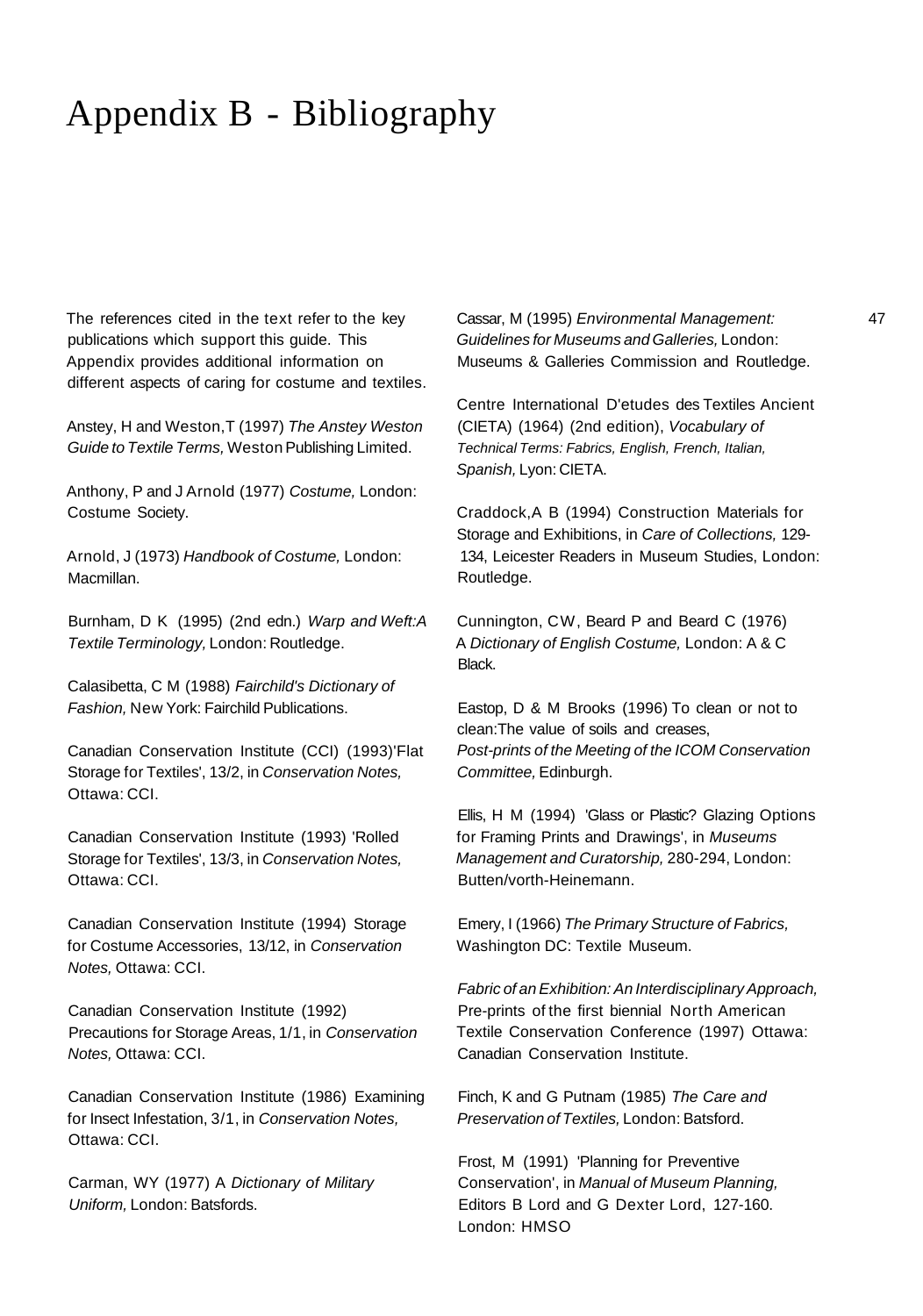48 Glover, Jean M (1992) (2nd edition) 'Conservation and storage: textiles', in Manual of Curatorship, Ed. JMA Thompson, London: Butterworth-Heinemann/Museums Association.

> Institute of Paper Conservation (1991) Guidelines for Conservation Framing of Works of Art on Paper, Worcester: The Institute of Paper Conservation.

International Council of Museums (ICOM) Costume Committee (A Buck, 1976) 'Cataloguing Costume', Museums Journal, (December): 109- 110.

International Council of Museums (ICOM) International Costume Committee (1994) Guidelines for Costume, Paris: ICOM.

International Council of Museums (ICOM) Costume Committee (1982) Vocabulary of Basic Terms for Cataloguing Costume', Waffen-und Kostumkunde, Munchen, Berlin, 24:1 10-152.

Kite, M (1994) 'Support Stand for the Storage and Display of Hats' in Preventive Conservation Practice, Theory and Research, London: International Institute for Conservation.

Lister; A (1996) Guidelines for the Conservation of Textiles, London: English Heritage.

mda (Museum Documentation Association) (1995, revised edition) Labelling & Marking Museum Objects, Cambridge: MDA.

Museums & Galleries Commission (MGC) (1997) Developing and Training Staff in Museums and Galleries, London: MGC.

Museums & Galleries Commission (1995) Standards for Touring Exhibitions, London: MGC.

Museums Association (MA) (1995) Codes of Ethics, London: MA.

Museums Association Museum Practice (three issues a year), London: MA.

National Association of Decorative and Fine Arts Societies (NADFAS) (1991) NADFAS Volunteers Handbook, London: NADFAS.

Odegard, N (1992) A Guide to Handling Anthropological Museum Collections, Tucson, USA: The Western Association for Art Conservation.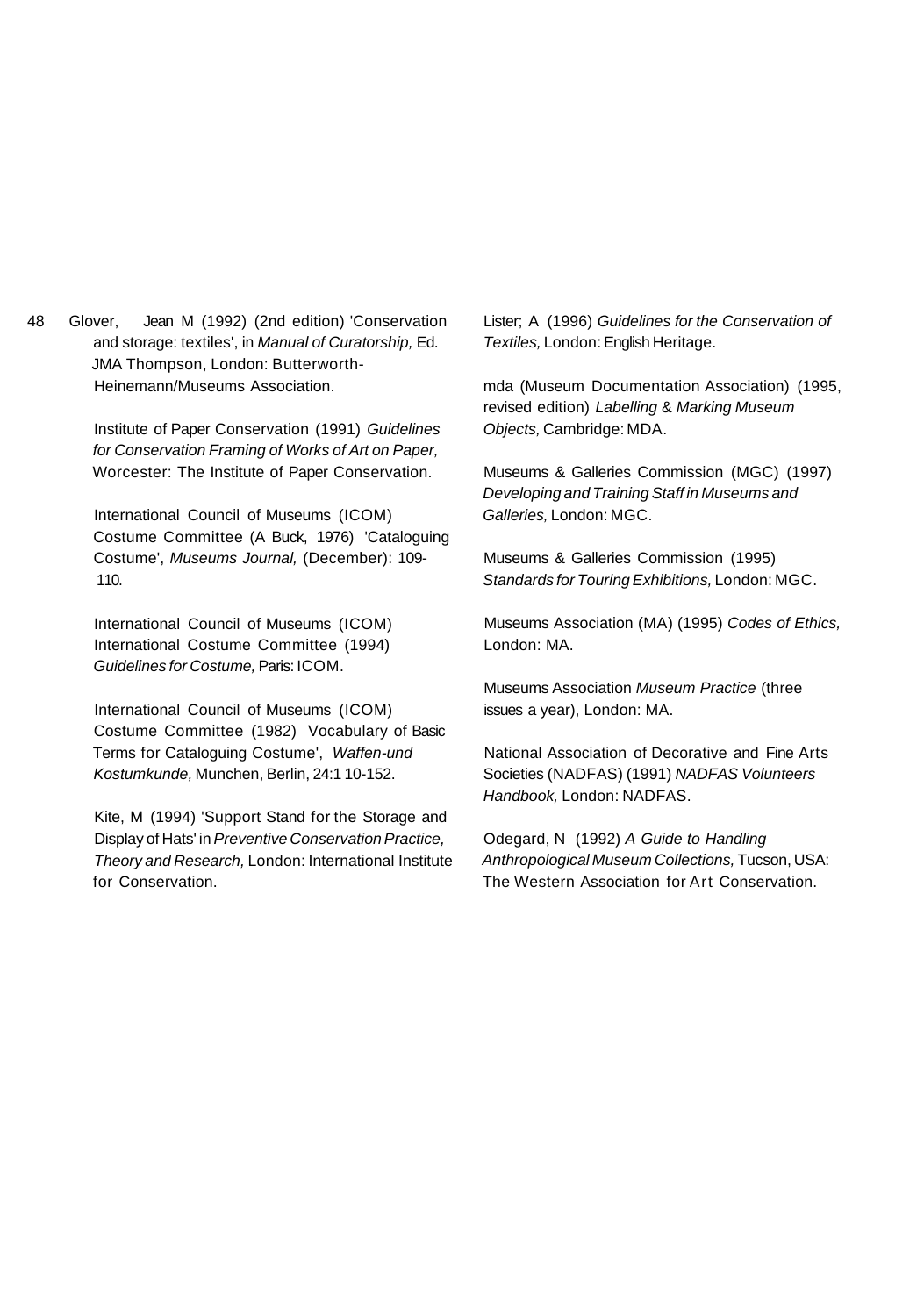Roy, A and Smith, P Eds. (1994) Preventive Conservation: Practice Theory and Research, London: International Institute for Conservation.

Sandwith, H and Stainton, S (1984) The National Trust Manual of Housekeeping, Hardmondsworth: Penguin in association with the National Trust.

Sierksam, K (1980) 'Flag Glossary and Description Rules', in Symposium Conservation of Flags, Rijksmuseum Amsterdam 1977.

StrangT (1992) 'Museum Pest Management', in Systematic Approach to Conservation (Care) of Museum Collections, SA Michalski, Ottawa: Canadian Conservation Institute.

Staniforth, S (1992) 'Control and Measurement of the Environment', in Manual of Curatorship, Eds. JMA Thompson et al, Oxford: Butterworth-Heinemann/Museums Association.

TetreaultJ (1994) Display Materials: The Good, the Bad and the Ugly, in Exhibitions and Conservation, Scottish Society for Conservation and Restoration, 79-89.

Walton P and Eastwood, G (1988) A Brief Guide 49 to the Cataloguing of Archaeological Textiles, London: Institute of Archaeological Publications.

White, S The Role of Costume Mounting in Preventive Conservation', in Preventive Conservation, Practice,Theory and Research, London: International Institute for Conservation.